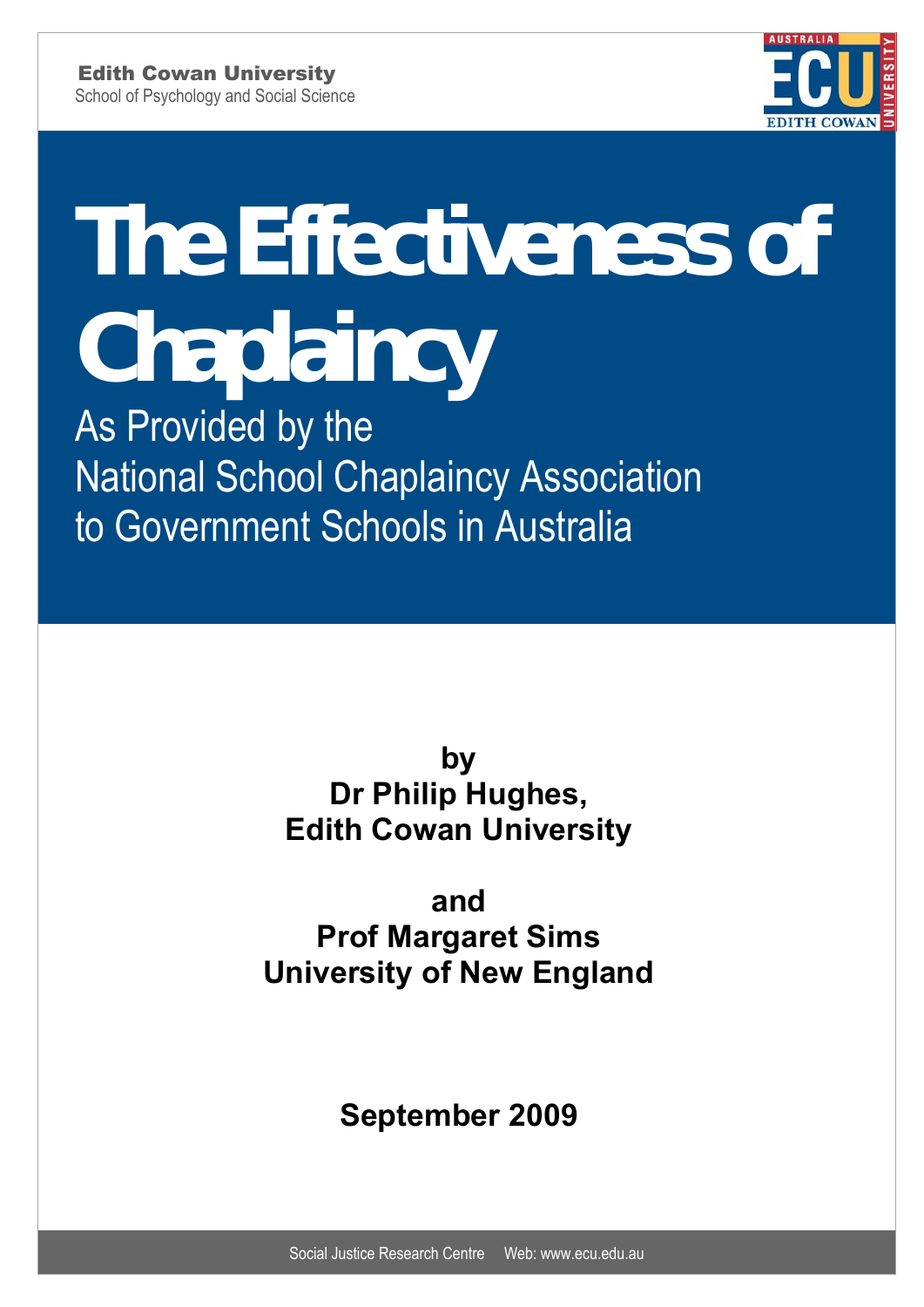# **Table of Contents**

| The Effectiveness of Christian Chaplaincy in Government Schools:<br><b>Executive Summary</b>                                                                                                                        | 4                          |
|---------------------------------------------------------------------------------------------------------------------------------------------------------------------------------------------------------------------|----------------------------|
| 1. The Chaplaincy Research<br>The National School Chaplaincy Program<br>Research on Effectiveness of Chaplaincy                                                                                                     | 7<br>$\overline{7}$<br>9   |
| 2. Chaplains and Their Roles<br>The Background of the Chaplains<br>What Chaplains Are Doing<br>Issues Chaplains Deal With<br>'At Risk' Students                                                                     | 14<br>14<br>15<br>20<br>22 |
| <b>3. The Effectiveness of Chaplains</b><br>The Importance of Various Chaplaincy Roles<br>Principals' Level of Satisfaction with the Performance of Various Roles<br><b>Chaplains' Most Important Contributions</b> | 23<br>23<br>24<br>27       |
| 4. The Effectiveness of Chaplaincy: Feedback from Staff, Parents                                                                                                                                                    |                            |
| and Students<br>Responses of School Staff<br>Parents' Attitudes to Chaplaincy<br>Responses from Students Regarding the Effectiveness of Chaplaincy                                                                  | 33<br>33<br>36<br>39       |
| <b>5. The Special Contribution of Chaplaincy</b><br>How Chaplaincy Contributes to School Welfare<br>Principals' Conclusions<br><b>Conclusions and Recommendations</b>                                               | 44<br>44<br>47<br>52       |
| <b>References</b>                                                                                                                                                                                                   | 54                         |
| Appendix A: Code of Conduct for school chaplains under the<br><b>National School Chaplaincy Programme</b>                                                                                                           | 55                         |
| <b>Appendix B: Values for Australian Schooling</b>                                                                                                                                                                  | 58                         |
| Appendix C: Details of the Issues with Which Chaplains Deal                                                                                                                                                         | 59                         |
| <b>Appendix D: Some Vignettes of Chaplaincy</b>                                                                                                                                                                     | 60                         |
| Chaplain as a Pastoral Carer                                                                                                                                                                                        | 60                         |
| Chaplain as Family Worker                                                                                                                                                                                           | 62                         |
| Chaplain as a Christian Youth Worker                                                                                                                                                                                | 63                         |
| Chaplain as Community Development Worker                                                                                                                                                                            | 65                         |
| Chaplain as Pastoral Care Worker and Mother Figure                                                                                                                                                                  | 67                         |
| The Chaplain as Teacher and Carer                                                                                                                                                                                   | 68                         |
| Chaplain as Peer Support Worker & Community Networker                                                                                                                                                               | 69                         |
| Chaplain as the Life Coach                                                                                                                                                                                          | 70                         |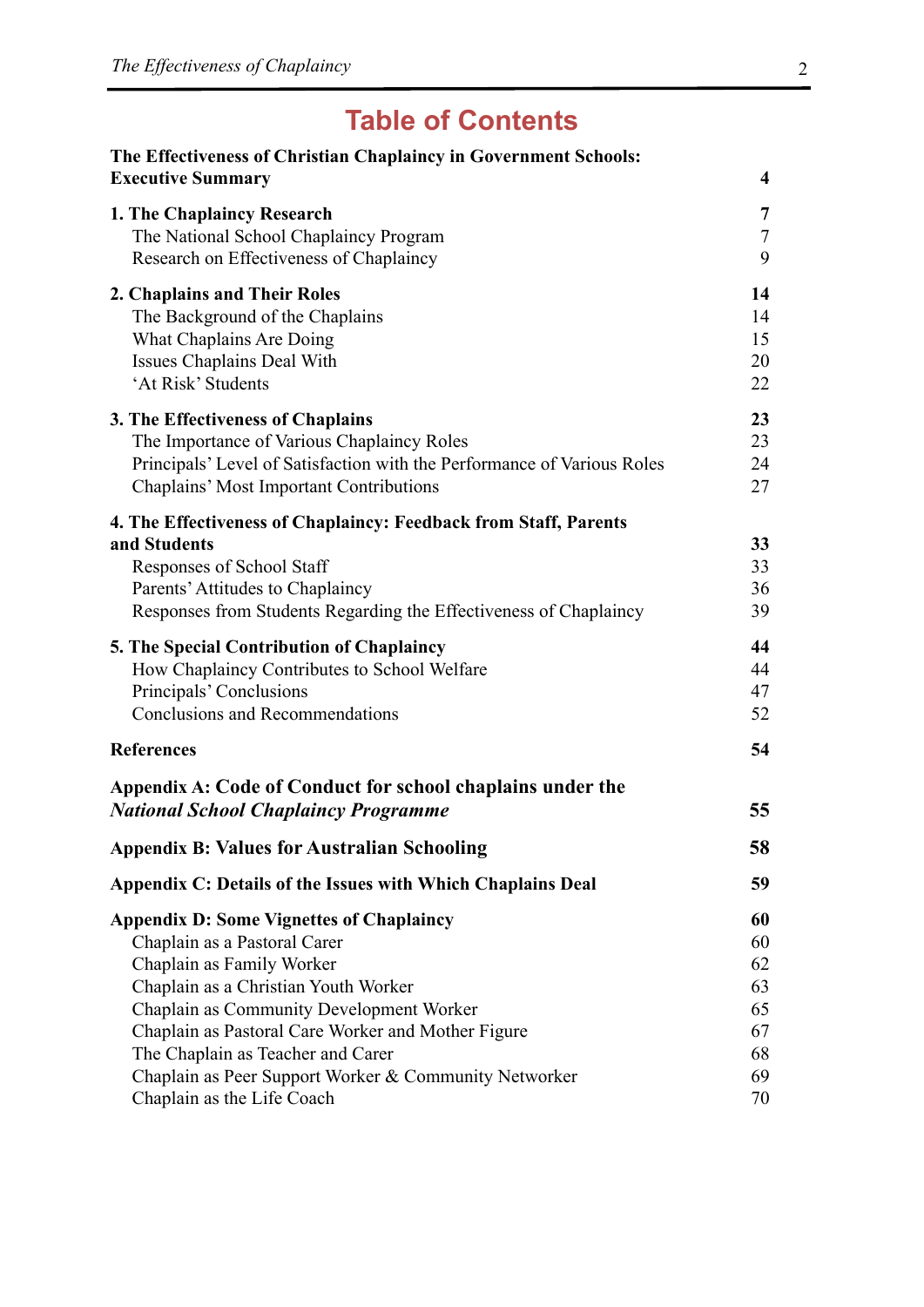## *Acknowledgements*

We acknowledge the assistance of the National School Chaplaincy Association which commissioned the research. We are most grateful to the principals and chaplains who completed surveys and who welcomed us into their schools for case studies. Many staff, parents and students contributed feedback on chaplaincy and we appreciate their willingness to share their thoughts.

A team of people has been involved in collecting data, analysing it and assisting with the reporting. These people include:

Dr Ken Bartel Luke Dewberry Audra Kuncuinas Stephen Reid.

#### *Notes*

1. This report covers chaplaincies which have been arranged by the members of the National School Chaplaincy Association. The members of that Association are:

- ACCESS Ministries (provider of chaplaincies in Victoria)
- GenR8 (provider of chaplaincies in New South Wales)
- Scripture Union ACT
- Scripture Union Queensland
- Scripture Union Tasmania
- Schools Ministry Group (provider of chaplaincies in South Australia)
- YouthCARE The Churches' Commission on Education Inc. (Western Australia)

All chaplains provided by the members of the Association are Christian Chaplains. The report does not cover:

- Chaplains who are not Christian
- Chaplains who are Christian but are provided by chaplaincy providers who are not members of the National School Chaplaincy Association
- Chaplains who do not work in government schools but who are working in Catholic or independent schools.

1915 government schools received funding for chaplaincy in the Federal government's National School Chaplaincy Program. Of these schools, 1624 (85%) have been served by chaplains arranged by members of the National School Chaplaincy Association.

2. The South Australian Department of Education has decreed that the word 'chaplain' should not be used for those appointed to its government schools. Instead, the term 'Christian pastoral support worker' has been declared the appropriate term. Because 'chaplain' is used in all other parts of Australia, 'chaplain' will be used in this report and including on those occasions when it refers to 'Christian pastoral support workers' in South Australia.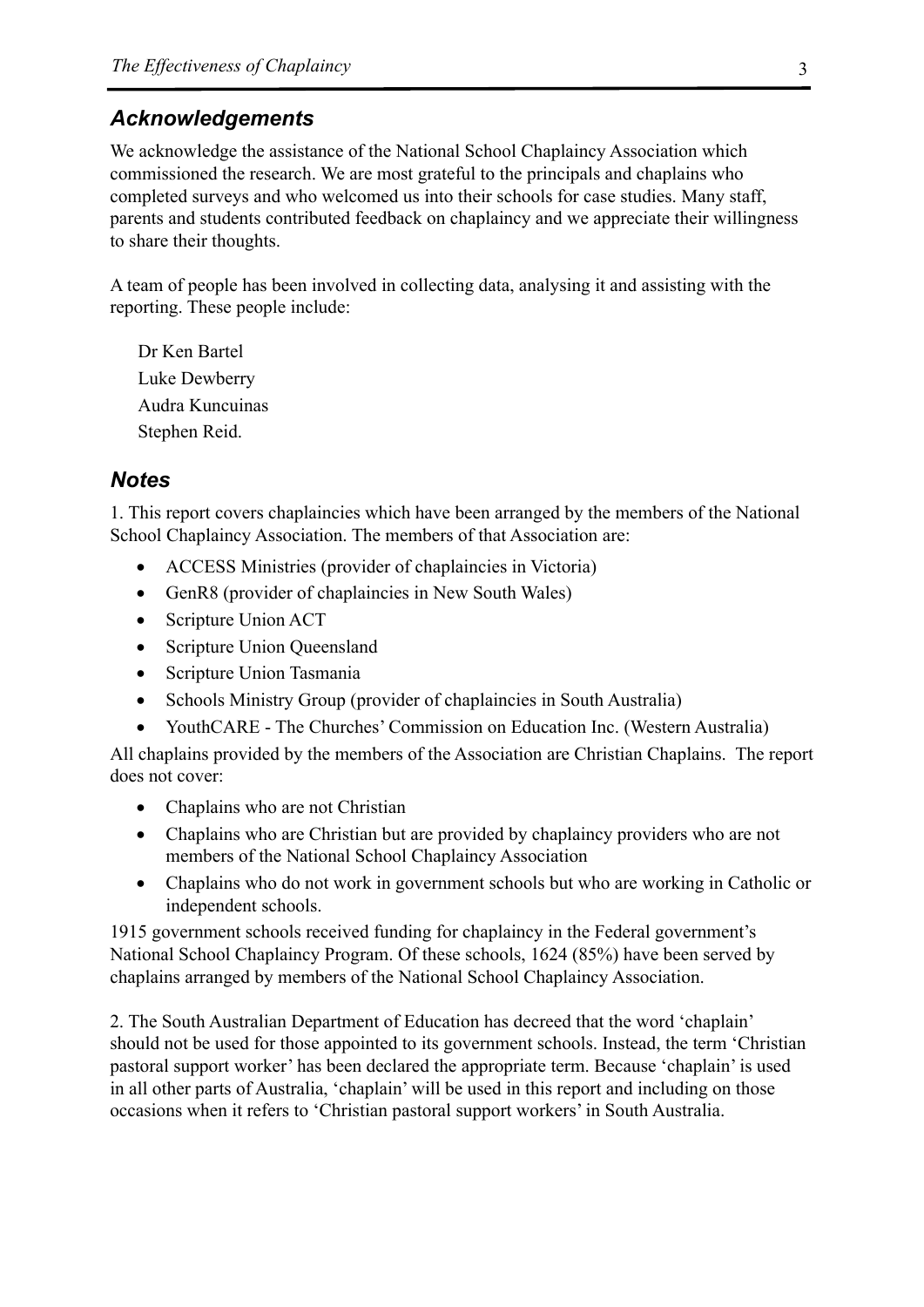# **The Effectiveness of Christian Chaplaincy in Government Schools Executive Summary**

#### **The Research**

In 2006, the National School Chaplaincy Program was initiated by the Federal Government offering funding for chaplains. Approximately 2712 schools received funding of which 1915 were government schools and 797 were Catholic or independent schools. The tasks of chaplains were to support students in exploring their spirituality, providing guidance on religious, values and ethical matters, and facilitating access to helping agencies in the community. They were also to assist school counsellors and staff in the provision of welfare services, providing guidance on issues of human relationships and support in cases of bereavement, family breakdown and other crisis and loss situations, and to provide on-going support for individual students and staff where necessary.

In 2009, a national study of the effectiveness of chaplaincy in government schools was undertaken for the National School Chaplaincy Association by Dr Philip Hughes of Edith Cowan University and Prof Margaret Sims of the University of New England. The study was of the Christian chaplains in approximately 1626 schools for whom the members of the National School Chaplaincy Association were responsible, representing 85 per cent of government schools with chaplains. National surveys of principals and chaplains were undertaken, along with case studies of chaplaincy in 21 schools, selected to represent a wide range of urban and rural, primary and secondary schools across Australia.

The response rates were satisfactory with 688 principals (out of 1626) and 1031 chaplains (out of 1396) completing surveys. At the time of the survey, there were 1626 government schools served by 1396 chaplains arranged by the members of the National School Chaplaincy Association. The average number of hours a chaplain is employed in a school was 19 hours. Twenty-six per cent of chaplains served more than one school.

#### **The Chaplains and Their Work**

A high proportion of chaplains are male (41%) compared with teachers (26%) and health and welfare support workers (29%). Many chaplains are young with 28 per cent being under 30 years of age and only 23 per cent 50 years of age or older. Many bring to the job experience in youth or children's work or church associated work. Twenty-one per cent have been teachers and 15 per cent are professionally trained counsellors.

The major part of the work of chaplains is pastoral care of students. Much of this takes place in personal interactions with students, sometimes in casual contexts such as in the playground, but sometimes in a more structured way in the chaplain's office.

In terms of the division of time, the average proportion of time for all chaplains is as follows.

- 30% informal or structured pastoral care of students;
- 19% classroom activities and needs-based programs, for example behaviour management;
- 7% informal school activities such as breakfast programs;
- $\bullet$  9% the pastoral care of families and staff;
- 8% school events, camps and crises;
- $\bullet$  8% with welfare staff and connecting with agencies in the referral of students;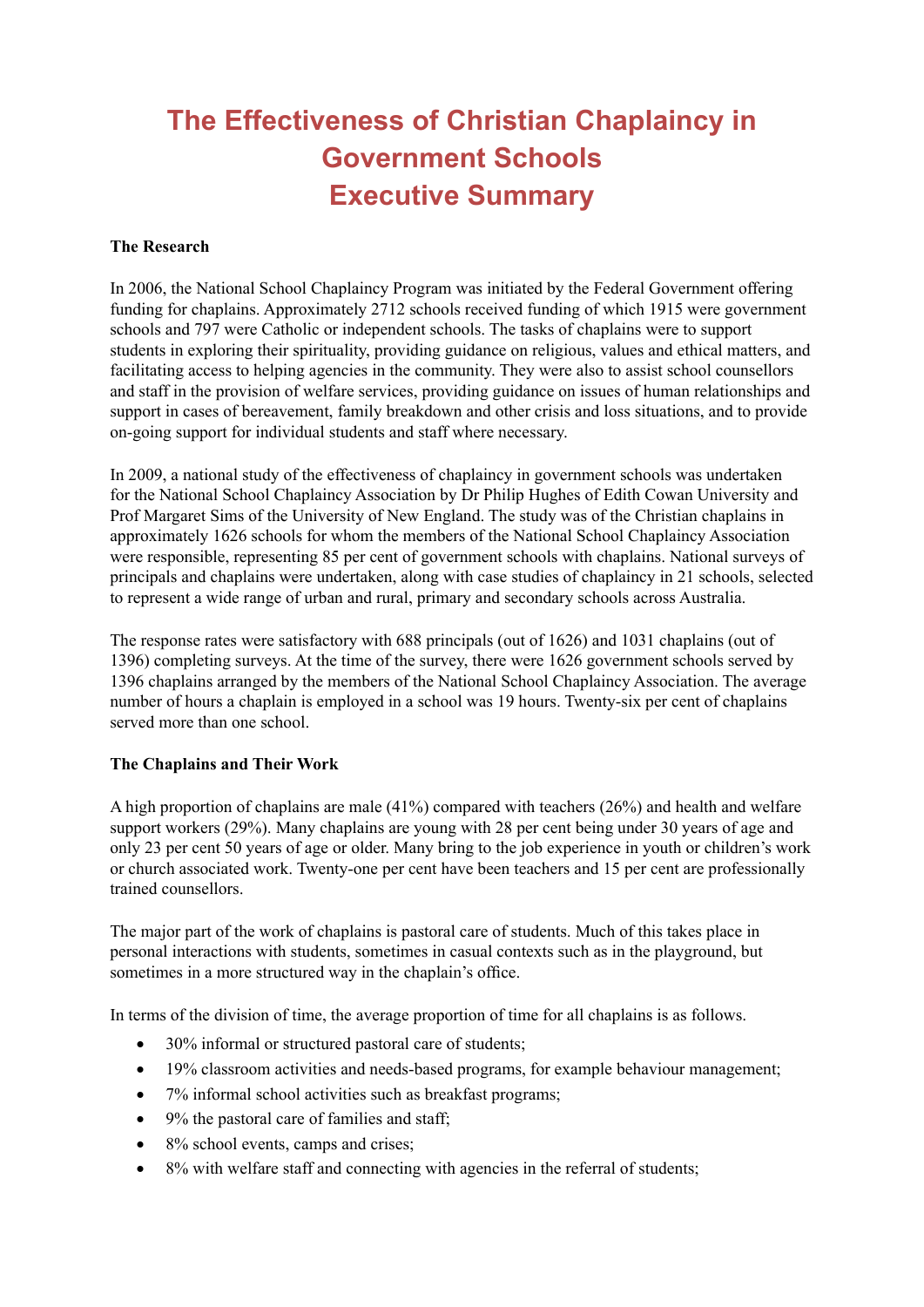- 6% networking and fund-raising; and
- 11% professional development, administrative work and miscellaneous activities.

In the past year,

- 82% had run needs-based programs such as handling grief or behaviour management;
- 79% of chaplains said they had made off-site visits to parents and care-givers;
- 73% had led in school events or special ceremonies; and
- 49% had participated in school camps.

Chaplains deal with a wide range of issues, but most frequently with behaviour management and social relationship issues such as anger, peer relationships, loneliness and bullying. Family relationship issues are also commonly discussed with chaplains. A second group of issues has to do with the development of the self: sense of purpose, self-esteem, and mental health. A third group of issues is the involvement of students in the community: issues of social inclusion and racism. In many places, chaplains work to integrate Aboriginal students and immigrant groups into the school community. Many chaplains are involved in the support of students 'at risk'.

Chaplains also deal with 'big picture' and spiritual issues as students raise them. In the case studies, there were no occasions reported where chaplains had pushed their own beliefs, but they were willing to explain their own positions when asked. In some schools, chaplains provide support for students who have Christian convictions.

#### **The Effectiveness of Chaplains**

Principals were asked to assess on a scale of 1 to 10, with 10 being excellent, how effective chaplains were in various areas of their work. Averaged across all principals, chaplains were given the following assessments:

- 8.6 for providing an opportunity for students to talk through issues
- 8.6 for offering support to students with significant problems
- 8.5 for offering support to students in special risk categories
- 8.1 for encouraging moral values and responsibility
- $\bullet$  8.0 for contributing to the morale of the school community
- 7.9 for improving peer relationships
- 7.8 for building social inclusion and community in the school
- 7.3 for changing behaviour in relation to bullying and harassment
- 7.1 for linking the school with the wider community
- 7.0 for improving relationships between students and their families.

Asked about the most important contribution chaplains had made, most principals wrote of how they provided pastoral care in a non-judgemental way. Secondly, they spoke of modelling and teaching moral values and thirdly in creating and nurturing ties with the community. Many chaplains saw an important part of their work as building relationship skills. In many schools, there had been crises such as the death of a student and in such instances the chaplain had had a special and valued role.

In those schools where case studies were conducted, the researchers received oral or written feedback from 98 staff members, 41 parents and 190 students. All the feedback was positive except for one comment from a parent who thought that chaplains, as religious operatives, should not be present in government schools. Many staff said that they had been wary of chaplains as religious people, but they had changed their mind as they had seen the pastoral care chaplains had offered.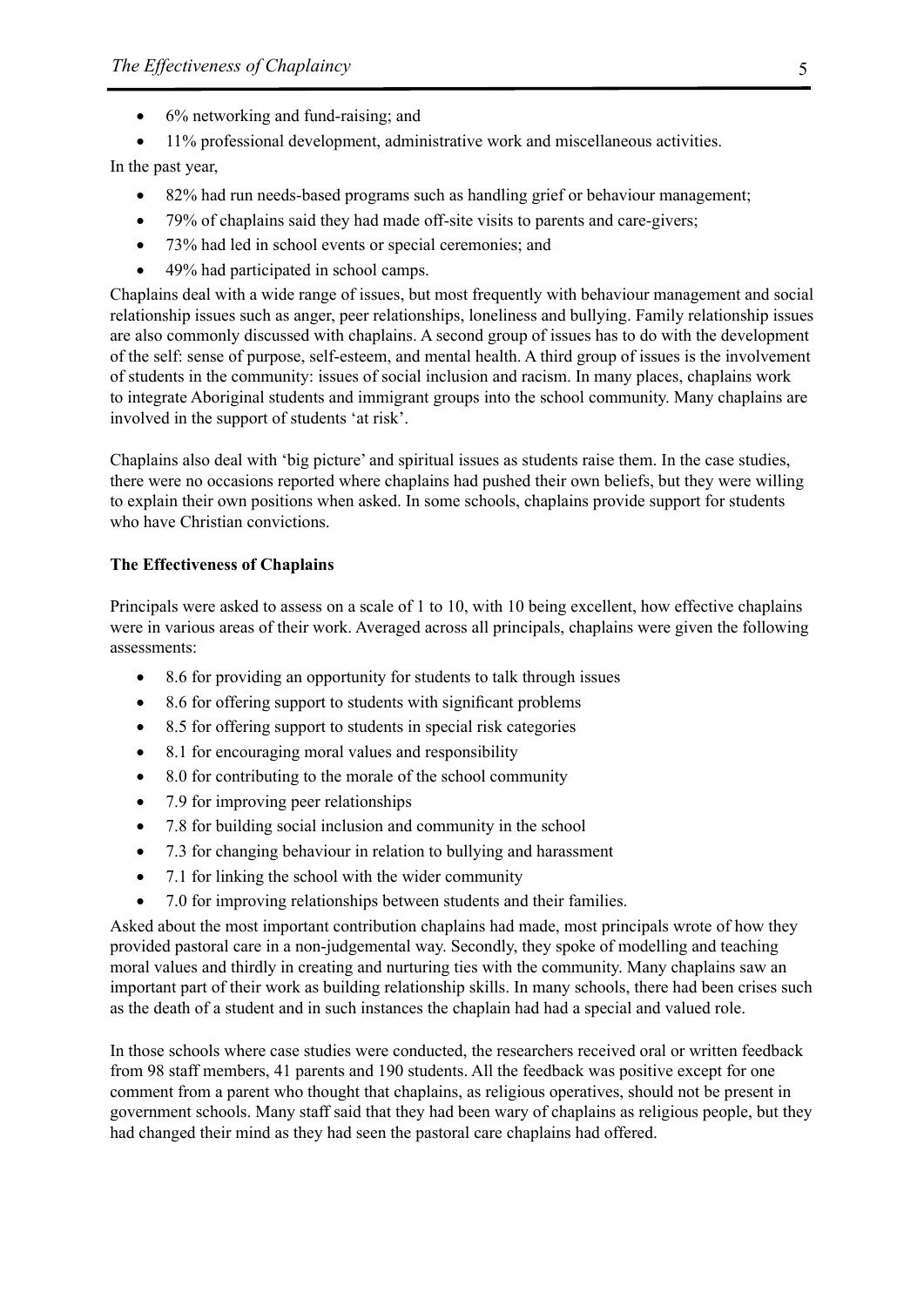Many staff members said how grateful they were for the assistance of chaplains in dealing with pastoral needs, particularly at those times when they needed to be teaching! They noted how accessible and approachable chaplains were. Many staff said they had personally found the opportunity to discuss school or personal matters with chaplains most valuable.

Eighty-four per cent of principals indicated that feedback from parents about chaplaincy had been strongly positive or mostly positive. Ten per cent said they had received no feedback. Just 0.3 per cent of principals said that they had mostly negative feedback. In interviews, parents said they appreciated the pastoral care and good moral influence of the chaplains on their children.

Students were also very positive about chaplaincy, particularly as providing an opportunity to talk about things and to get help with problems. They said chaplains helped lonely students, helped students get on with other students and encouraged students to do the right thing and be responsible. Seventy-five per cent of students said that having a chaplain was very important (scoring the importance as 8 or more out of 10).

Overall, it was found that chaplains had undertaken the activities expected of them in terms of contributing to the provision of pastoral care very effectively. They had provided guidance on human relationships and provided support for students and staff in cases of bereavement, family breakdown and other crisis and loss situations. Their contribution was widely appreciated. Chaplains had also provided support for students in exploring their spirituality and had provided guidance on religious, values and ethical matters, although the extent to which this had occurred varied somewhat depending on the extent to which some support and guidance was requested.

#### **The Special Contribution of Chaplaincy to Student Wellbeing**

The research found the contribution of chaplains to school welfare was different from that of other school welfare staff in several ways. They worked proactively to build relationships with students as the basis for enhancing students' wellbeing, rather than simply responding to problems that arose. Chaplains were accessible and approachable and many students initiated consultation with chaplains. Students see them as different from other school staff, as 'neutral' or 'non-aligned', partly because they did not have teaching or disciplinary roles. Chaplains approached welfare holistically, working with families and communities, as well as individual students. They approached their task flexibly according to the needs they identified within the school. They had a strong commitment to their work, seeing it as a vocation in which they were fulfilling their Christian values and not just a job for earning an income. They brought with them into the school their personal connections with the churches and community contacts which provide valuable support for chaplaincy.

Ninety-eight per cent of principals said that chaplaincy is important and want government funding to continue. Many principals want the funding to be expanded to ensure all schools can access the program and that large schools, schools in low socio-economic areas and other schools with high needs can have greater access to the services of chaplains. Chaplaincy is a unique service that is proving to be of great value to students, staff, parents, and their schools. It is proving effective in offering care, building the social skills of students, and encouraging responsible behaviour. It is of great long-term value to the wellbeing of Australian communities.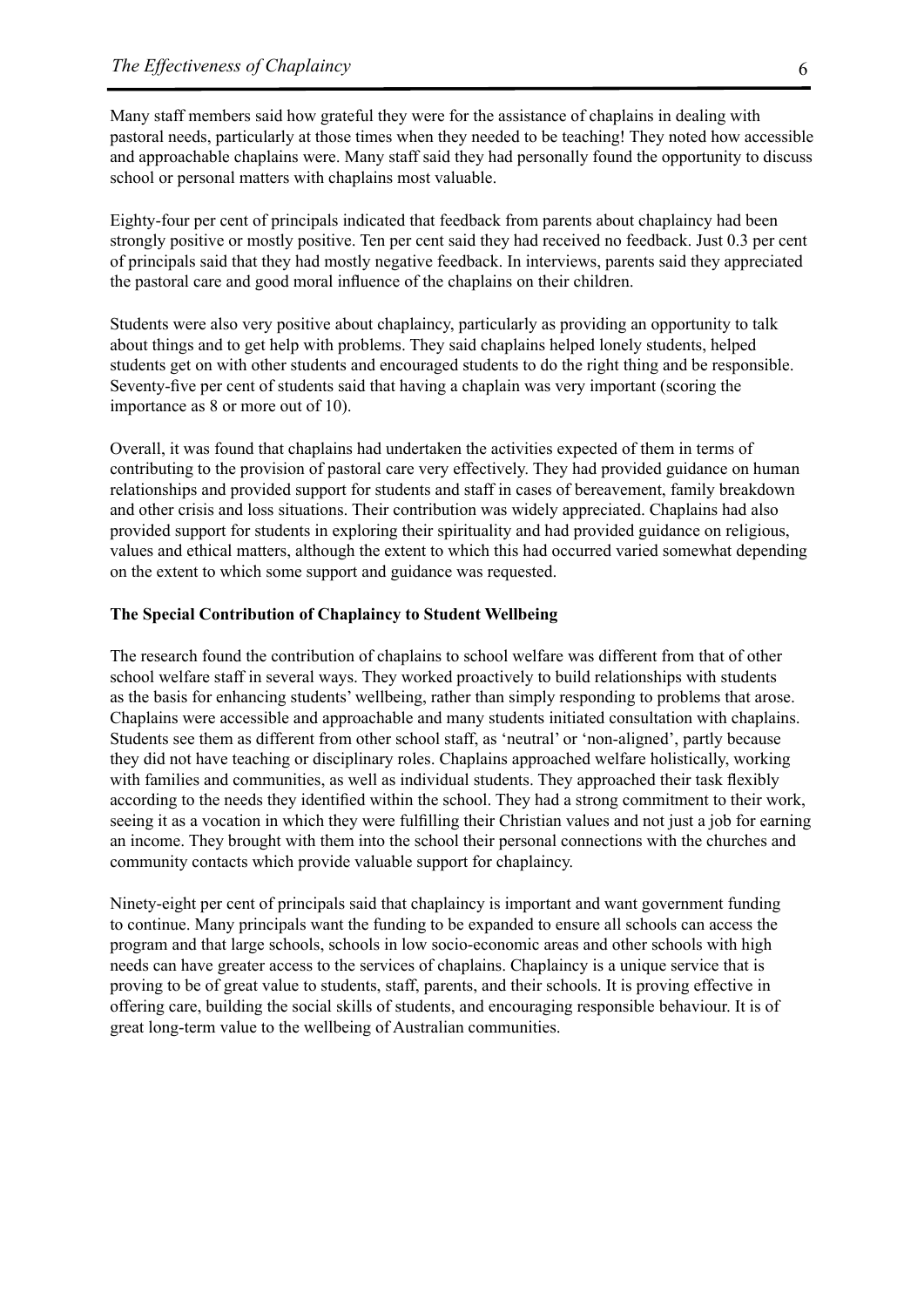# **1. The Chaplaincy Research**

# *The National School Chaplaincy Program*

The first chaplains in government schools were appointed in 1955. The Council for Christian Education in Schools, Victoria was responsible for this bold experiment in the Collingwood, Footscray and Brunswick Technical Colleges. Gradually, other schools adopted the idea and more chaplains were appointed (Venning, p.10).

The first school chaplains were appointed in Queensland in the 1970s, although arrangements were not formalised with the Education Department until 1993 (Pohlmann and Russell, p.31). In 1982, the first chaplains were appointed in Western Australia (Clements, p. 19; Beazley, p.277). In 1986 the Schools Ministry Group was formed in South Australia and chaplaincy was initiated. The first primary school chaplain was appointments there in 1996 (Rayner, Hawkins and Lush, p.25). In 2004, there were 555 chaplains around Australia (Hill, p.6). Most chaplains were funded by a mixture of funding from local churches and communities and the schools themselves. Many chaplains were involved in raising funds to maintain chaplaincy.

In 2006, the Australian Federal Government established the *National School Chaplaincy Program* (NSCP) to support the contribution chaplaincy provides to the spiritual and emotional wellbeing of school communities. A statement on the website of the Federal Department of Education, Employment and Workplace Relations (DEEWR) explains the origins of the initiative.

As one of society's key institutions, schools are in a strong position to support the wellbeing, values and spirituality of young people. Chaplains already play a significant role in supporting many schools throughout Australia, including government schools, and there have been calls for their services to be more broadly available to school communities (/www.deewr.gov.au/Schooling/ NationalSchoolChaplaincyProgram/).

Under the NSCP, \$165 million over three years (July 2006 to October 2009) was made available for government and non-government schools to establish school chaplaincy services, or expand existing services. These schools and their communities were able to apply for up to \$20,000 per annum to a maximum of \$60,000 over the life of the NSCP.

Schools had six months to find a suitable chaplain after their funding was approved. A number of schools reported difficulties finding a suitable chaplain. For this reason, the Government decided to allow these schools to use an alternative support worker to do the same job if they could not locate a chaplain by July 2008. The support workers could include nondenominational pastoral care workers, youth workers or other secular support staff. However, only eight such people were appointed.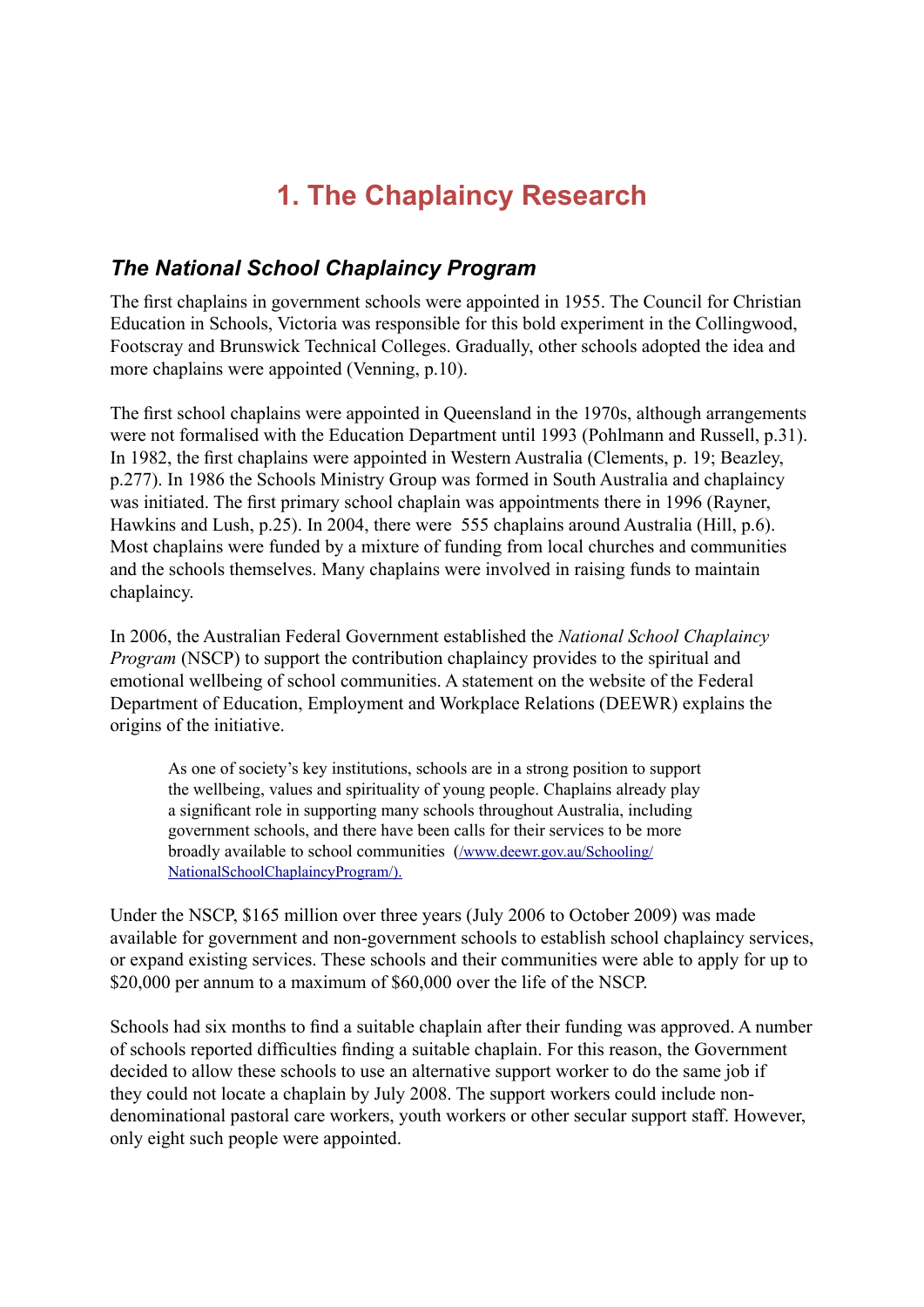The nature of chaplaincy services provided, including the religious affiliation of the school chaplain, was a matter to be decided by the local school and its community, following broad consultation. It was also made clear that students and their families had to be informed about the availability and the voluntary nature of the chaplaincy services provided.

Successful schools in the first round of funding were announced on  $27<sup>th</sup>$  June 2007, and for the second round of funding on  $12<sup>th</sup>$  October 2007. In the two funding rounds, 2,712 schools were successful.The deadline for funding was July 2008. Of these, 1915 were government schools. Of these schools, Christian chaplains have been provided by the members of the National School Chaplaincy Association in 1624 schools (85 per cent of all government schools successful in their application for funding). The remaining 797 schools which received funding were Catholic and independent schools.

The funding was for \$20,000 per school per year with no differentiation between large and small schools, schools in high or low socio-economic areas, or schools in capital cities or in regional or remote areas.

Chaplains were seen as complementing existing services in schools provided by counsellors, youth workers and psychologists. They would give advice and support in relation to ethical and value issues and personal relationships. In particular, they would provide spiritual and religious advice, support, and guidance.

Chaplains were expected to respect the range of religious views and affiliations, and cultural traditions in the school and the community, and be approachable by all students irrespective of their belief systems.

School chaplains were not permitted to provide counselling services, psychological assessment, or medical assessment, even if they were qualified. Such tasks were seen as being outside their roles.

The activities undertaken by school chaplains could include, but were not limited to (www. deewr.gov.au/Schooling/NationalSchoolChaplaincyProgram ):

#### *Spiritual guidance:*

- supporting students in exploring their spirituality;
- providing guidance on religious, values and ethical matters; and
- facilitating access to the helping agencies in the community, both church-based and secular.

#### *Greater pastoral care:*

- providing guidance to students on issues concerning human relationships;
- assisting school counsellors and staff in the provision of student welfare services;
- providing support in cases of bereavement, family breakdown or other crisis and loss situations; and
- being readily available to provide continuity and on-going support for individual students and staff where this is necessary.

School chaplains delivering services to the school and its community are to abide by the *National School Chaplaincy Programme Code of Conduct* (see **Attachment A**); and operate within a strong ethical framework which supports and upholds the Values for Australian Schooling **(**see **Attachment B).**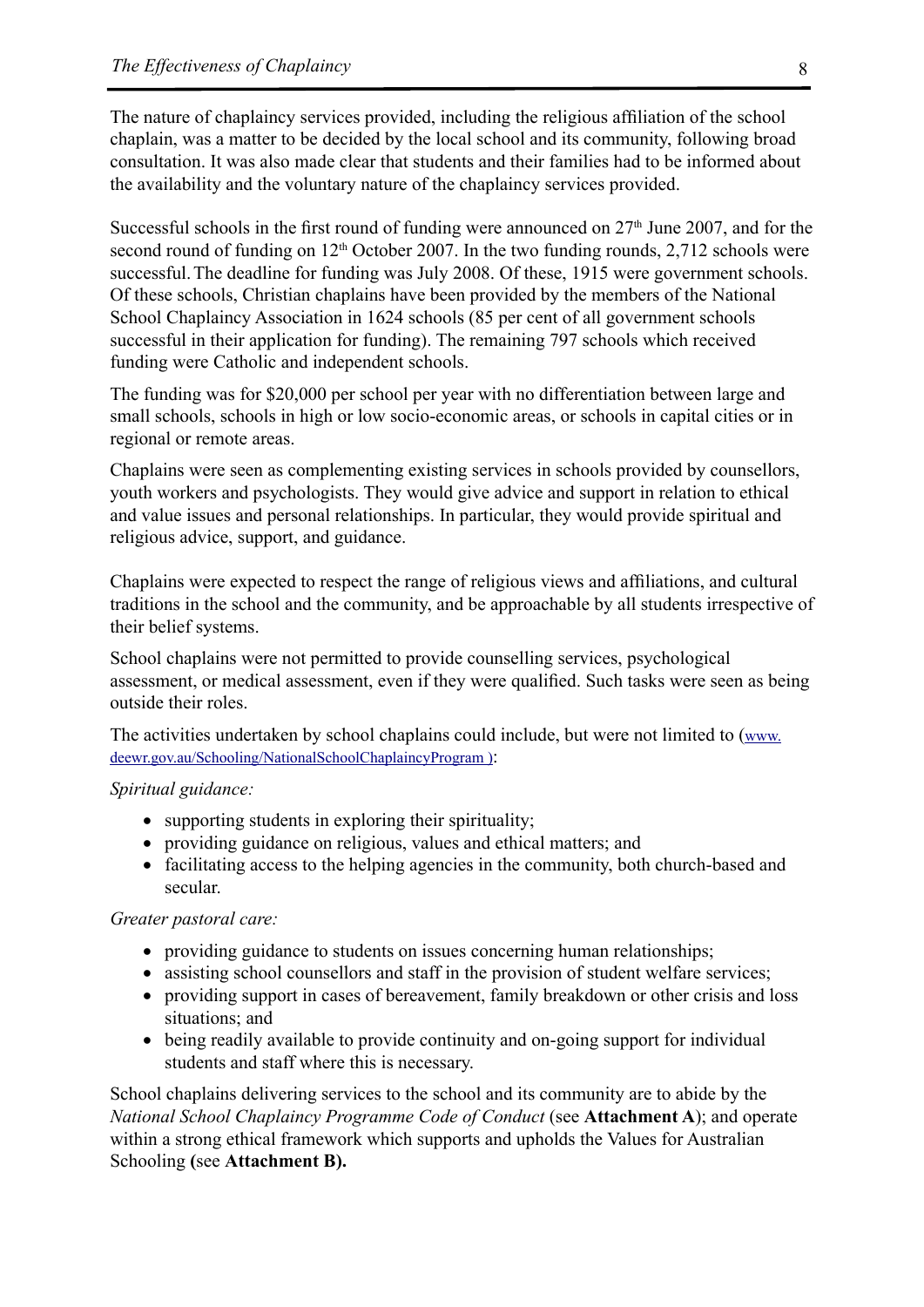As a result of the funding provided by the Federal government, the number of chaplains rose rapidly. The following table only includes the 85 per cent of chaplains placed by the members of the National Schools Chaplaincy Association. As such, it only includes Christian chaplains working in government schools, and does not include chaplains of other faiths nor nonreligious support workers. While it is indicative of the take-up of the program in government schools, it does not show the full extent of it because it does not include chaplains and other support workers arranged with providers who are not part of the National Schools Chaplaincy Association. Note that this table represents the number of "arrangements" between schools and chaplains as mediated by the chaplaincy provider. Because some chaplains work in more than one school and some schools have more than one chaplain, it does not represent either the number of chaplains or the number of schools with chaplains.

| <b>State</b> | <b>March, 2007</b> | <b>March, 2008</b> | <b>March, 2009</b> | <b>August, 2009</b> |
|--------------|--------------------|--------------------|--------------------|---------------------|
| <b>ACT</b>   |                    |                    | 28                 | 28                  |
| <b>NSW</b>   |                    | ∠⊥                 | 38                 | 38                  |
| QLD          | 214                | 538                | 559                | 735                 |
| <b>SA</b>    | 193                | 318                | 354                | 362                 |
| <b>TAS</b>   | $\angle$           | 67                 | 90                 | 90                  |
| <b>VIC</b>   | 79                 | 113                | 247                | 298                 |
| <b>WA</b>    | 142                | 305                | 324                | 323                 |
| Total        | 653                | 382                | 1674               | 874                 |

*Table 1. Number of Chaplaincy Arrangements in Government Schools Provided by the Members of the National Schools Chaplaincy Association by State*

Source: Chaplaincy Providers in each State.

The number of chaplaincy arrangements in government schools as arranged by the major providers has almost trebled since March 2007. A large factor in the increase has been the funding made available through the Federal Government's National School Chaplaincy Program. However, the rise in the number of chaplaincies also indicates that schools believe that the program will contribute in a worthwhile way to their schools.

## *Research on Effectiveness of Chaplaincy*

There have been several studies of school chaplaincy in Australia. In 2001, J. Salecich completed a doctoral dissertation, *Chaplaincy in Queensland state schools: An investigation*. In 2005, D. Pohlmann also completed a doctoral dissertation, *Measuring the effectiveness of chaplaincy services in Queensland state schools.* In 2008, an evaluation of chaplaincy was undertaken in Queensland with case studies in 20 schools representing a range of primary and secondary, urban and rural, small and large schools. These studies involved in-depth interviews with principals and surveys of close to 400 other stakeholders including chaplains, students, parents, teachers, support personnel and Local Chaplaincy Committee members,

In Victoria, a study commissioned by ACCESS Ministries in 2009 involved surveys of 231 students and 279 parents in 25 schools. It was conducted by Jehan Loza and Brad Warren and commented on the effectiveness of chaplaincy (ACCESS Ministries, 2009).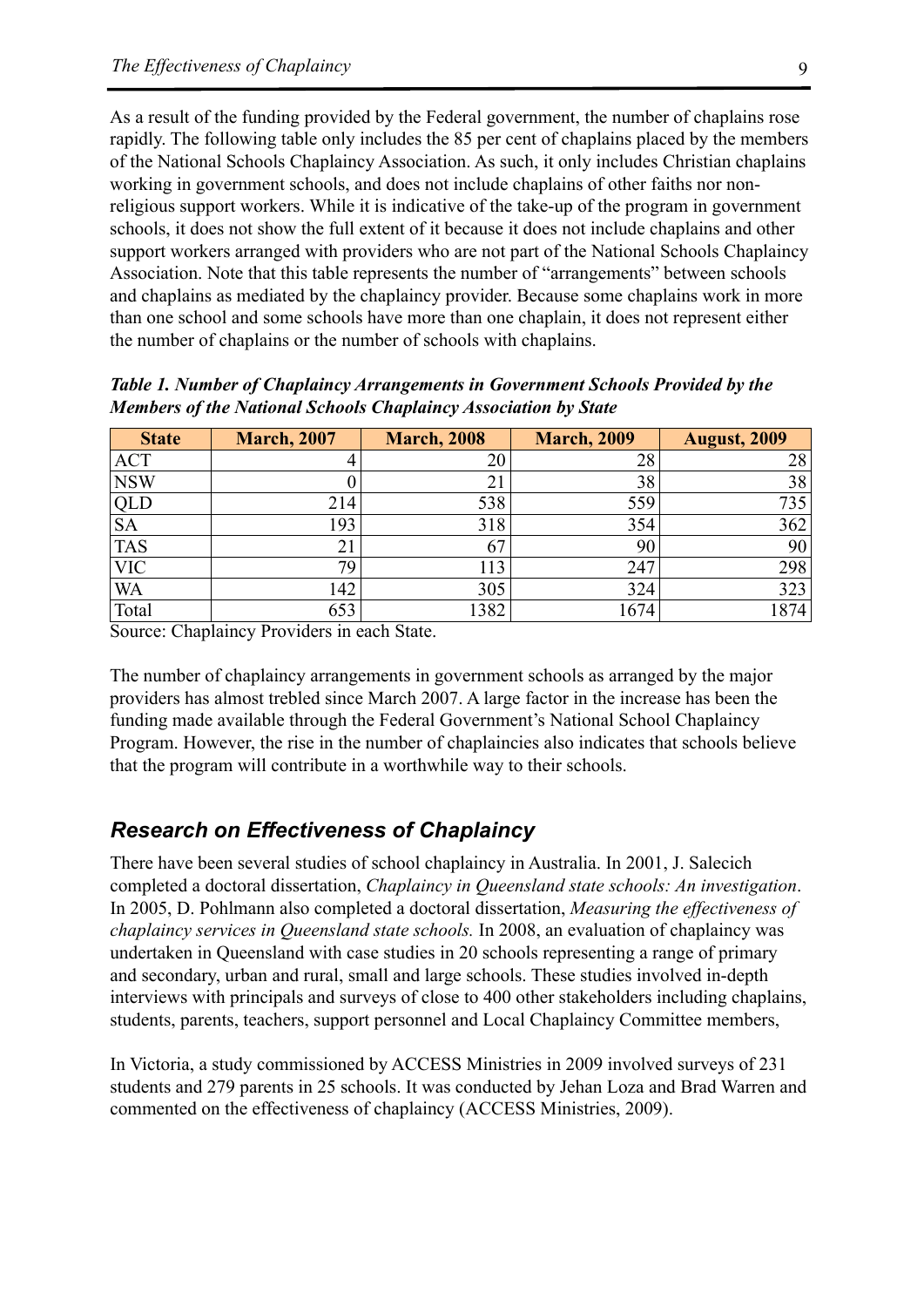Both ACCESS ministries in Victoria and YouthCARE in Western Australia have gathered detailed reports from chaplains on a regular basis on the issues the chaplains are dealing with. This information has been analysed and used in annual reports on chaplaincy.

Up to this point, there have been no national studies of chaplaincy in government schools. Indeed, most of the studies have been small in scale, relying on feedback from relatively small samples of stakeholders in a few schools. The nature and roles of chaplaincy have developed rapidly. When chaplains were first appointed, religious education was a major role (Venning p.11). Chaplains were initially appointed as an extension of the arrangements for volunteers to undertake religious instruction in school which was permitted, under certain conditions, under the various education acts developed in the 1870s (Venning, p.9; Clements, p.19). However, the focus swung from religious education to pastoral care. The rapid increase in the number of chaplains across Australia, due, in part, to the Federal government's National School Chaplaincy Program, has increased the need for a larger-scale study of the effectiveness of chaplaincy.

In 2008, the National Schools Chaplaincy Association approached Dr Philip Hughes to lead a team in undertaking a review of the effectiveness of chaplaincy in those government schools where chaplains had been provided by members of the National Schools Chaplaincy Association. This study, then, is not of all chaplains funded under the Federal Government's National School Chaplaincy Program. It does not cover those chaplains in non-government schools, nor does it include those chaplains who were not placed by the organisations who are part of the National Schools Chaplaincy Association. This means also that the study does not attempt to evaluate the effectiveness of the few Islamic and Buddhist chaplains nor the eight non-religious support workers who were appointed when the criteria for the use of the money was broadened in the second round of Federal funding. The Association has no jurisdiction over chaplains in non-government schools and other support workers not placed by members of the Association, nor the right to evaluate their effectiveness. However, the study does cover 85 per cent of chaplains in government schools around Australia as the major providers in each State for government schools are members of the Association.

It should also be noted that the study did not include chaplains in schools in New South Wales. Government schools in New South Wales have been slow to take up the program, partly because it had not been previously permitted by the New South Wales Education Department. The largest of the chaplaincy providers in New South Wales, GenR8, has provided 38 chaplains to schools. However, the Department of Education in New South Wales did not allow the research to proceed in relation to these 38 chaplains. Following a process of appeal, the following response was received.

I am still concerned that the study does not appear to be designed as a fair evaluation of the national program, since alternative means of achieving program objectives are not considered. In addition I am concerned that your study involves only Christian chaplains (Smith, DOC09/81709).

Because the project funders have no jurisdiction over chaplains employed through other sponsoring agencies or over schools which chose to employ workers other than chaplains, the NSW Department of Education was making a request that it was not possible to fulfil within the parameters of the funding for this project.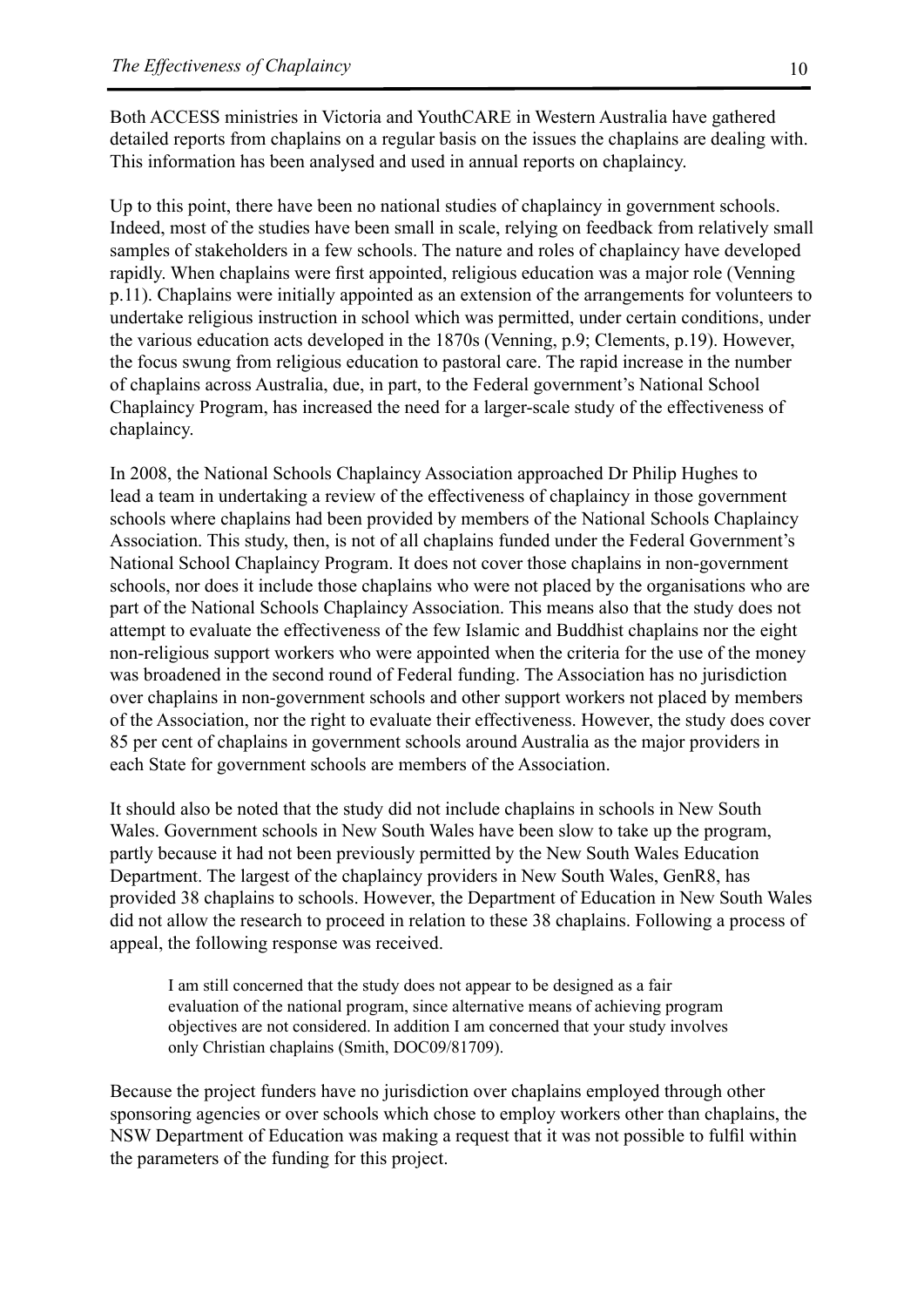No provider of chaplaincy in the Northern Territory is a member of the National School Chaplaincy Association. Hence, chaplains placed in the Territory were also not included in this research. Sixteen government schools in the Northern Territory received funding from the Federal National Schools Chaplaincy Program for the appointment of chaplains.

The most efficient way of gathering material on the effectiveness of chaplains over the required short time frame was through reports from the principals to whom the chaplains are responsible. Principals are in the best position to evaluate the work of chaplains as they have an overview of their schools and have responsibility for the welfare as well as the educational development of the students. Direct measurements of changes in student wellbeing, whilst desirable in research terms, would be very difficult and would take a long period of time and intensive involvement of students. It would also be very difficult to assign any changes that were directly measured in student wellbeing specifically to the interventions of chaplains.

It was decided, then, to ask all principals in schools with chaplains to provide us with an evaluation of the effectiveness of those chaplains. That was done through an on-line questionnaire. Invitations were sent to all principals in schools with chaplains placed by members of the National Schools Chaplaincy Association at the end of July 2009. A reminder was sent to principals in mid August. As shown in the following table, 688 principals responded to the questionnaire giving a response rate of 42 per cent. We consider this to be in line with expectations and an adequate basis for providing a picture of the opinions of principals served by the members of the National School Chaplaincy Association.

*Table 2. The Number of Principals Invited to Complete the Questionnaire on Chaplaincy and the Response Rate* 

| <b>State</b>        | <b>Number of Principals</b>     | <b>Number of Responses</b> | <b>Response Rate</b> |
|---------------------|---------------------------------|----------------------------|----------------------|
|                     | <b>Invited to Do the Survey</b> |                            |                      |
| <b>ACT</b>          | 28                              | 14                         | 50%                  |
| QLD                 | 632                             | 213                        | 34%                  |
| <b>SA</b>           | 321                             | 149                        | 46%                  |
| <b>TAS</b>          | 90                              | 47                         | 52%                  |
| <b>VIC</b>          | 270                             | 150                        | 55%                  |
| <b>WA</b>           | 285                             | 102                        | 36%                  |
| State not indicated |                                 | 12                         |                      |
| Total               | 1626                            | 688                        | 42%                  |

In order to get a full and detailed picture of what the chaplains were doing, the sorts of issues with which they were dealing, and their own evaluation of the contribution they were making, we also asked all chaplains to complete a survey. The invitation to complete this survey was sent out in June 2009. At least two reminders were sent to chaplains in July and August to complete the survey. The response rate was higher than expected and provides an excellent picture of chaplaincy around Australia.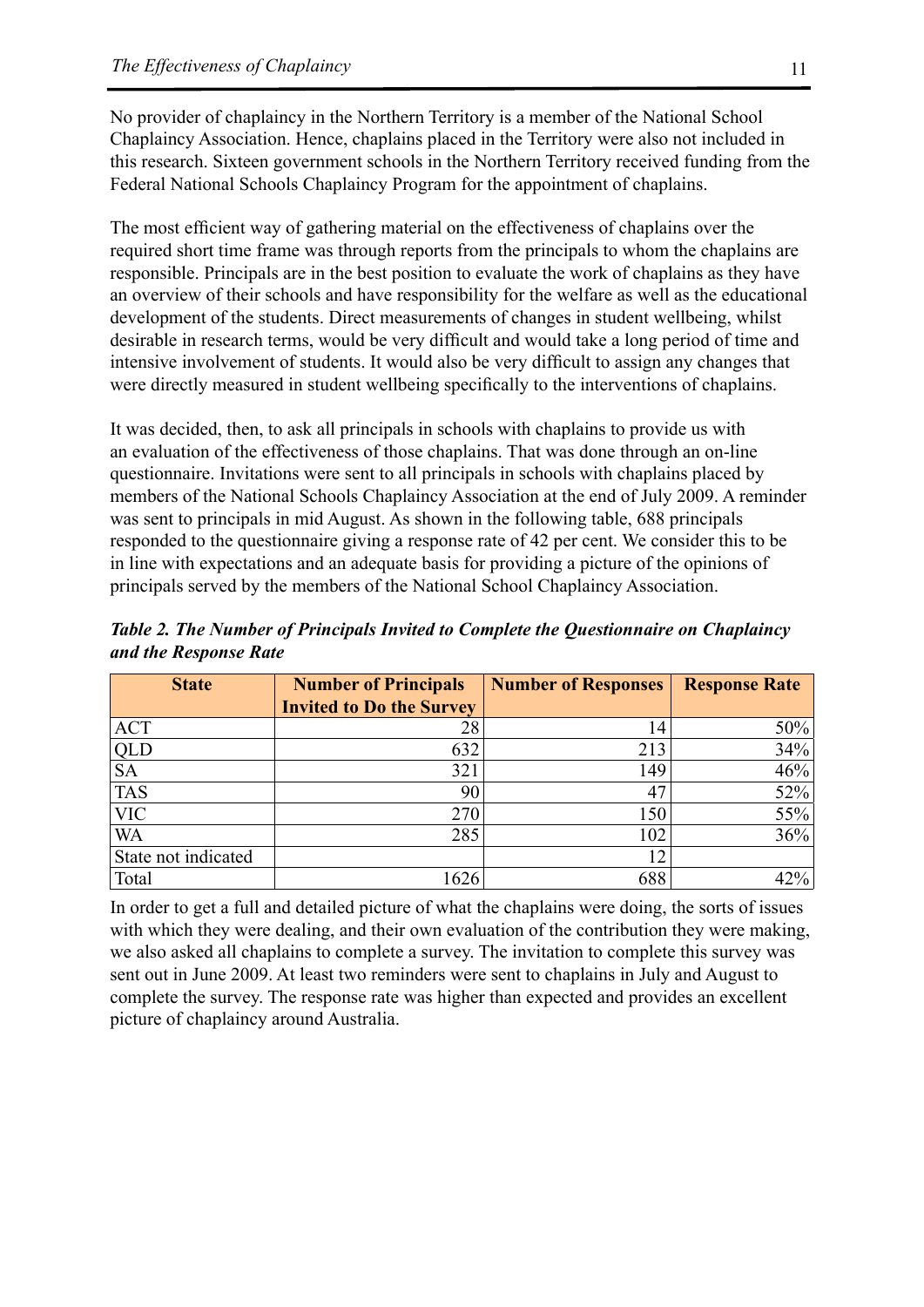| <b>State</b>        | <b>Number of Chaplains</b>      | <b>Number of Responses</b> | <b>Response Rate</b> |
|---------------------|---------------------------------|----------------------------|----------------------|
|                     | <b>Invited to Do the Survey</b> |                            |                      |
| <b>ACT</b>          | 28                              | .6                         | 57%                  |
| QLD                 | 505                             | 441                        | 87%                  |
| <b>SA</b>           | 309                             | 257                        | 83%                  |
| <b>TAS</b>          | 75                              | 68                         | 91%                  |
| <b>VIC</b>          | 220                             | 88                         | 40%                  |
| WA                  | 259                             | 151                        | 58%                  |
| State not indicated |                                 | 10                         |                      |
| Total               | 1396                            | 1031                       | 74%                  |

*Table 3. The Number of Chaplains Invited to Complete the Questionnaire on Chaplaincy and the Response Rate*

It will be noted that in some States the numbers of principals invited to do the survey was not equal to the number of chaplains. Some chaplains work in more than one school and a few schools have more than one chaplain.

The surveys were complemented by qualitative data collected through case studies. Twentyone case studies were conducted around the nation. Four case studies took place in each of Queensland, South Australia, Tasmania, Victoria and Western Australia. There are comparatively few chaplains in the Australian Capital Territory and one case study was conducted there.

In determining where case studies would take place, a range of selection criteria was used nationally to ensure a wide range of case studies. The selection criteria that we applied across the entire sample were:

- 1. Similar numbers of primary and secondary schools.
- 2. Similar numbers of rural (divided by regional city and rural) and metropolitan schools.
- 3. A variety of schools in terms of size.
- 4. A variety of schools in terms of the socio-economic level of the local area (which was checked by the use of the socio-economic index for local area (SEIFA) produced by the Australian Bureau of Statistics.
- 5. A variety of schools in terms of the levels of multiculturalism and a variety in the particular ethnic communities involved.

How these criteria were fulfilled is shown in Table 4.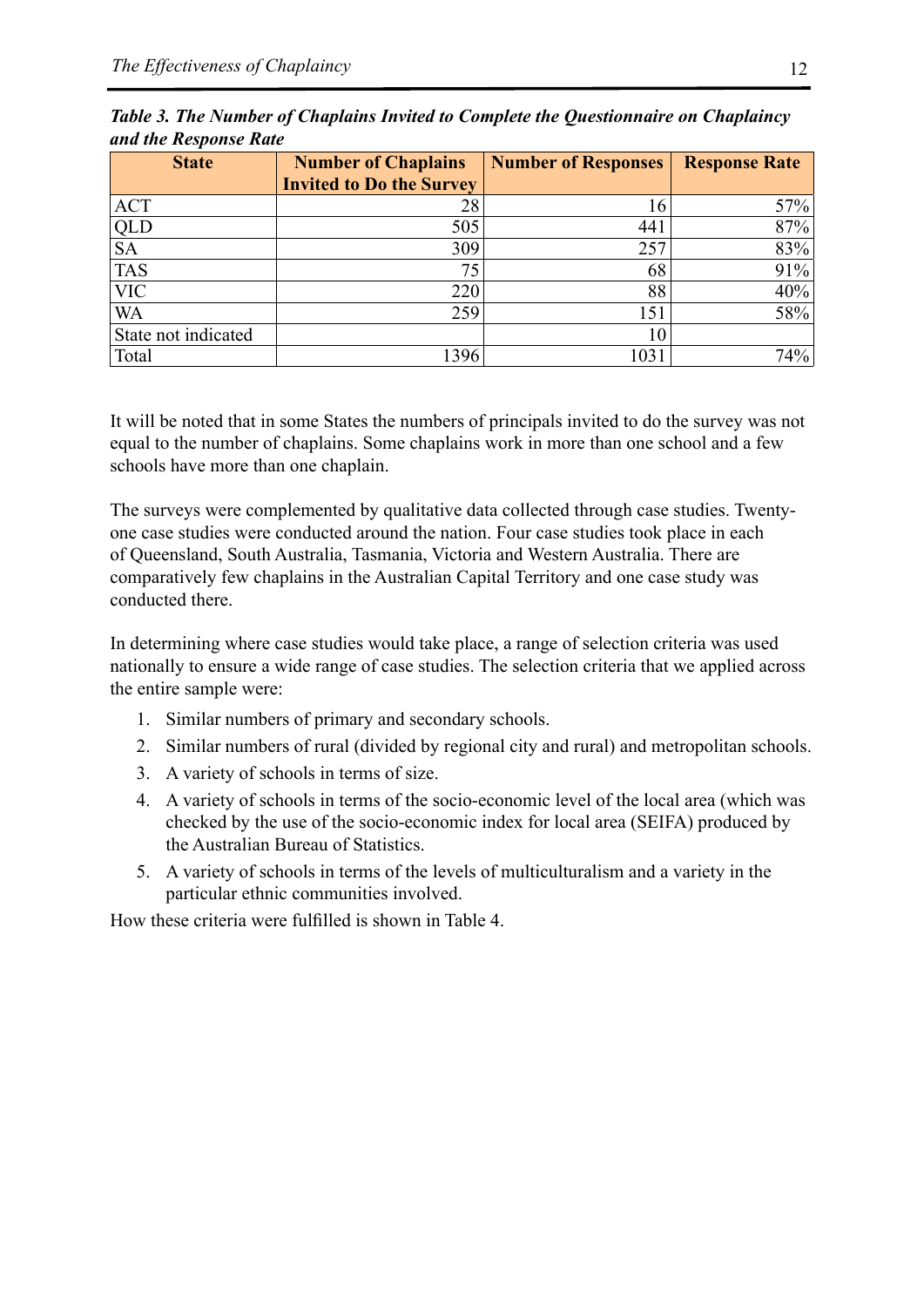| <b>Category</b>                 | <b>Numbers of Case Studies</b>                       |
|---------------------------------|------------------------------------------------------|
| Primary / Secondary Schools     | 11 Primary Schools,                                  |
|                                 | 10 Secondary Schools                                 |
| Metropolitan / Regional / Rural | 10 Metropolitan,                                     |
| Schools                         | 4 Regional City (over 20,000 population),            |
|                                 | 7 Rural.                                             |
| <b>School Size</b>              | 5 small (less than 250 students)                     |
|                                 | 12 medium (250 to 650 students)                      |
|                                 | 4 large (more than 650 students)                     |
| Socio-Economic Level of Area    | 7 low socio-economic level (SEIFA below 900)         |
|                                 | 12 medium socio-economic level (SEIFA 900 to 1100)   |
|                                 | 2 high socio-economic level (SEIFA above 1100)       |
| Levels of Multiculturalism      | 4 high levels of multiculturalism                    |
|                                 | 17 low levels of multiculturalism                    |
|                                 | Four schools had high numbers of Indigenous students |

*Table 4. The Range of Schools in Which Case Studies Were Held*

These selection criteria do not ensure a representative sample of schools; this was not the objective. Instead, we recruited a purposive sample in order to observe how chaplaincy was working in a wide variety of situations. Within every school, we expected to find a range of attitudes to chaplaincy among staff, parents and students. The case studies have been helpful in understanding the dynamics of chaplaincy in different contexts and how, on a daily basis, chaplains interact with staff, parents and students.

In each State, some of the schools approached were not able to fit the research into their agendas within the timeframe that was allowed for the research. We then approached other schools according to the selection criteria. The case studies were conducted in July, August and September 2009.

In each of the schools, the researcher spent a day interviewing the principal, the chaplain, staff who wished to talk about chaplaincy, parents who wished to make a contribution, and some students. Interviews followed schedules that had been prepared for each category of respondent. The researcher met with most people individually, apart from students who were mostly interviewed in small groups. In the student groups, there was a short discussion of chaplaincy and then students were invited to complete a response form which contained some closed questions in which students selected a number to indicate their response and some open-ended questions where students were invited to write a sentence or two.

To extend the opportunity for participation in the study for people who were not able to meet the researcher personally, staff, parents and students were also invited to respond by completing short questionnaires on a website. These questionnaires contained both open and closed questions so that there were some comparable evaluations of the chaplain's contribution along with some general comments on chaplaincy. Only staff, parents and students within the schools where case studies took place were invited to complete these surveys. Hence, the responses cannot be generalised to all staff, parents and students. Nevertheless, in this anonymous way they provided the opportunity for a wider range of responses in each of the case study sites.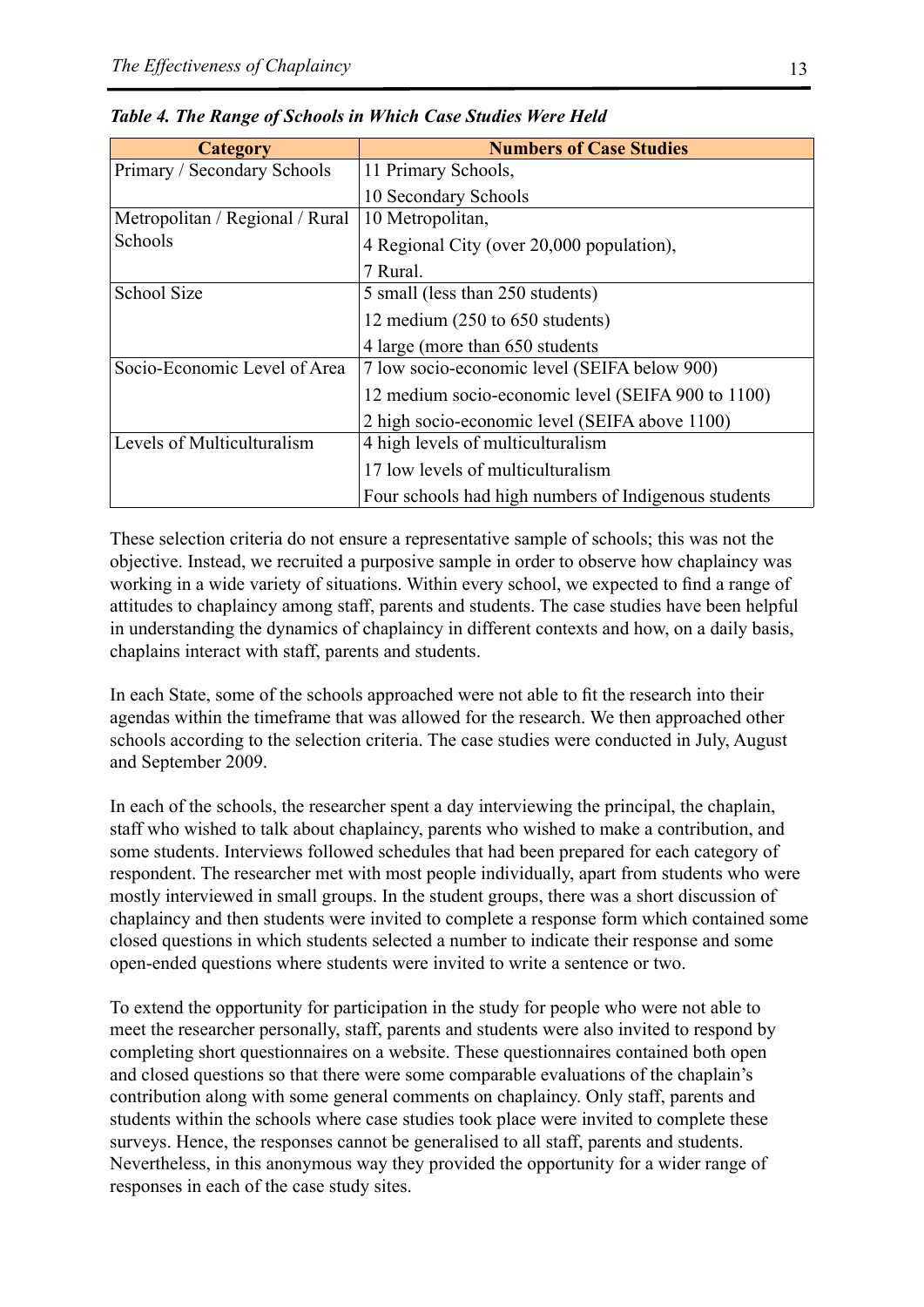# **2. Chaplains and Their Roles**

# *The Background of the Chaplains*

Chaplains who have been placed by the Chaplaincy Providers who are members of the National Schools Chaplaincy Association come from a range of backgrounds and bring to the job a variety of skills. Among the chaplains are young people who are interested in working with other young people. Some of them have been youth workers in churches or other contexts. Many chaplains are women or men who respond to the opportunity to play a caring and supportive role with young people. Many of them have children themselves. It is an attractive option for some women as they move back into the workforce after a period spent caring for a young family. Some chaplains also pastor churches.

Interviews with chaplains in the case studies indicated that chaplains have a deep commitment to this model of involvement with young people. They see chaplaincy as a significant way of making a difference among young people. This was the major reason for becoming a chaplain.

Overall, the data from our national survey of chaplains showed that:

- 59% of chaplains were female, and
- $\bullet$  41% of chaplains were male.

The proportion of male chaplains is very high compared with teachers and social workers. Only 26 per cent of teachers are male, and the majority of these work in secondary schools. Just 29 per cent of health and welfare support workers are male (ABS, Table 20680-c83c-Australia.xls). The proportion of female teachers is particularly high in primary schools. However, 39 per cent of primary schools served by chaplains had male chaplains. Several principals noted that their male chaplains were sometimes the only male members of staff in the school and were fulfilling important roles as male role-models.

The survey showed that there were similar proportions of male and female chaplains in the schools in the capital cities and in the rural service towns. There were slightly higher proportions of female chaplains in small schools in rural areas, and more male chaplains in the larger schools in provincial cities.

In terms of age,

- 28% of chaplains were under 30 years of age,
- 25% were between 30 and 39
- 23% were between 40 and 49,
- 19% were between 50 and 59, and
- 4% were 60 years of age or older.

Older people were more frequently found in the smaller schools and younger people in the larger schools. This is partly the choice of the schools themselves. Some larger schools with a greater variety of staff preferred young school chaplains who complemented existing welfare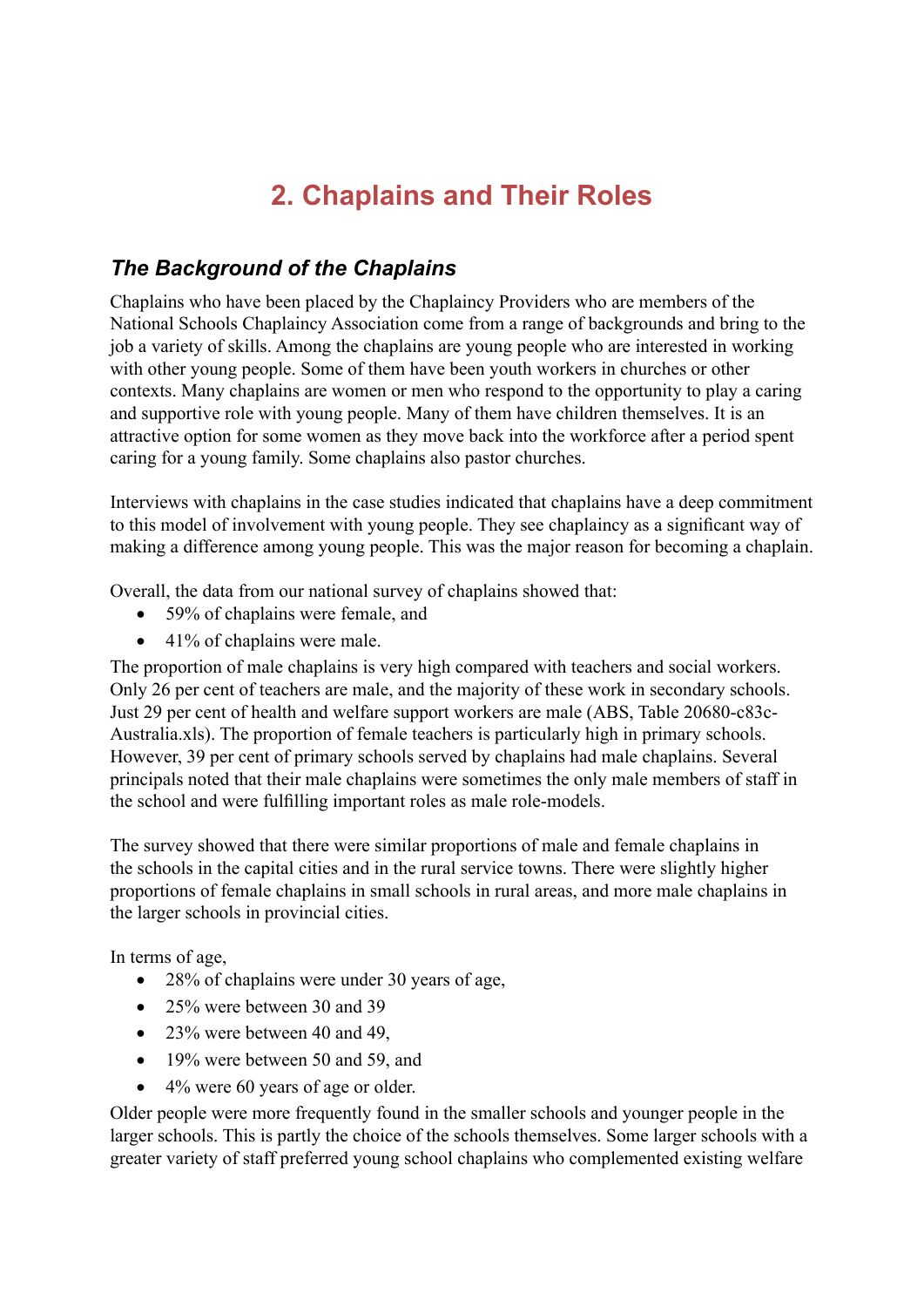staff. Small schools with few welfare staff prefer older chaplains who have the experience to undertake a greater range of pastoral responsibilities.

The educational background required of chaplains varies across the providers. In Victoria, all chaplains are required to have a degree either in education, counselling or theology. The national survey of chaplains found that 39 per cent of chaplains have a university degree and most others have diplomas. In all States, chaplains are required to do an induction course and to attend regular professional development courses. With the increase in the number of chaplains there has been an increase in the interest within tertiary institutions in providing training for chaplains.

However, the formal training chaplains bring to the occupation varies considerably. As shown in the following table, some have had some theological training. Some have done training in counselling, pastoral care, and/ or working with children or young people. Some have a background in education and others in psychology or community development.

*Table 5. Areas of Education At Diploma Level or Above Which Chaplains Have Completed*

| <b>Areas of Education (At Diploma Level or</b><br>Above) | <b>Proportion of Chaplains with This Level of</b><br><b>Education</b> |
|----------------------------------------------------------|-----------------------------------------------------------------------|
| Chaplaincy                                               | 12                                                                    |
| Counselling                                              | 20                                                                    |
| Psychology                                               | 6                                                                     |
| Education                                                | 17                                                                    |
| Pastoral Care                                            | 19                                                                    |
| Theology                                                 | 30                                                                    |
| Youth or Children's Work                                 | 20                                                                    |
| Community Development                                    |                                                                       |

Source: National Survey of Chaplains (2009)

#### *Table 6. The Professional Experience of Chaplains*

| <b>Professional Experience</b> | <b>Proportion of Chaplains with This</b> |  |
|--------------------------------|------------------------------------------|--|
|                                | <b>Experience</b>                        |  |
| Church associated work         |                                          |  |
| Counselling                    |                                          |  |
| Psychologist                   |                                          |  |
| Teaching                       |                                          |  |
| Youth or children's work       |                                          |  |

Source: National Survey of Chaplains (2009)

Chaplains come from a wide range of church backgrounds, from the mainstream Anglican, Catholic, Orthodox and Uniting denominations through to the congregationally-oriented Baptists and Churches of Christ to some of the newer Pentecostal and charismatic denominations. No one denomination was dominant in this mix.

# *What Chaplains Are Doing*

The funding offered to schools for chaplaincy service support was \$20,000 per school. Federal Government guidelines encouraged schools to complement this contribution so that a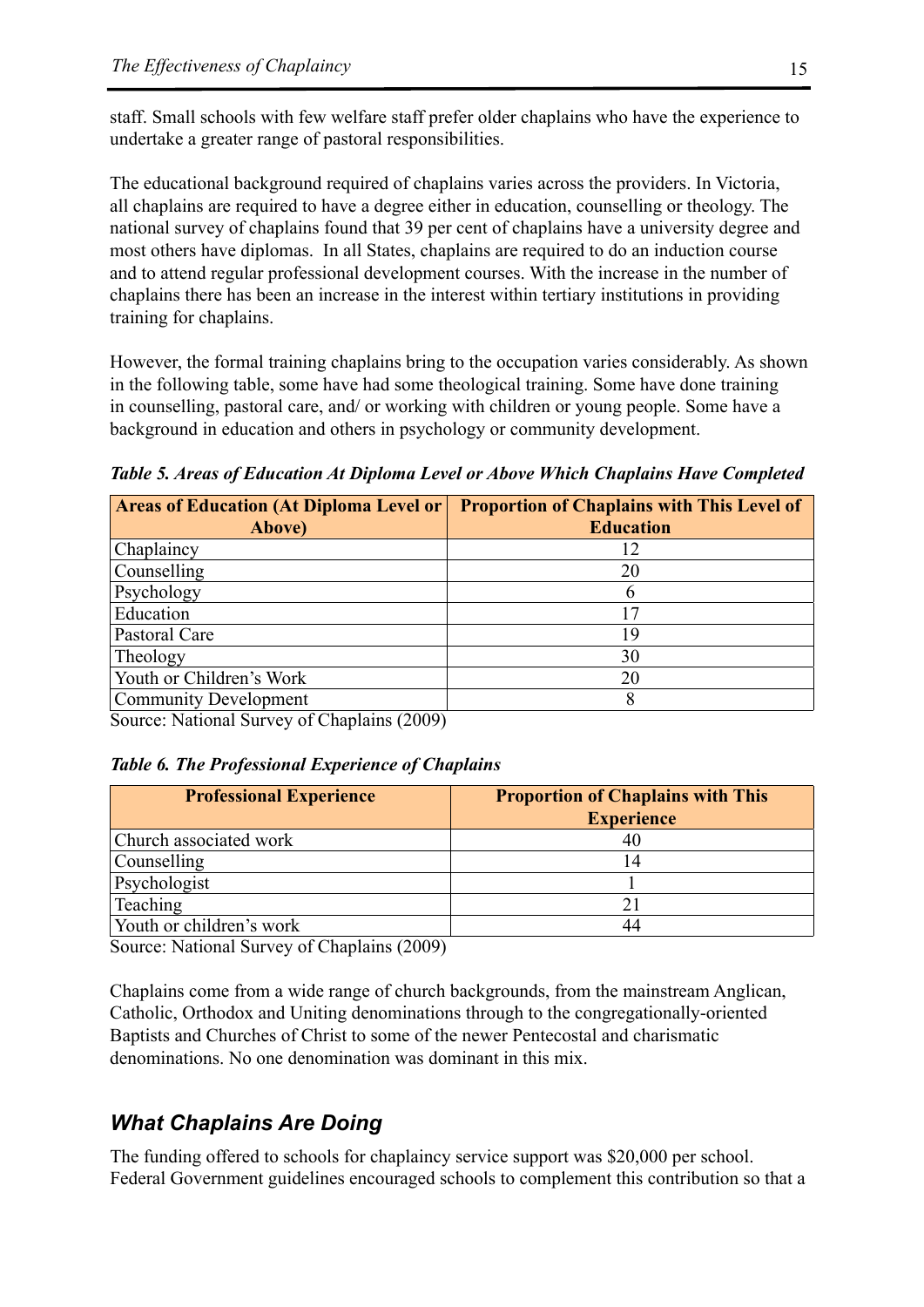chaplain could work for more than two days a week. There are schools where chaplains work full-time. Many schools have a chaplain for just two days a week.

Of the chaplains surveyed,

- 74% worked in just one school,
- 26% worked in two or more schools.

Consequently, the survey of 1031 chaplains covered a total of 1313 "arrangements" with schools. The average number of hours per week for these "arrangements" was 18.9 hours – a little more than the 2 days per week.

On average, chaplains were involved in activities related to chaplaincy about 26 hours per week. This is greater than the average time for "arrangements" partly because 26 per cent of chaplains are working in more than one "arrangement" and partly because the period of 26 hours includes personal time that is spent in professional development, extra-curricula school activities, such as camps and excursions, and in some voluntary activities associated with chaplaincy, such as presentations about chaplaincy in a church or community gathering. Chaplains who live in the same community as their schools (most often in rural areas) also spent some of their time informally building links with students, families and staff who lived locally.

We asked chaplains to give us some indication of the time they had spent in the two weeks prior to the completion of the survey in different areas of work. The following figure gives us some sense of the various categories of their work and time spent in them. It should be noted that the proportion of time in different activities may vary from one part of the school year to another. Our data was collected partly towards the end of term 2 and during the early weeks of term 3.

The following figure illustrates the average percentage of time by all chaplains surveyed in a variety of activities.



*Figure 1. The Division of Time-Use Among Chaplains (Averaged Percent of Total Time in Chaplaincy Related Activities)*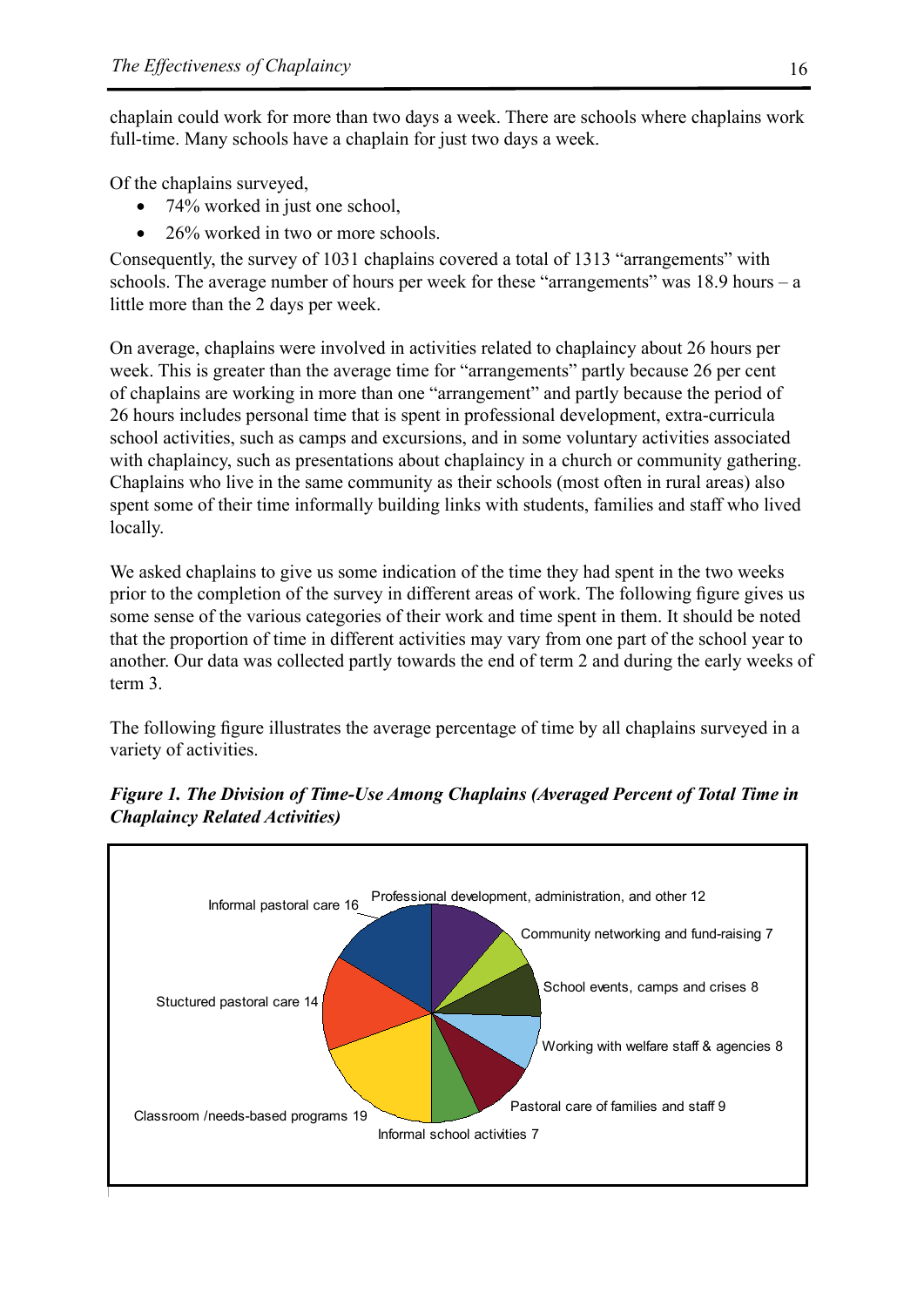The largest portion of chaplains' time (about 30%) is spent in the pastoral care of individual students, much of it in an informal way, such as meeting students in the playground and talking with them. Some of the time is more structured, such as talking with students one-onone in an office at pre-arranged times.

Another 34 per cent of the time is spent in group, classroom and school activities. Most chaplains run programs or activities in which they work with small groups of students. These may include groups related to handling grief, or groups aimed at building the self-esteem of students. Many chaplains run breakfast programs where children can have a good breakfast prior to starting the school day and where they may do some other activities, such as reading. Others run groups after school. In primary schools this may be an after-school care activity. At high school, this may involve some assistance with homework.

Chaplains commonly assist teachers in classroom activities. Such assistance may take the form of sitting with students who are having difficulties in learning. Alternatively it may take the form of having an input into the values or personal development classes at the school. Chaplains participate in all sorts of programs depending on their own abilities and capacities and on the needs at the school. Some are involved in art, drama and music, for example. Many chaplains take part in school sporting programs.

There are many activities which do not take up a high proportion of chaplains' time but which school staff see as very significant when the need arises. Chaplains are often called on first when there is a critical incident, such as the death of a student or a relative of a student.

Most chaplains also provide pastoral care for staff. Much of this occurs informally through casual interactions through the day. However, sometimes it involves structured time when teachers sit down with the chaplain to discuss school or personal issues.

The pastoral care also extends to families and to the parents of the students. Sometimes, this involves home visits. Some chaplains organise programs for parents. For example, one chaplain interviewed in the case studies ran a weekly parents' walking group. This provided an opportunity to get to know parents of students from the school and for the parents to get to know the chaplain. Another chaplain ran weekly classes for new migrant parents to help them with their English, to assist in their adjustment to the Australian culture, and to help the parents provide greater support for their children in their school work.

The activities covered by the 'other' category in figure 1 were many and varied. All chaplains undertake regular professional development courses. Some were up-grading their qualifications at the time of the survey. Administrative work is also necessary as the chaplains report to their schools and to the chaplaincy providers. Most chaplains meet regularly with support groups, such as area gatherings of chaplains.

There are many activities which occur from time to time but which may not have occurred for the chaplain in the last two weeks. Camps, for example, often take place at the beginning or end of a term. Hence, the data above may underestimate the involvement of chaplains in camps. In order to cover such activities, we asked chaplains whether they had been involved in the following activities in the past year.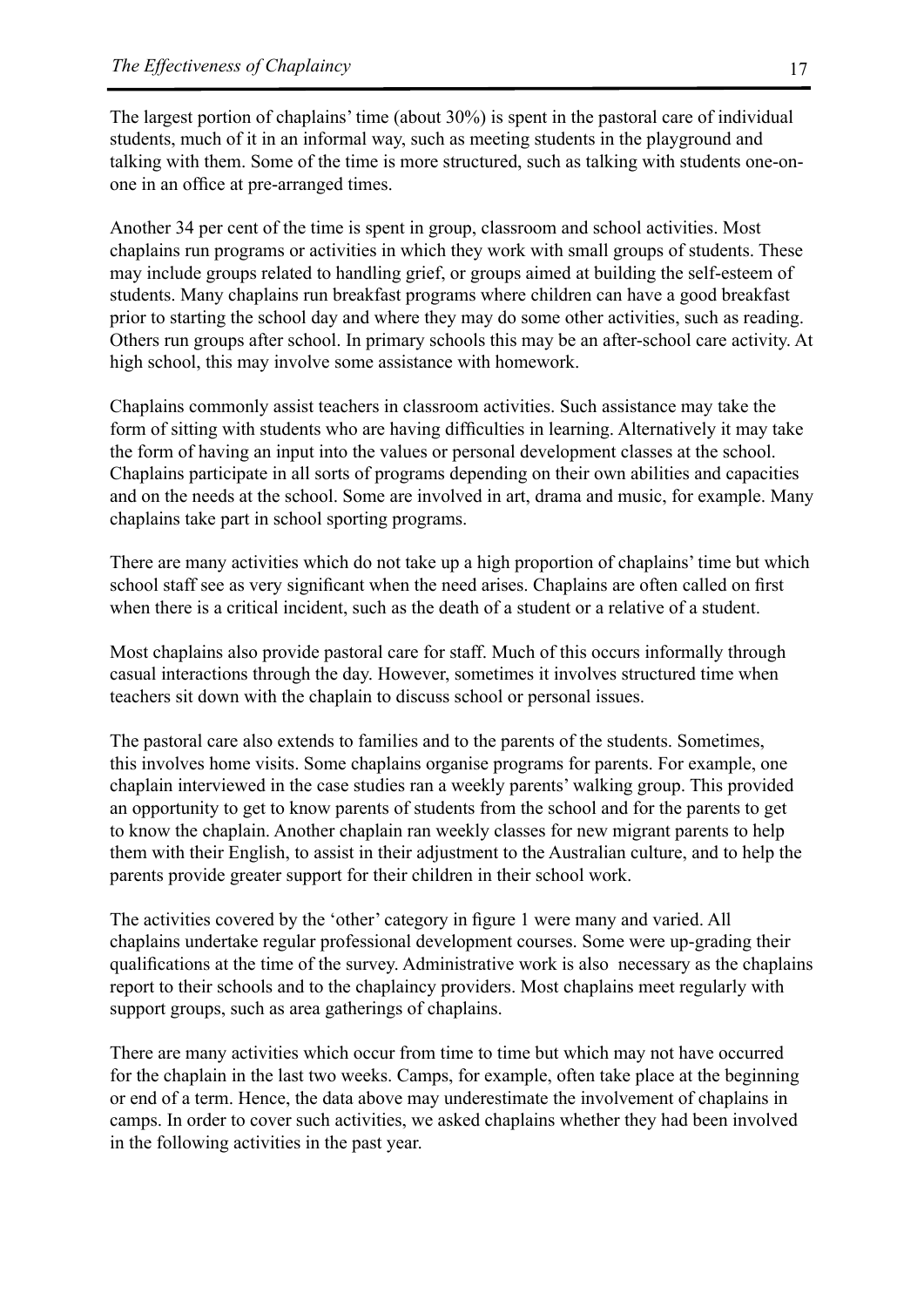| <b>Activity</b>                                                                                                                                                                                                                                                                                                                                                                    |      | Once<br>or twice<br>(%) | <b>Several or</b><br>many times<br>$(\%)$ |
|------------------------------------------------------------------------------------------------------------------------------------------------------------------------------------------------------------------------------------------------------------------------------------------------------------------------------------------------------------------------------------|------|-------------------------|-------------------------------------------|
| Off-site visits to parents /care-givers                                                                                                                                                                                                                                                                                                                                            | 21.5 | 28.9                    | 49.6                                      |
| Provide needs-based groups                                                                                                                                                                                                                                                                                                                                                         | 17.6 | 20.9                    | 61.5                                      |
| Led in school events or special ceremonies                                                                                                                                                                                                                                                                                                                                         | 26.7 | 34.5                    | 38.7                                      |
| Participated in school camps                                                                                                                                                                                                                                                                                                                                                       | 39.6 | 34.4                    | 15.0                                      |
| Fund-raising activities                                                                                                                                                                                                                                                                                                                                                            | 29.2 | 36.7                    | 34.1                                      |
| Representing chaplaincy or school in community events<br>(0.000)<br>$\sim$ 1 $\sim$ 1 $\sim$ 1 $\sim$ 1 $\sim$ 1 $\sim$ 1 $\sim$ 1 $\sim$ 1 $\sim$ 1 $\sim$ 1 $\sim$ 1 $\sim$ 1 $\sim$ 1 $\sim$ 1 $\sim$ 1 $\sim$ 1 $\sim$ 1 $\sim$ 1 $\sim$ 1 $\sim$ 1 $\sim$ 1 $\sim$ 1 $\sim$ 1 $\sim$ 1 $\sim$ 1 $\sim$ 1 $\sim$ 1 $\sim$ 1 $\sim$ 1 $\sim$ 1 $\sim$ 1 $\sim$<br>$\sim$ $\sim$ | 17.7 | 36.6                    | 45.8                                      |

*Table 7: Activities Undertaken in the Past Year by Chaplains*

Source: Chaplains' survey (2009)

While classroom activities and needs-based groups, such as groups for dealing with grief or behaviour management, occupy only 19 per cent of chaplains' time, more than 80 per cent of chaplains are involved in running such groups. They provide a valuable addition to the pastoral care programs of many schools. These programs have been found to be particularly useful when working with boys. One example is a gardening program involving boys with behavioural/emotional issues. While it is sometimes fruitless getting boys into one-on-one counselling sessions, doing some sort of engaging activity provides a relaxed atmosphere to get boys talking about what is troubling them.

Working with families occupies a relatively small proportion of most chaplains' time, but most chaplains do off-sites visits to parents and care-givers. This includes not just visiting the family home but also visits to hospitals when parents are ill. Half of all chaplains surveyed said they frequently made home visits. Chaplains interviewed in the case studies reported that home visits was one of the best ways of getting to know the background of students and of working sensitively with the situations from which students come. Providing support to families can be a significant extension of the work of the school. A chaplain described how she coached a lone parent in parenting skills, and how this had had a positive impact on the children.

Chaplains work to engage parents in the life of the school. Chaplains encouraged parents to attend working bees, help children with reading, give a hand at the school canteen, count money or become involved in a school programs. One school had a popular weekly family activities morning, where parents and other carers come along with their pre-school children. Many of these families did not yet have children at the school. This was an effective way of building good relationships for the future.

Most chaplains lead special events within the school. These may be regular events such as a Christmas activity or an ANZAC service, or they may be part of the response to critical incidents such as the death of a student.

Most chaplains represent chaplaincy or the school in community events. Often, chaplains are asked to speak at service clubs, churches and other organisations about their work. Sometimes they represent the school in community events such as ANZAC services. Through such events, chaplains contribute to the links between the schools and their communities.

In many places, chaplains are employed for more than the two days per week paid for by Federal funding and, often, this means that extra funds must be raised by the school or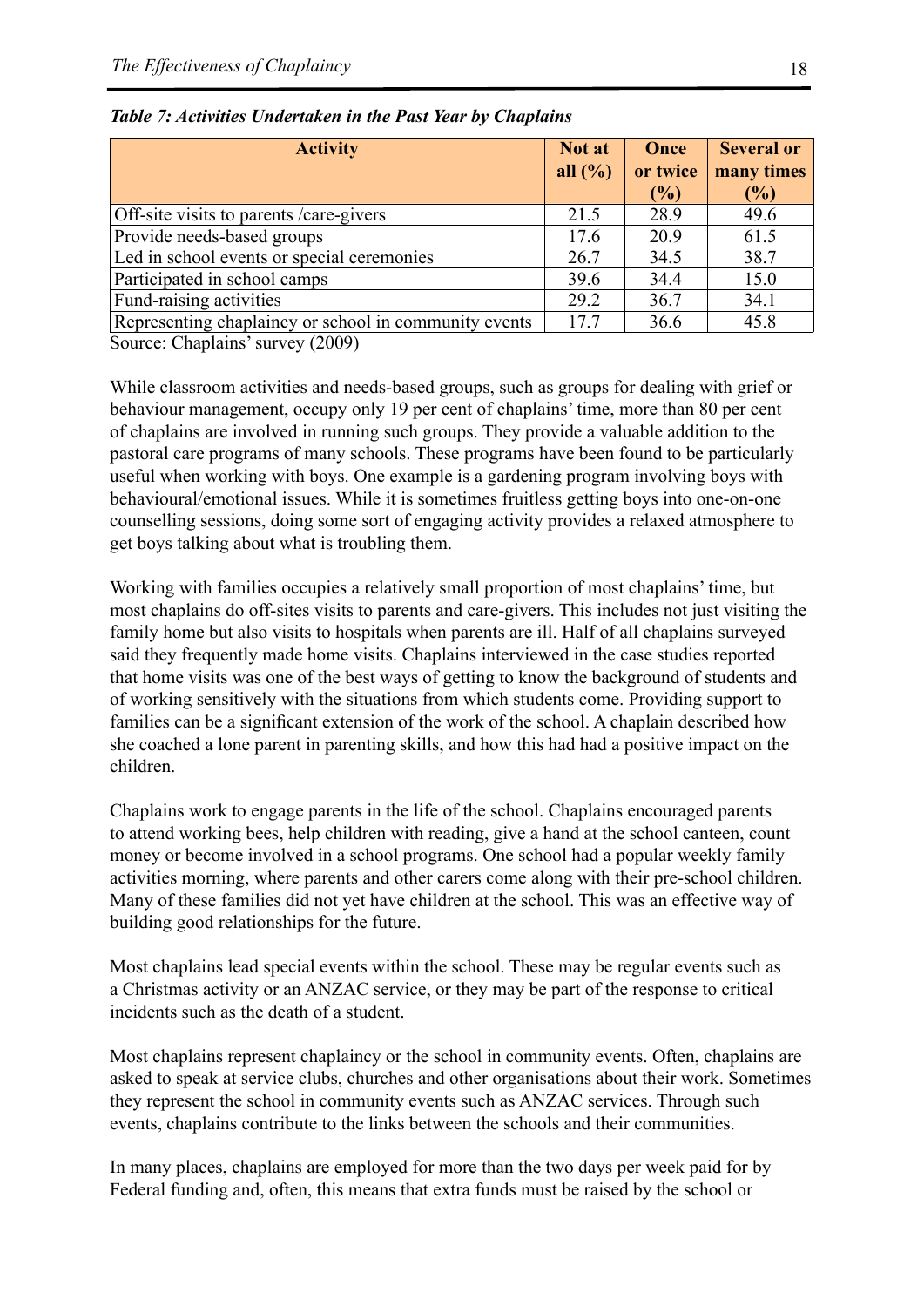through the community. Chaplains also assist in raising funds for other school activities or as part of charity projects. Chaplains often seek to raise awareness of the needs of others through organising social justice events.

In many schools, chaplains are involved in the care of students with special needs. For example, one school told how two families lost their houses in fires. The chaplain raised funds to assist the families, especially for the uniforms and other needs of the children. At another school, a single mother had abandoned her three school-aged children who were left with no one to care for them. The school's chaplain made sure the children were being looked after by a neighbour, that they had adequate food and clothing, and made contact with relevant welfare and church agencies for further support.

Chaplains in an area may work as a team in times of crisis. At one high school, there were two student deaths within a week of each other. Chaplains from neighbouring schools came to help support the school community. One principal involved pointed out: "They are *all* our children."

Sixty per cent of all chaplains are involved in school camps. Schools reported that the chaplains had a special role at the camps in that they were not usually one of the teachers responsible for organising events, but had the opportunity to focus on the pastoral needs of the students and to be available to simply talk with them. Schools reported that the chaplains were also more familiar with the school protocols than were parents who participated in the camps, and thus were able to reinforce those protocols as necessary. Sometimes the time taken to attend these camps is extra time chaplains contribute on a voluntary basis.

It has been suggested that there are several models of chaplaincy. In 1993, the Queensland government identified three major models:

- 1. Pastoral Care model in which chaplains provide care, support and a 'listening ear';
- 2. Peer Support model in which chaplains provide care largely in an extra-curricular way; and
- 3. Educational model in which chaplaincy primarily involves coordinating or teaching religious education (Pohlmann and Russell, p.33).

The second two of these models have largely disappeared and do not fit well under the present Federal government guidelines for chaplaincy. However, the case studies suggested three different emphases in the ways in which chaplaincy is conducted.

- **1. Pastoral Care of individuals** emphasis, focussing on talking with individuals in either informal or structured ways;
- **2. Pastoral Care of groups** emphasis, focussing on group activities such as sport, music, gardening, hobbies, or discussion groups; (in some cases this moved towards a 'Community Development' model);
- **3. Educational emphasis, focussing on educating students, often through group** activities, about relationships, behaviour management, interpersonal values, and social justice.

In no case did one emphasis take over to the exclusion of others. However, the emphasis varied with the needs of the school and the skills and abilities of the chaplains.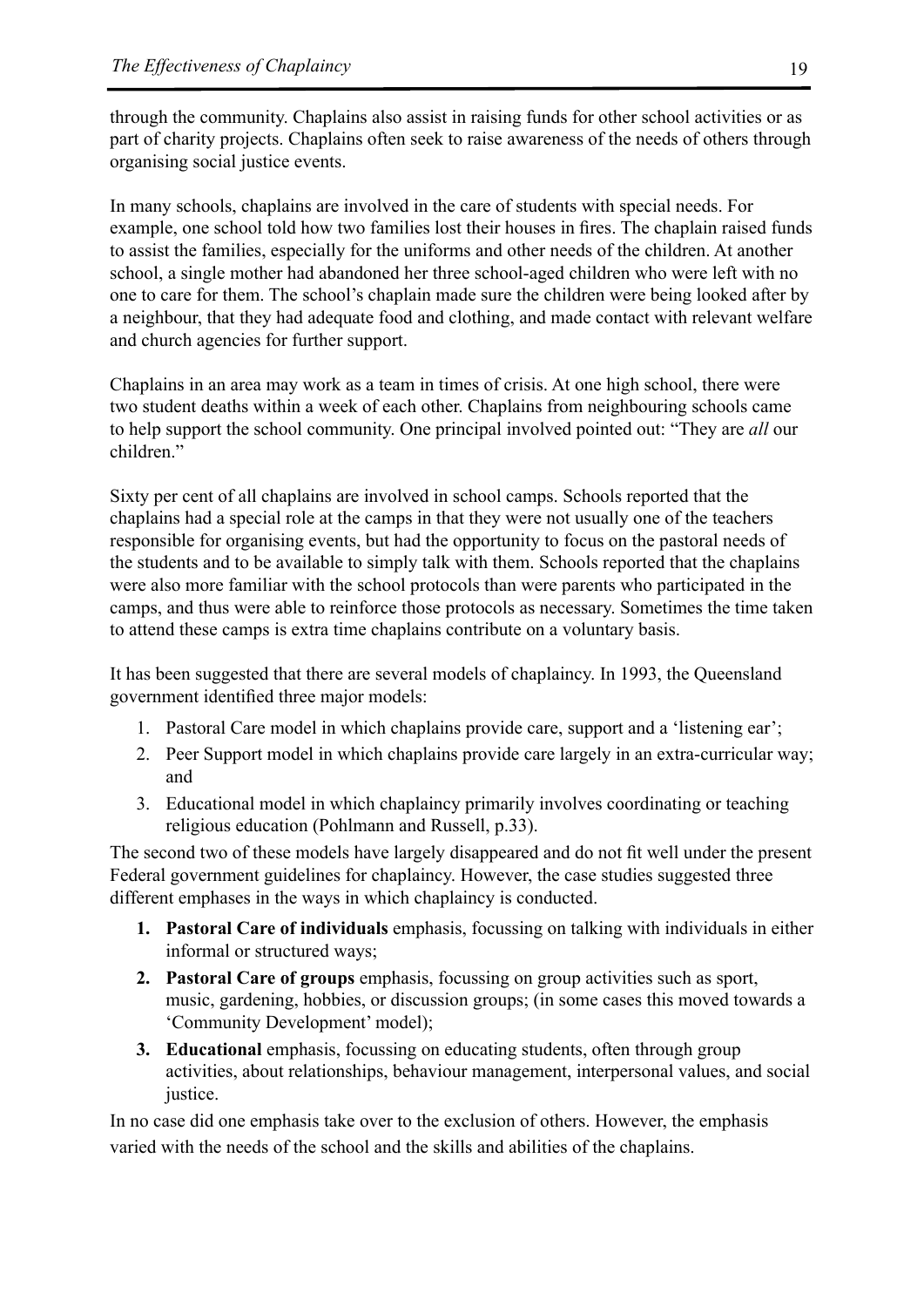# *Issues Chaplains Deal With*

Chaplains address many different problems and issues in delivering pastoral care. The following table presents the proportion of chaplains who said that issues had been raised by students themselves, by staff in referring students to them, or by themselves in advising students.

In the two weeks prior to the survey,

- 95% of chaplains reported dealing with behaviour management issues, such as anger
- 92% with bullying and harassment
- 92% with peer relationships and loneliness
- 91% with student family relationship issues
- 85% with sense of purpose and self-esteem
- $\bullet$  81% with grief and loss
- 77% with community involvement and social inclusion
- 76% with spirituality and 'big picture' issues of life
- 72% with mental health and depression
- 50% with alcohol and drug use, and
- 44% with self harm and suicide.

(For full details, see Appendix C.)

Most frequently, chaplains deal with behaviour management issues such as anger, peer relationships and loneliness, and bullying and harassment. Family relationships are also frequent issues addressed by chaplains in their pastoral care. In other words, the most common issues revolve around peer and family relationships. Many chaplains see one of their primary roles as that of helping students to develop relationship skills. Sometimes this involves issues of sexuality. One of the ways in which chaplains report that they do this is through helping students to think through the consequences of their actions and examining how their behaviour impacts the people around them. For example, in one case study, Grade 5 and 6 girls were described as forming small and exclusive cliques. They were excluding others through gossip. Through small group work, the chaplain helped the girls look at the consequences of their actions on other students and encouraged them to be more collaborative and inclusive.

Small group programs also encourage healthy social interaction through creative activities, such as cooking, art, music, gardening, building go-karts and so on. A group of primary school boys was asked to put together a 'recipe for friendship'.

A second group of issues has to do with the self: the sense of self-esteem, self-concept, sense of purpose and achievement. Less commonly, but not infrequently, this extends to issues of mental health, depression, alcohol and drug use and sometimes to self harm and suicide. While many chaplains talk with students about such issues, or run groups designed to assist them in relation to self-esteem, chaplains refer to other professionals those students who have severe mental health problems or who are suicidal.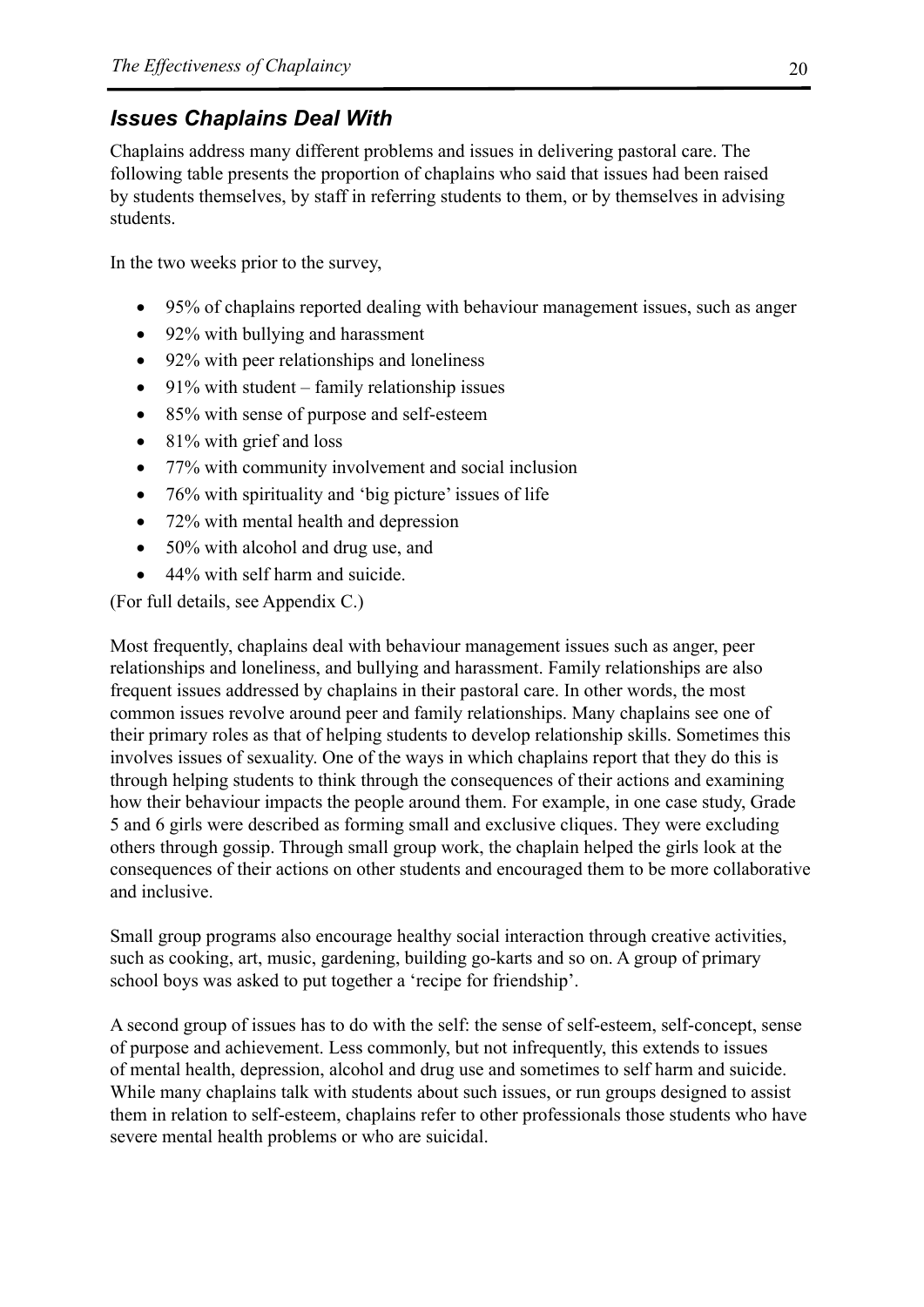A third group of issues is the involvement of students in the wider community: issues of social inclusion and of racism. In some schools, where there is a distinct minority group or several such groups, this may take the form of assisting such groups to feel included. In some schools chaplains work closely with Aboriginal and Islander Education Officers assisting in the integration of Aboriginal students. Others work with different migrant or refugee groups. Many chaplains run groups to encourage inclusiveness among students, especially where there are children who find it difficult to make friends.

In one school, for example, a great deal of the chaplain's work involved working with a variety of refugee groups, assisting students with traumatic backgrounds, and helping students from different ethnic backgrounds to understand each other and to resolve differences. The example was given of a student who aggressively pushed to the front of every queue. The chaplain discovered that this behaviour had developed in refugee camps where getting to the front of the queue for food or water could be a matter of life or death. Better able to understand the behaviour, the school was able to address it effectively. The chaplain at this school took the lead in developing a program for Harmony Week, not just within the school but also in the wider community.

Sometimes, the issue of community and inclusion finds expression in how the student relates to the school community. It was frequently mentioned that chaplains have a special place in a school. They are generally not seen as part of the 'school structure' and do not have the disciplinary responsibilities of principals, deputy principals, or year coordinators. Seeing them as outside school authority structures, students often feel they can talk to chaplains in a way that they cannot talk to other school staff. In some cases, chaplains have a role mediating between students and the school.

Chaplains also deal with spiritual issues. Usually, this will only occur when students raise such issues themselves. While chaplains are known to have religious convictions, in all the schools where case studies were conducted, school staff, students and parents reported that chaplains never pushed their convictions onto others and showed respect for belief systems different from their own. Chaplains were willing to explain their personal views if asked and encouraged students to think about the 'big picture' issues of life for themselves.

The case studies showed that the amount of explicit attention to the area of spirituality varied from school to school. For example, a chaplain in one school conducted simple Easter and Christmas celebrations and engaged the school in linking with local church activities. In another school, a chaplain mentored a small group of students undertaking Christian Ministry, a VET certificate subject.

While many chaplains were not involved in any specifically religious activities, some provided support for students who had Christian convictions themselves or, for that matter, students with other religious convictions. For example, they would assist by advertising and attending a voluntary student Christian group that met at lunch-time. In two places visited, the chaplain held a prayer meeting for staff who wished to attend. However, in general, the spiritual aspect of chaplains' work was conducted in a low key way.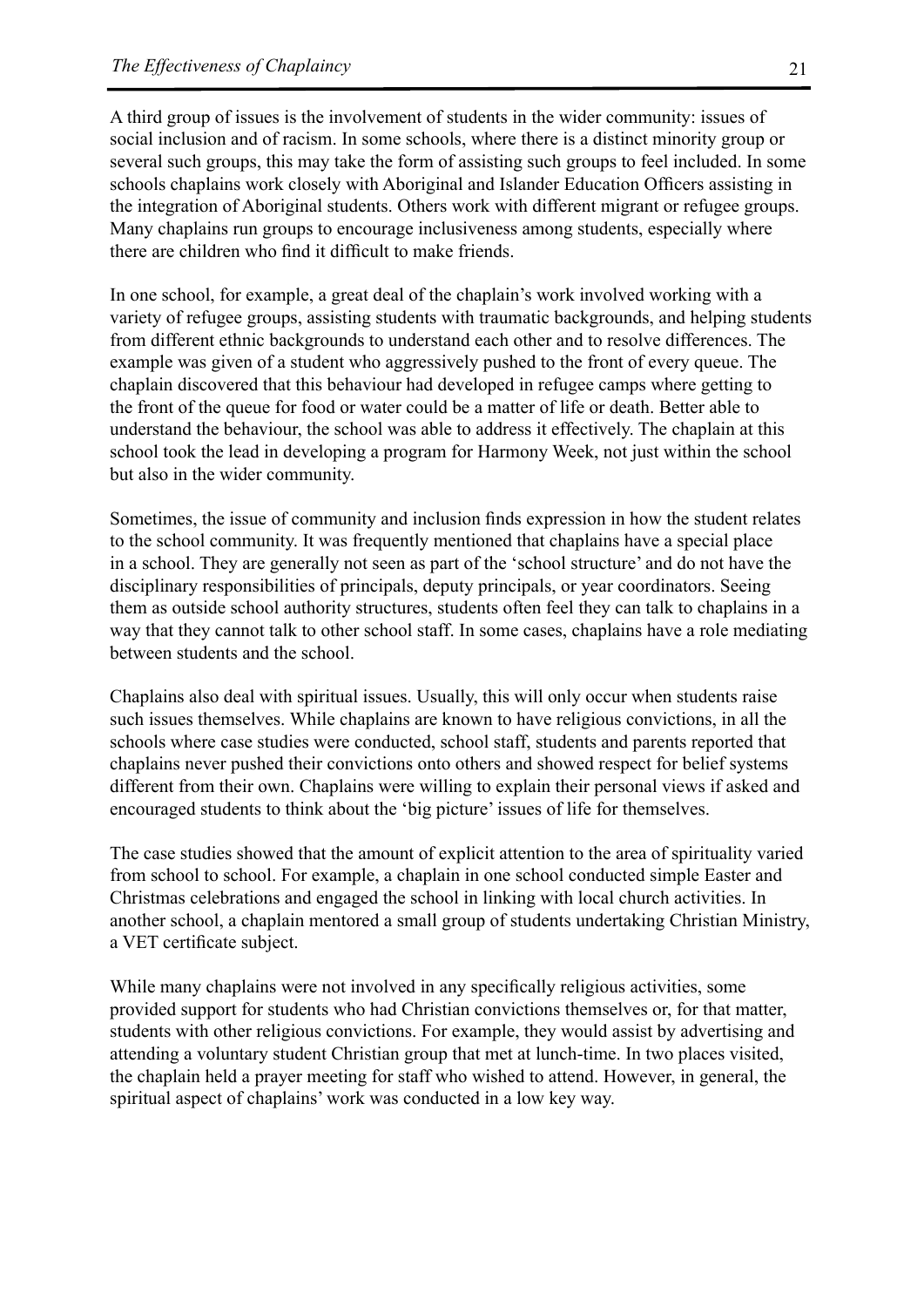# *'At Risk' Students*

From the case studies, the role of chaplains with regard to 'at risk' students was usually very clear, both to chaplains and principals. Where chaplains encountered 'at risk' situations, they brought the matter to the attention of the principal. However, often the chaplain's role was to then help support the student or family involved while they were receiving assistance from a professional agency.

| <b>Group of Students</b>                       | <b>Not</b>      | <b>Once or Twice</b> | <b>Often</b>    |
|------------------------------------------------|-----------------|----------------------|-----------------|
|                                                | <b>Involved</b> | Involved $(\% )$     | <b>Involved</b> |
|                                                | (%)             |                      | $(\%)$          |
| Students of lower than average ability         | 10.4            | 39.6                 | 50.0            |
| Students facing mental health problems         | 27.5            | 44.7                 | 27.8            |
| Students differently abled                     | 35.4            | 37.0                 | 27.6            |
| Indigenous students                            | 41.0            | 32.0                 | 27.0            |
| Students facing physical health problems       | 41.2            | 42.4                 | 16.4            |
| Refugees                                       | 77.3            | 13.5                 | 9.2             |
| Students involved with juvenile justice system | 83.7            | 14.0                 | 2.3             |

*Table 8: Involvement of chaplains with 'At Risk' Students*

Source: Chaplaincy Survey (2009)

The nature of chaplaincy varies considerably from one school to another in relation to the particular groups of students that need assistance. As is shown in the table above, there are many schools where there are no refugees, while in a few schools, this group has become a major focus for chaplaincy. In some schools, there are no or few Indigenous students, but in other schools, chaplains spend much of their time working with them.

The challenges facing students in a declining rural community and those facing students in a middle-class suburb in a capital city are, in some respects, very different. One of the challenges for chaplains is identifying the groups of students who are on the edge of the school community and of finding ways to get alongside those students and offer support.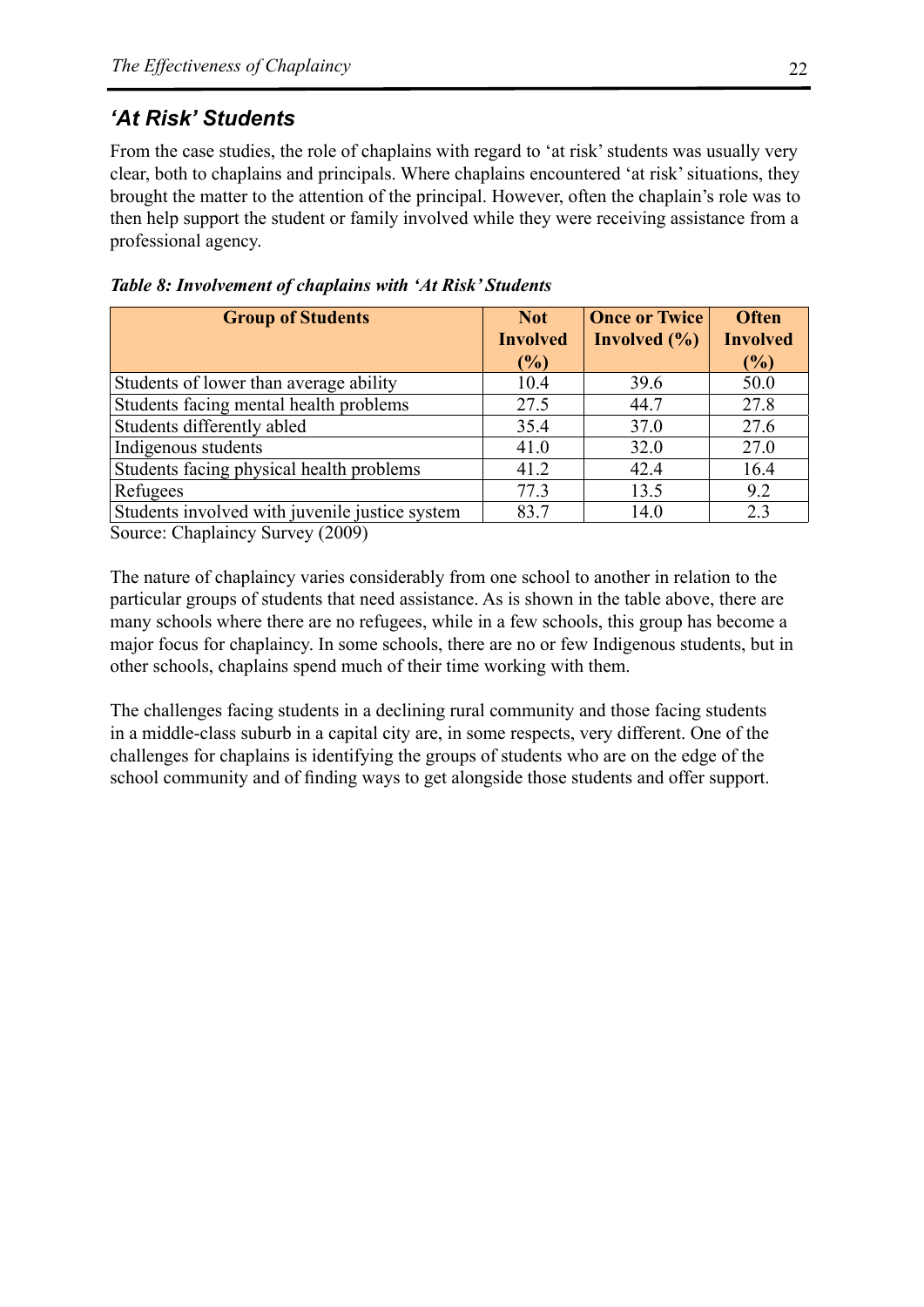# **3. The Effectiveness of Chaplains**

# *The Importance of Various Chaplaincy Roles*

This is the critical question for this research project, but also the most difficult one to measure. Many of the chaplains' contributions focus on small groups of students with high levels of need and few people are in a position to evaluate their effectiveness. It was very evident when interviewing staff and parents in schools that some were well aware of the chaplain's work, while others only had a vague idea. Some teachers used the services of the chaplain a great deal, while others only rarely referred a student to their help. Some parents were more involved in the activities of the school and had sought the help of the chaplain, for themselves or their children. Those most involved with the chaplain were the most aware of the chaplain's effectiveness. Some students hardly knew the chaplain while others had had intensive contact. Thus, studies of the whole school would not accurately pick up the influence of chaplains.

Students are cared for and influenced by a whole range of people, including family members, members of the wider community and members of the school community. To identify the particular contribution of chaplains to changes in attitudes, values and behaviour in students is impossible.

Further, the focus of this research was the general impact of chaplaincy nationally. In order to make an assessment of this it was necessary to rely on subjective assessments of the impact. We considered that principals were generally in the best position to assess the impact of the work of the chaplains. In many schools, although not all, they act as line managers for the chaplains. Hence, we asked the principals to make such subjective assessments. In addition, we also asked the chaplains for their perspectives on their effectiveness.

They survey of principals contained questions about the importance of the various components of the chaplain's role and how satisfactory was the chaplain's performance. Principals were asked to score these items on scales ranging from 1 to 10 with 10 indicating great importance and a high level of performance. The responses of principals are shown in Table 9.

For principals, the role scored most highly for importance was the pastoral care of students. This takes several forms:

- care of individual students;
- participation in the life of the school, particularly in critical incidents;
- provision of needs-based programs (e.g. on behaviour management or grief and loss);
- provision of informal school activities at lunch-times, or before and after school (such as school breakfasts).

For the principals, it is important that this pastoral care occurs in the context of a team approach shared with other welfare staff, such as school psychologists and counsellors, youth workers, Aboriginal and Islander Education Officers, and year coordinators.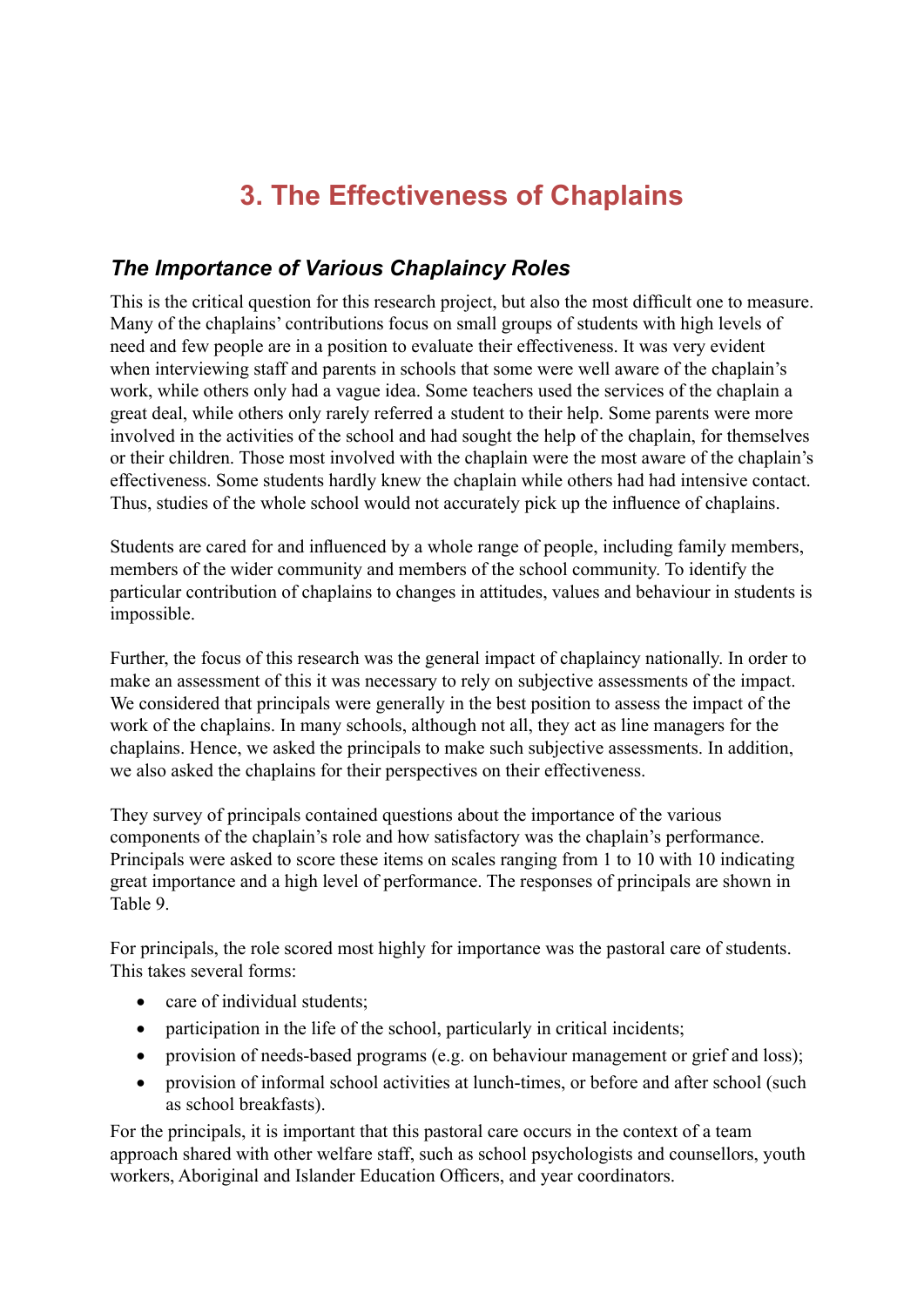Among the secondary roles for chaplains are the pastoral care of families and of staff. As some principals noted in interviews, working with families is often key to the happiness of the students and to their performance at school. A happy school staff makes for a happier school and contributes to the school's functioning.

*Table 9. Average Scores (out of 10) of the Importance and Satisfactory Performance of Chaplains' Roles according to Principals (n=688)*

| <b>Component of the Role</b>         | <b>Importance of Role</b> | <b>Score on Performance</b> |
|--------------------------------------|---------------------------|-----------------------------|
|                                      | (according to Principals) | (as given by Principals)    |
| Pastoral care of students            | 9.4                       | 8.9                         |
| Participation in school events and   | 8.6                       | 8.5                         |
| critical incidents                   |                           |                             |
| Provision of needs-based programs    | 8.6                       | 8.4                         |
| Organisation of informal school      | 8.5                       | 8.4                         |
| activities                           |                           |                             |
| Meeting with welfare staff at school | 8.5                       | 8.2                         |
| Pastoral care of families            | 8.2                       | 8.3                         |
| Participation in school camps and    | 8.1                       | 8.5                         |
| retreats                             |                           |                             |
| Networking in community and          | 7.9                       | 8.1                         |
| churches                             |                           |                             |
| Pastoral care of staff               | 7.7                       | 8.0                         |
| Contacting agencies for referrals    | 7.3                       | 7.7                         |
| Assisting school leadership          | 7.1                       | 7.8                         |
| Assisting in classroom activities    | 7.1                       | 8.1                         |
| Involvement in fund-raising          | 4.9                       | 7.0                         |
| activities                           |                           |                             |

Source: Survey of Principals, 2009.

# *Principals' Level of Satisfaction with the Performance of Various Roles*

In general, the principals consider that the chaplains are performing their most important roles in a very satisfactory way. In each of the activities contributing to the pastoral care of students, principals give the chaplains a score of 8 or above.

The overall score in terms of the pastoral care of students was 8.9 out of 10. Out of 688 school principals, 17 (2.5%) indicated that the chaplain was not doing a good job in the pastoral care of students. Another 99 principals (15%) gave a moderate score (between 5 and 7) for the general performance of chaplains in the pastoral care of students. The remaining 83 per cent of principals gave the chaplains a high score of between 8 and 10.

In some minor areas, there was room for improvement in the chaplains' activities. According to the principals, in general, chaplains could do better in:

- assisting school leadership  $(9\%$  say 'not performing well');
- referring students to outside agencies for assistance  $(10\%$  'not performing well'); and
- fund-raising  $(15\%$  'not performing well').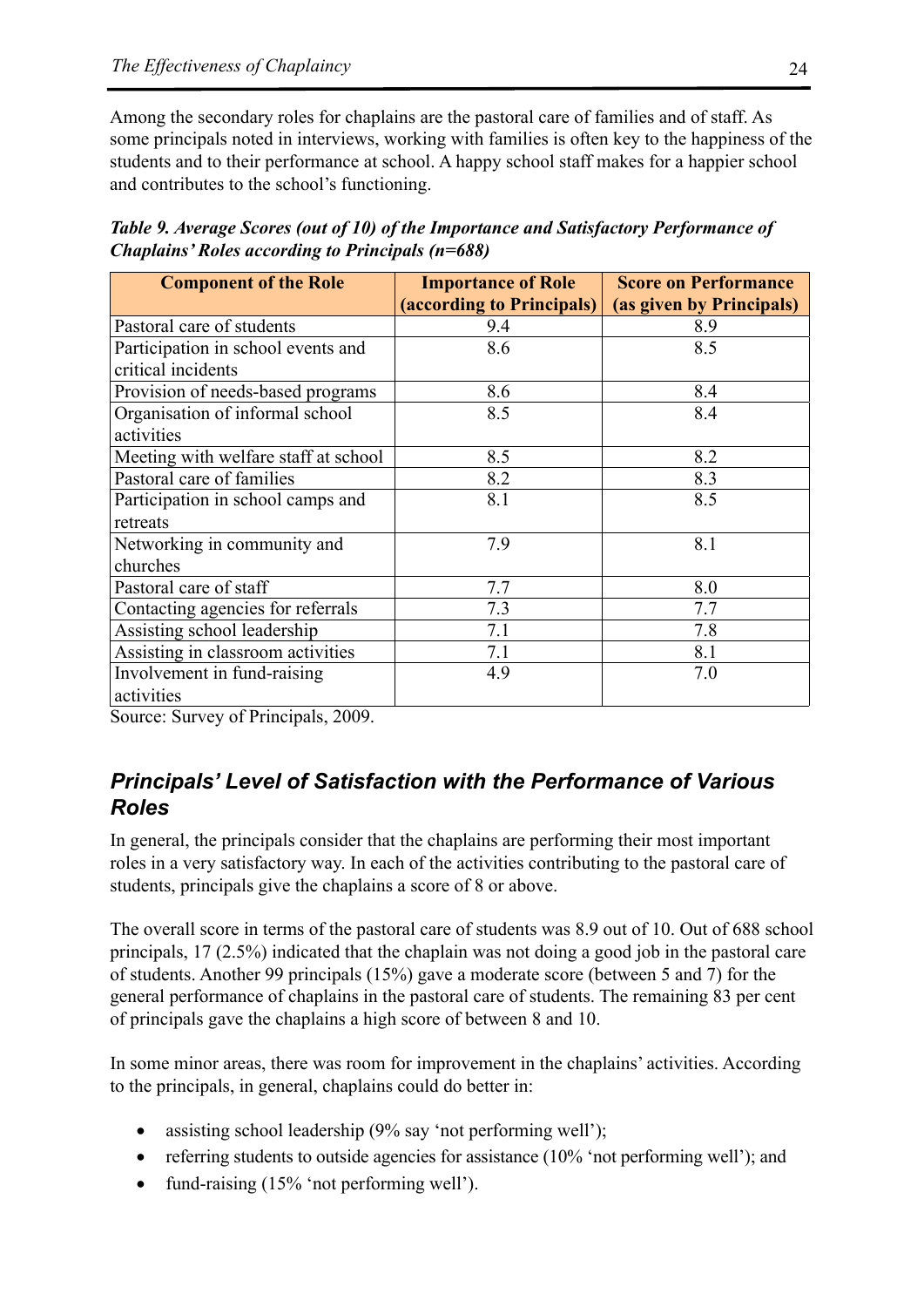Note that involvement in fund-raising is not necessary in all schools. Thirty-one percent of principals did not respond to this question as this was not a task for their chaplains. These non-responses were excluded from the above statistics on satisfaction of performance.

Another way of looking at the effectiveness of the chaplains is to ask about the outcomes of their work. In what ways are the chaplains' activities making a difference to the students and the school?

We asked a range of questions of both chaplains and principals regarding these outcomes, asking them to assess how large the contribution the chaplains were making in a variety of areas. It should be noted that these outcomes are not of equal importance.

*Table 10. Comparing assessment by chaplains and principals of chaplains' effectiveness (average scores on a scale of 1 to 10 in which 10 represents making a major contribution)*

| <b>Chaplaincy roles</b>                                                                                                                                | Chaplains'  | Principals' |
|--------------------------------------------------------------------------------------------------------------------------------------------------------|-------------|-------------|
|                                                                                                                                                        | assessments | assessments |
| Providing an opportunity for students to talk through issues                                                                                           | 7.8         | 8.6         |
| Encouraging moral values and responsibility                                                                                                            | 7.6         | 8.1         |
| Contributing to the morale of the school community                                                                                                     | 7.5         | 8.0         |
| Offering support to students with significant problems                                                                                                 | 7.3         | 8.6         |
| Building social inclusion and community in the school                                                                                                  | 7.1         | 7.8         |
| Improving peer relationships                                                                                                                           | 6.8         | 7.9         |
| Linking the school with the wider community                                                                                                            | 6.0         | 7.1         |
| Helping students think about the 'big picture' issues of life                                                                                          | 6.0         | 6.8         |
| Changing behaviour in relation to bullying and harassment                                                                                              | 5.9         | 7.3         |
| Improving relationships between students and families                                                                                                  | 5.8         | 7.0         |
| Offering support to students in special risk categories                                                                                                | 5.4         | 8.5         |
| Referring students to specialist assistance<br>$\cdot$ 1 0000<br>$\alpha$ $\beta$ $\beta$ $\beta$ $\beta$ $\gamma$ $\gamma$ $\gamma$ $\gamma$ $\gamma$ | 4.6         | 6.5         |

Source: Surveys of chaplains and principals, 2009.

It is interesting to note that the principals' evaluation of the outcome is higher than that of the chaplains in every area. This difference is related to expectations. While the expectations of principals in most areas are being fulfilled, most chaplains have high ideals in what they would like to achieve.

This was reflected in the case studies. Chaplains were often more hesitant to say that their expectations of what they wanted to achieve were being met than were other members of staff. It is indicative of the fact that chaplains are constantly striving to optimise their impact, while other school staff are pleased with what is being achieved.

As previously noted, the area in which principals believed chaplains were making the greatest contribution was the pastoral care of students, particularly in relation to students with high levels of need. They gave chaplains a score for their effectiveness of 8.5 or more out of 10 in:

- providing opportunities for students to talk through issues,
- offering support to students with significant problems, and
- offering support to students in special risk categories.

Particularly in the area of students in special risk categories, chaplains believed they could do much more in providing assistance.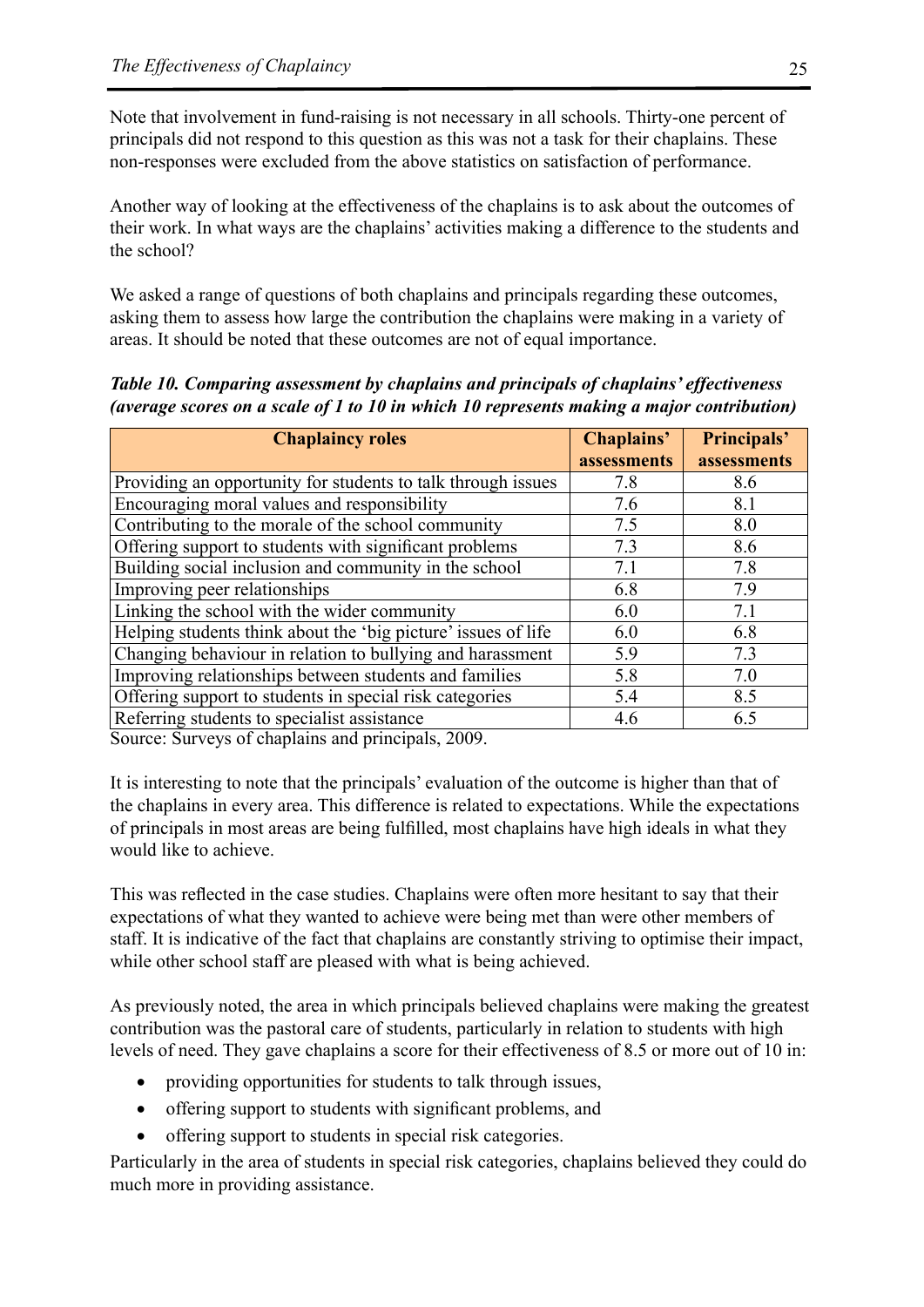In relation to changing behaviour, principals are most affirming of what chaplains are doing to nurture moral values and responsible behaviour. They are also regarded them as having a significant impact in building peer relationships. Several chaplains indicated that one of their major tasks was teaching social skills, in particular working through with students the consequences of behaviours so that they would act more responsibly in relation to others.

Principals affirmed that chaplains were having a moderate impact on the relationships of students with their families, and on bullying and harassment.

According to the principals, chaplains also had an impact on the general morale of the schools in which they worked. They helped to build the sense of community in the school and supported the school ethos. In their focus on the wellbeing of the students, they made the school a more caring place. In some case studies, it was noted that the chaplains kept the values of the school before staff and students. One chaplain wrote and recorded songs to illustrate a primary school's key values, and these were played over the school's PA system.

Many chaplains have well developed networks in a number of areas, such as church, community groups, art, music and welfare agencies. Chaplains are, therefore, often able to make an important contribution in linking the schools with the wider community. Chaplains are sometimes able to draw on the resources of the community to contribute to the life of the school and sometimes they develop support within the school for community projects.

One of the least strong areas in terms of the contribution of chaplaincy is in referral. Sometimes this is not a major issue as problems in need of referral are picked up by such people as the school psychologist or the school nurse within the school. However, it does appear to be an area in which both chaplains and principals feel chaplains could perform more satisfactorily. Some school counsellors also noted the importance of chaplains being able to evaluate when they should refer a student for more specialised assistance. On the other hand, the case studies showed that most principals and teaching staff were confident that their chaplains were wise enough to know when referrals should occur. Working closely with a welfare team assisted that process.

The levels of principals' satisfaction with the work of the chaplains varied little from one State to another. There was no difference in the level of satisfaction in schools in rural or urban locations. The size of the school and the ethnic diversity of its students also made no difference to the level of satisfaction.

However, satisfaction was higher where chaplains had been in the school longer. More than 80 per cent of chaplains had been in their schools just 2 years or less. The average satisfaction score for these chaplains was 105 out of 130. Where chaplains had been in the school for more than 2 years, the average satisfaction score was 112. Chaplains grow into the job over time and, as they find their role, so the level of satisfaction of principals rises a little.

The major factors in the levels of satisfaction were whether principals saw chaplains as providing good opportunities for students to talk about issues, whether chaplains were contributing well to the morale of the school, whether they were doing a good job in linking the school with the wider community, and whether they were contributing to better peer relationships among the students.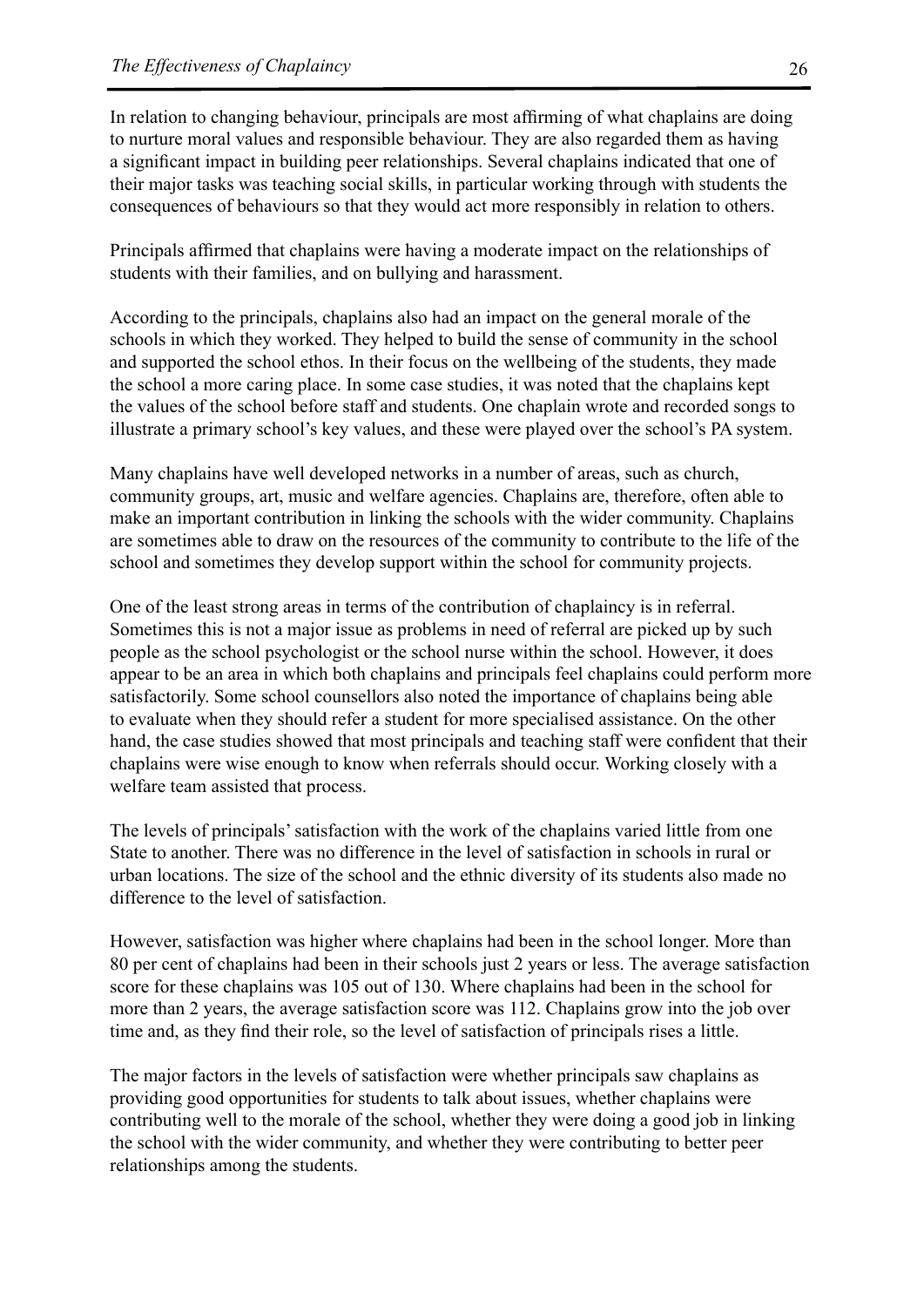# *Chaplains' Most Important Contributions*

Principals and chaplains were asked to write about what they saw as *the* most important contribution chaplains had made to their schools. A few principals and chaplains did not respond to this question. Two or three principals made negative comments. One principal, for example, commented that there had been some challenges in the chaplain finding their role. However, 99 per cent of the responses were positive, picking up a range of contributions they saw chaplains making. We have categorised the responses and listed the proportions of principals and chaplains making a response that fell into the category. Some responses fell into more than one category.

| <b>Category of Response</b>          | <b>Percentage of Principals</b><br><b>Mentioning This</b> | <b>Percentage of Chaplains</b><br><b>Mentioning This</b> |
|--------------------------------------|-----------------------------------------------------------|----------------------------------------------------------|
| Provision of pastoral care through   | 42                                                        | 55                                                       |
| non-judgemental listening            |                                                           |                                                          |
| Modelling and teaching moral values  | 10                                                        | 23                                                       |
| Creating and nurturing ties with the |                                                           | 18                                                       |
| community                            |                                                           |                                                          |
| Relationship building                |                                                           | 27                                                       |
| Crisis and trauma management         |                                                           | 21                                                       |
| Contributing to the team of staff    |                                                           | 16                                                       |
| Resolving home and parenting issues  |                                                           |                                                          |
| Providing Christian and/or spiritual |                                                           |                                                          |
| counsel                              |                                                           |                                                          |

*Table 11. Chaplains' Most Important Contributions as Categorised from Responses to Open-Ended Questions in Surveys of Principals and Chaplains* 

Source: Survey of Principals (2009)

#### **Provision of Pastoral Care**

The responses reflect the evaluations in the closed questions about the performance of chaplains but provided an opportunity for principals to describe ways in which the contribution was made.

The most common response of principals was that the chaplains provided pastoral care in a way which complemented what was being provided by other members of the school staff. The fact that the chaplain was not a teacher, nor a psychologist, but a 'neutral' person was noted quite frequently in their comments. Part of this 'neutrality' was related to the fact that chaplains did not have a disciplinary responsibility and could listen 'non-judgementally'. Principals also mentioned the fact that the chaplain was there for all and was a ready listener for the students.

Chaplains echoed these ideas, often focussing on the qualities of the pastoral care they offered. Chaplains saw their primary contribution as creating a safe haven in which both students and staff felt secure to offload and seek support. They saw themselves as providing the space in which students could build their self-esteem. They noted the importance of confidentiality and that offering this care could only occur when trust had been earned within the school community.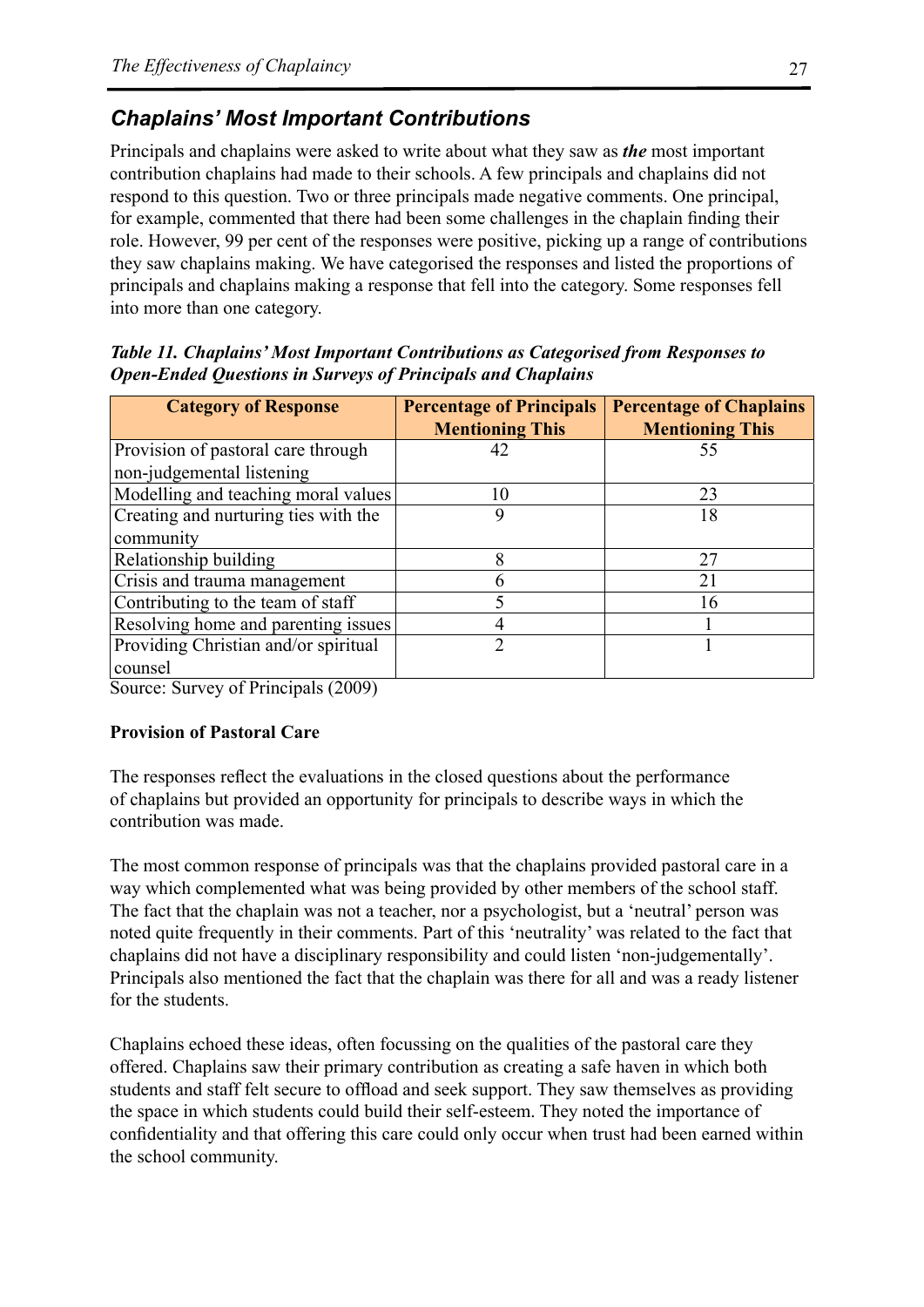The following comments from principals, for example, express their feelings about the nature of the pastoral care chaplains offer.

The most important contribution of the chaplain is …

Providing impartial, unbiased support in an ongoing manner.

Being present, caring, non-judgemental and supportive of all.

Reliable, responsible and incredibly caring.

Being a contact that students can go to for discussion about a range of issues and knowing they will be listened to without condemnation.

Working with students in a way that helps them deal with issues - be it home or peer related. Our chaplain gives them his time, a range of strategies and an opportunity to participate in lunchtime activities. He is a wonderful asset to the school.

Several principals noted that chaplains provided pastoral care in an on-going way and through building trusting relationships with the students. Chaplain did not deal with behavioural problems but worked over the long-term to building relationships through which pastoral care could be provided. It was also noted by a few principals that pastoral relationships were built with staff and parents as well as students. This is exemplified in the following comments.

Our chaplain provides continuity and on going support to students and families who would not be able to access it otherwise. Our Chaplain has provided the teachers, staff and parents with the time to listen and provided a way forward.

Providing pastoral care to all levels of the school community and being an 'ear and shoulder' when needed. Having a school chaplain at the school has enabled people to have a point of contact to discuss issues that may not be directly linked to the school.

Building relationships with staff and students best described as 'fragile' - a shoulder to cry on - someone to confide in.

Many respondents saw the ability to listen and encourage open sharing as the critical dynamic in the chaplain personality. The building of empathy will not readily happen if the 'expert' keeps on saying how something should be, without taking care to find out the whole picture from the child or parent. Some chaplains are better at the art of listening than others, and maybe it is here that the level of experience makes a difference. Yet, the case studies suggested that many younger and less experienced chaplains were able to share well through their more recent younger and, sometimes, more relevant, life experiences.

Several principals mentioned the particular contribution that the chaplain had made was with students 'at risk' as among their most important.

Dealing effectively with a number of 'at risk' students with regards to attendance, relationships and aspirations.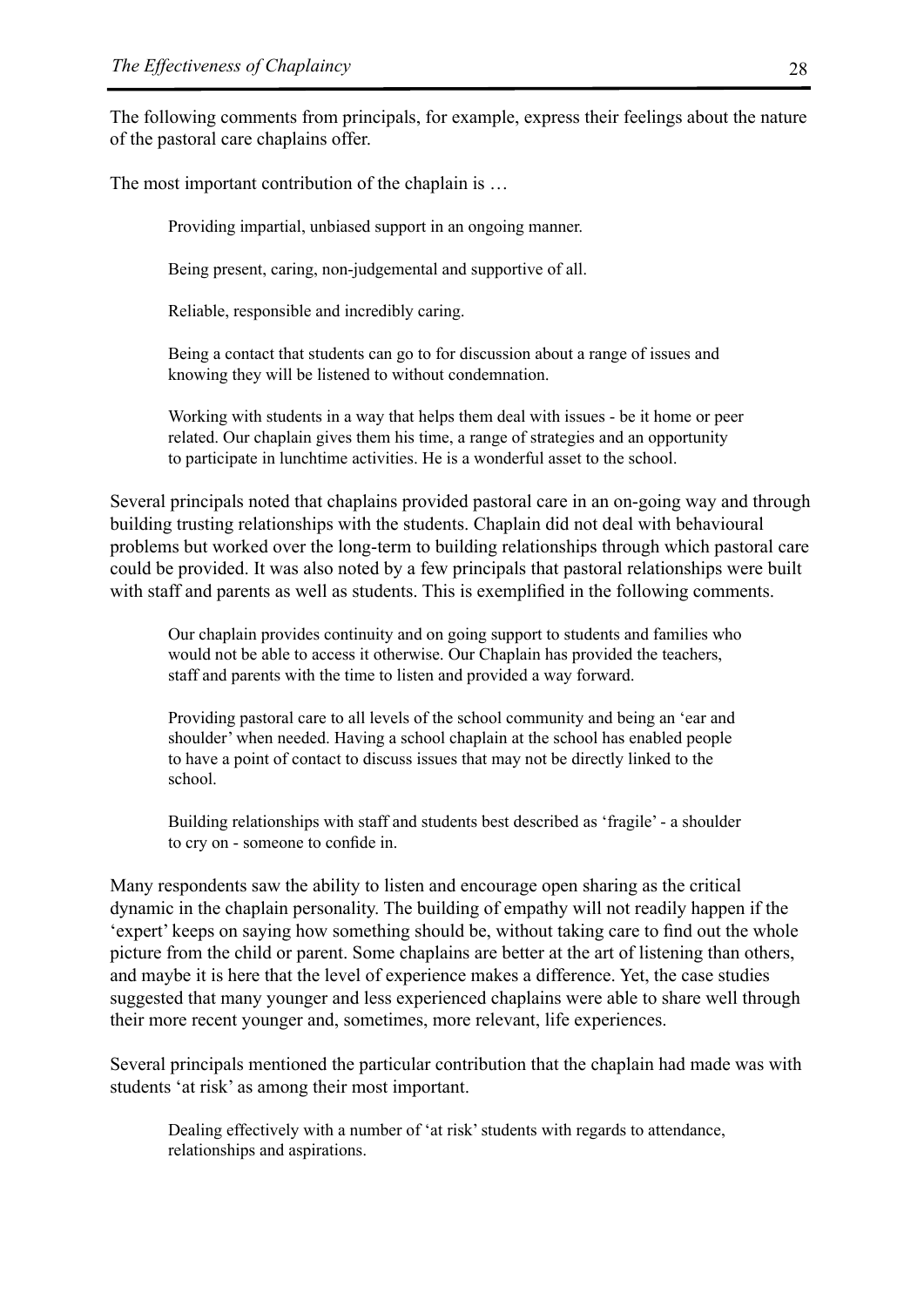Fantastic support for troubled kids and helping them function in the real world.

Several principals commented that the pastoral care provided for students had contributed to the social and emotional wellbeing of the whole community.

The fact that we have a Christian Pastoral Support Worker has had a significant impact on our focus on wellbeing for all of our school community.

The chaplain is a vital contributor in maintaining social and emotional wellbeing in the whole school community. This has made a positive difference in student learning as well.

Others referred to specific contributions. One principal wrote:

The chaplain has averted student suicide on more than one occasion.

Another principal summed up the contribution of the chaplain in the following way.

Just being here providing support to all. He is the ears, eyes and heart of our welfare program.

#### **Relationship Building**

Many chaplains see their primary contribution as helping to build the social skills of students, assisting them to relate positively towards each other. Sometimes this occurs as chaplains seek to counter bullying. At other times, the issue is loneliness and exclusion. Sometimes relationship building is the focus of one-on-one pastoral care as students are encouraged to think about the consequences of their behaviour towards others. At other times, chaplains seek to develop appropriate behaviours through small group activities, for example, by providing activities at lunchtime or before or after school, where such groups of students come together and relationships can be built. In one school, for example, a chaplain was using a program with pets to help students who had difficulties in relating to their peers develop their social skills and sensitivities.

Principals also mentioned this area as one to which chaplains made significant contributions. For example, one principal summarised the most important contribution of the chaplain as:

Relationship building between students having difficulties with social issues around friends.

One principal described the chaplain's major contribution as 'supporting students who struggle interpersonally', while another summarised it as 'improving peer relationships, changing behaviour in regards to bullying and building social inclusion'.

#### **Teaching and Modelling Values**

Closely associated with the building of relationships is the teaching and modelling of values. A number of principals mentioned how chaplains encouraged moral values, both through teaching and through modelling. Many chaplains were involved in specific school, national,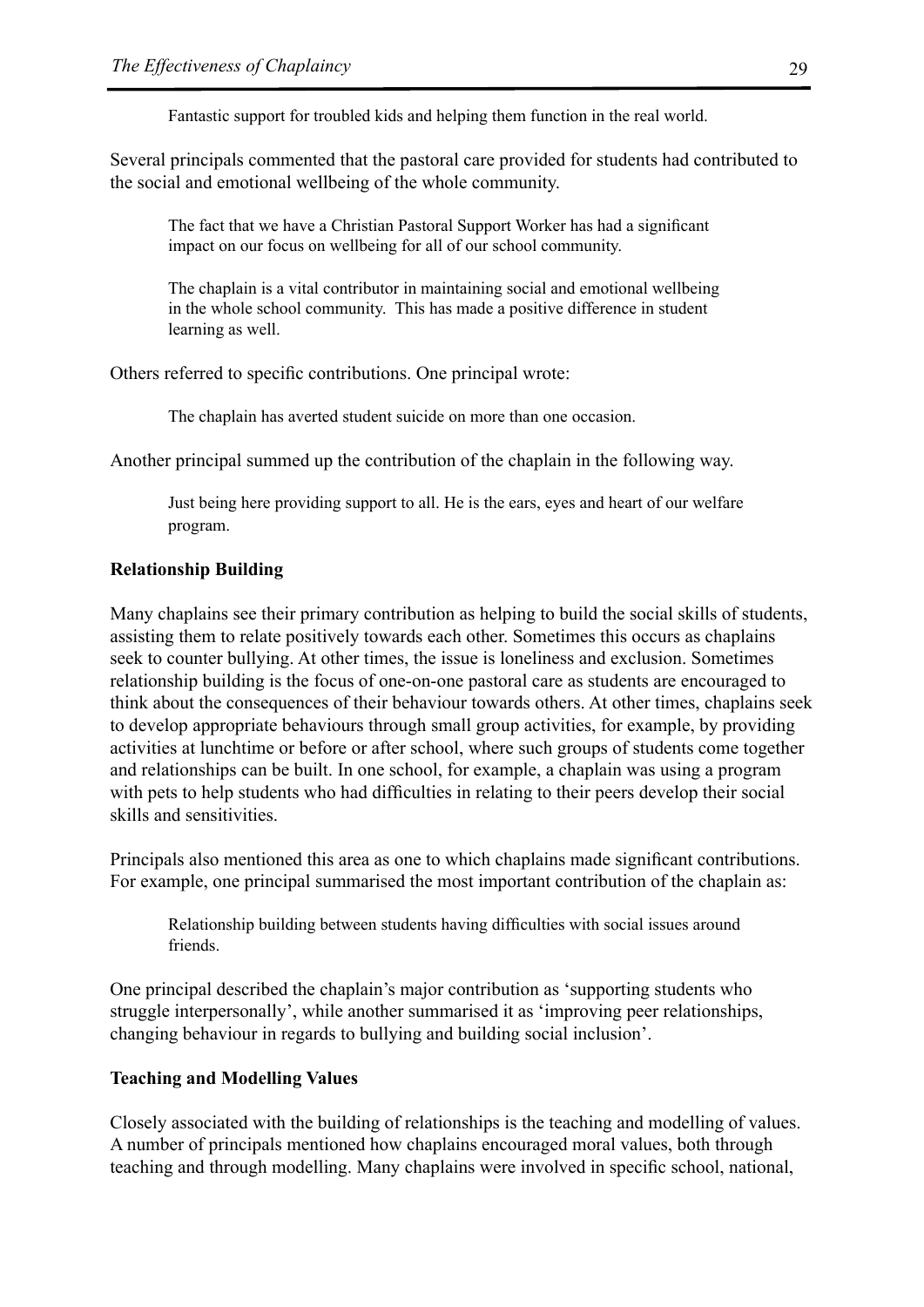or state values building programs. The following quotations exemplify the importance some principals gave to the chaplains' contribution to values education.

Our chaplain is much-loved by our students and provides a wonderful role model, invariably and genuinely displaying the moral and social values, skills and attitudes we want our kids to make a daily part of their current and future lives.

His presence and contribution is terrific and the morality and values he brings are just superb!!

The fact that a high proportion of chaplains are male was picked up by several principals. For these principals, the most important contribution that their chaplains made was the provision of a *male* role model, particularly in primary schools where there may be very few, if any, male teachers.

As a young male in an all female staff, the chaplain has provided a good male role model for our boys in particular.

Male role model for our students. Providing students with someone they can talk to and have FUN with.

From the point of view of the students, the younger chaplains, in particular, were often seen as 'cool' and so were credible as role models.

Some chaplains were active in social justice and human rights programs and develop programs and activities through which students are encouraged to think about such issues. In one school, for example, a chaplain, in conjunction with a group of students, had developed a 'Poverty Dinner' and a 'Slum Sleepover' as events through which the problems of poverty might be highlighted. A few principals noted the chaplains' contribution in this area as being their most important contribution.

Our chaplain has been very effective in getting some human rights and social justice programs off the ground.

#### **Creating and nurturing ties with the community**

A number of principals noted that the chaplains had been able to build some helpful ties between the school and the wider community. The chaplain was sometimes seen as the bridge to active community building for the benefit of the school. Because chaplains are directly supported by local churches, both principals and chaplains noted that chaplains often had unique opportunities to build links between school and community.

An example of these links are the breakfast programs run by many chaplains. Part of the reason for these programs is that there are many students who come to school on an empty stomach. Another reason is that breakfast provides an informal time when chaplains can get alongside students, build trusting relationships and provide support, and where students can informally support each other. In many places, the cost of these meals is met by people in the local churches or other service organisations.

One principal, for example, noted that the most important contribution of the chaplain was …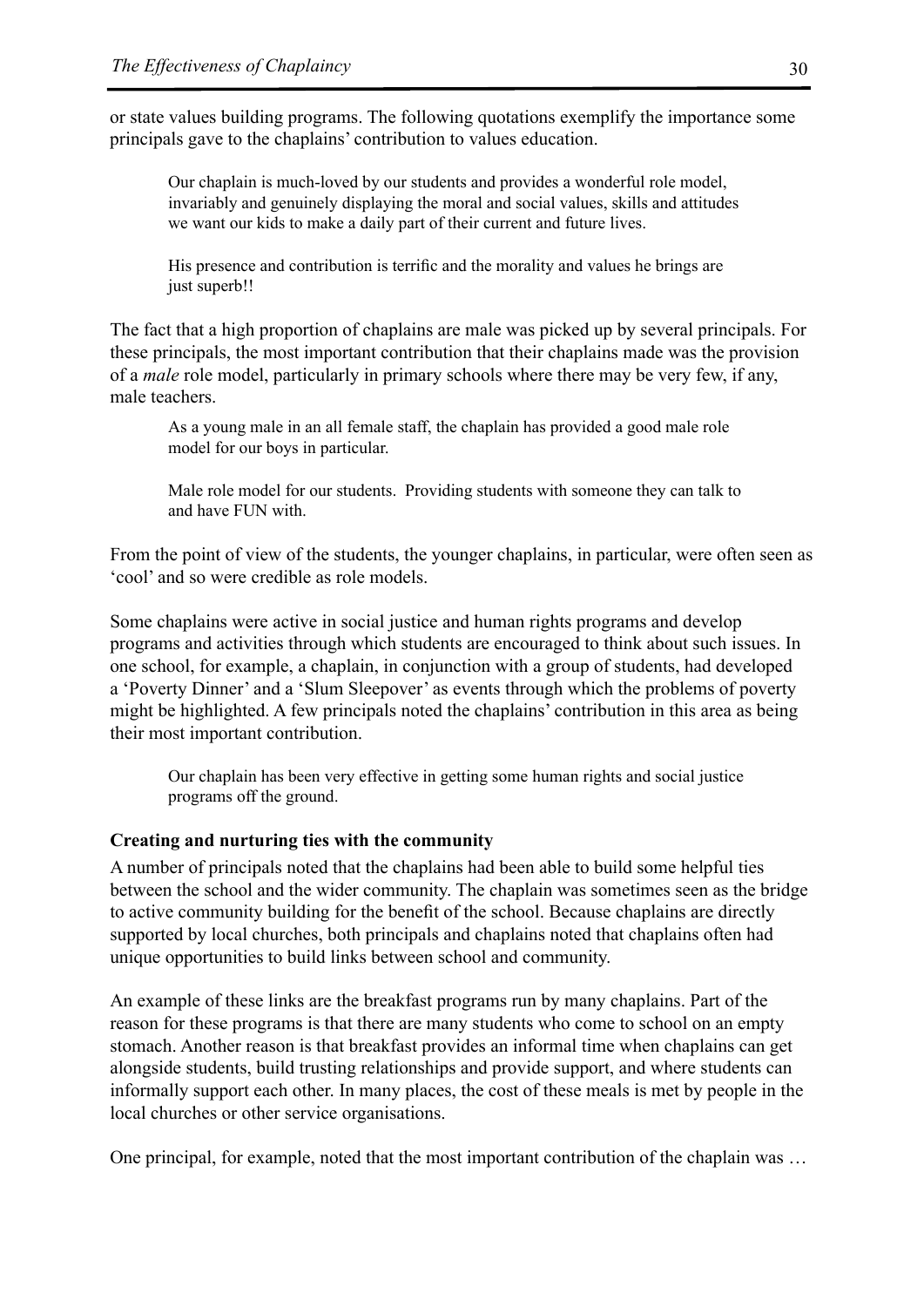build[ing] strong links with the church community and also garner[ing] funding for activities for the school, ie breakfast program.

Another principal noted:

The Chaplain started a breakfast club which a local church group now runs once a week.

The links can take a variety of forms including some where the school is involved in providing support for the local community. One principal spoke of the link that a chaplain had made with a local aged care community and the relationships that had developed between the students and the residents.

#### **Crisis management**

Chaplains have a special role in times of crises within the school or the local community. One principal referred to the contribution of the chaplain in supporting families in stress following bushfires. ACCESS Ministries, in Victoria, organised for a number of school chaplains to go into the areas burnt by bushfires in February 2009 and provide special support to the students, their families and the schools.

In other cases, the crisis occurs through an accident, a death within the school or in a school family, or through suicide. Several principals referred to the role of chaplains at such times.

The most important contribution of chaplains was …

Supporting families and staff in grief. Unfortunately we have had a number of tragic incidents over the last few years and our Chaplain has been significant player in supporting the families.

A steady and calming hand when a student suicided.

#### **Contributing to the team of staff**

Chaplains frequently contribute to activities in the classroom, such as helping with special needs programs. They also frequently participate in co- and extra-curricula programs, such as music, visual arts and the school camping. Many principals noted that the chaplains were valuable additions to the school staff. They noted that they added to the variety of people within the staff contributing to the wellbeing of the students.

The most important contribution of chaplains was …

Providing an alternative means of helping students with a range of emotional and social problems and helping them to engage with others and their learning.

They also noted that the chaplains were flexible, able to respond to the specific needs that they identified with the school community. One principal, for example, summarised the chaplain's major contribution as "her willingness to tackle a range of tasks, both inside and outside the classroom".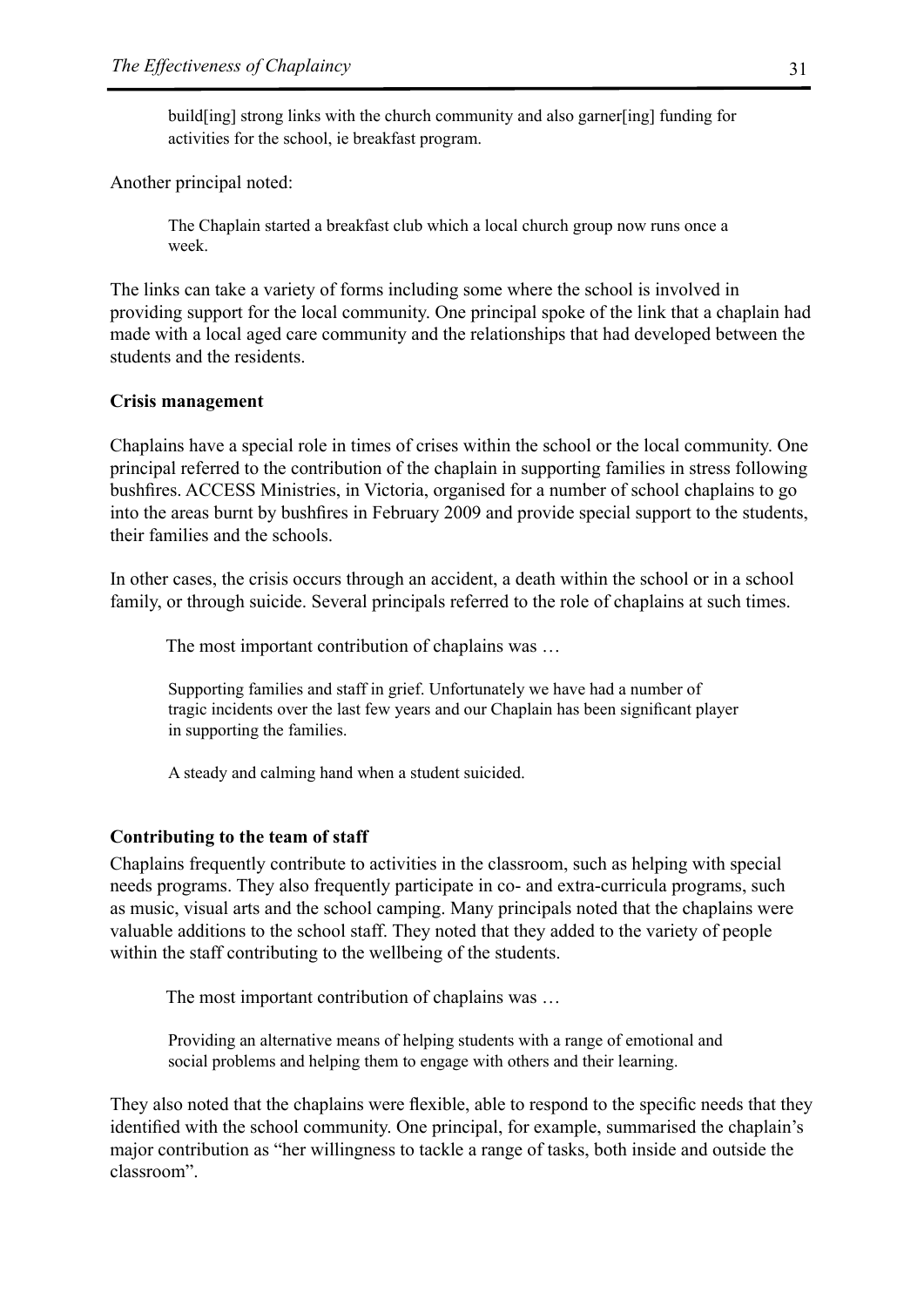#### **Spirituality**

Not many principals nor chaplains mentioned the spiritual aspect of chaplaincy as the most important contribution the chaplains brought. It is perhaps implicit, for example, in the comment of the principal who noted that the chaplain had been able to build *hope* into the lives of many students. Several chaplains also described their contribution as building hope. However, a few principals did noted the spiritual dimension explicitly.

The chaplain's most important contribution was …

Just his presence. We are a government school, but it is still important to offer a spirituality opportunity for the community to participate in.

Giving students an understanding of the concept of spirituality. The Chaplain has encouraged tolerance and compassion in others.

#### **Conclusions**

Principals did not always find it easy to name a 'major' contribution that the chaplain had made to the school. One principal wrote:

Where do I start? His [the chaplain's] position has become such an integral part that I don't know what we'd do without the role. He has added immense value and purpose to our school and community. Every school should have a funded chaplain.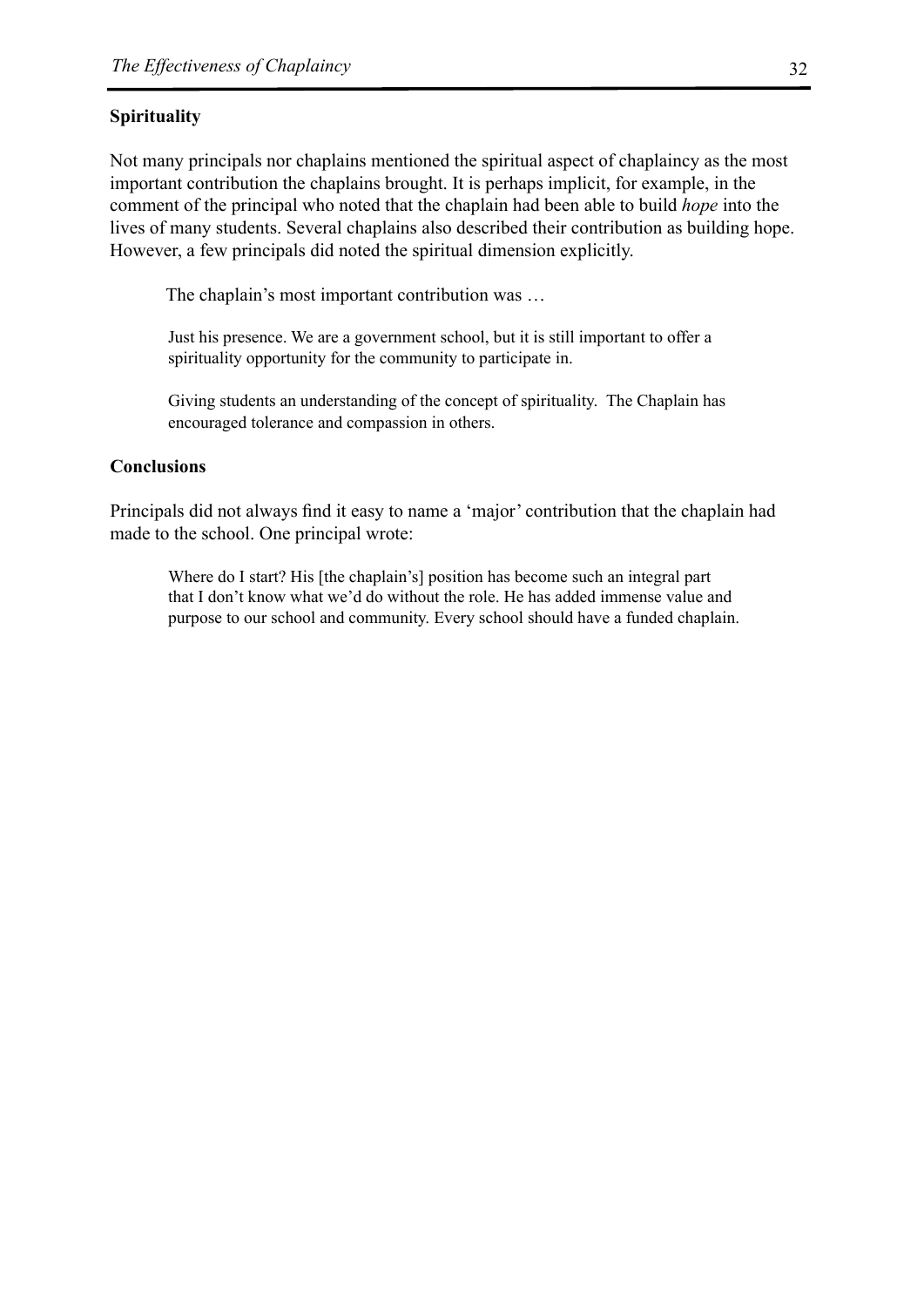# **4. The Effectiveness of Chaplaincy: Feedback from Staff, Parents and Students**

# *Responses of School Staff*

Through the case studies, we spoke to a wide range of staff. They held various positions in the school and interacted in a variety of ways with the chaplains. Most interviews were conducted one-on-one. Occasionally, a couple of staff were interviewed together.

*Table 12. Number of School Staff (Not Including Principals) Interviewed or Who Provided Feedback via Survey by State* 

| <b>State / Territory</b> | <b>Number of Primary School</b> | <b>Number of Secondary School</b> |  |  |  |
|--------------------------|---------------------------------|-----------------------------------|--|--|--|
|                          | <b>Staff</b>                    | <b>Staff</b>                      |  |  |  |
| <b>ACT</b>               |                                 |                                   |  |  |  |
|                          |                                 | 10                                |  |  |  |
| $rac{QLD}{SA}$           |                                 |                                   |  |  |  |
| <b>TAS</b>               |                                 |                                   |  |  |  |
| <b>VIC</b>               |                                 |                                   |  |  |  |
| <b>WA</b>                |                                 |                                   |  |  |  |
| Total                    |                                 |                                   |  |  |  |

| <b>Position</b>             | <b>In Primary Schools</b> | <b>In Secondary Schools</b> |
|-----------------------------|---------------------------|-----------------------------|
| Deputy Principals           |                           |                             |
| <b>Welfare Coordinators</b> |                           |                             |
| <b>Year Coordinators</b>    |                           |                             |
| Teachers                    | 34                        |                             |
| <b>Teaching Aides</b>       |                           |                             |
| Counsellors / Psychologists |                           |                             |
| Administrative Staff        |                           |                             |
| Others                      |                           |                             |

While we spoke to a wide range of staff, the involvement of staff in interviews was voluntary. Most of the staff who spoke to us had worked with the chaplains in one way or another. Their views were not necessarily representative of all staff. However, the interviews did provide good insights into the various ways that chaplains are working and how staff, in various positions within the school, saw the effectiveness of the chaplains.

Many staff, especially year coordinators and classroom teachers, said they valued the fact that they could ask the chaplain to take responsibility for the care for a student who had a special need. Staff explained that there were often situations when a student would come to them in a distressed state when they had teaching duties to perform. On such occasions they would ask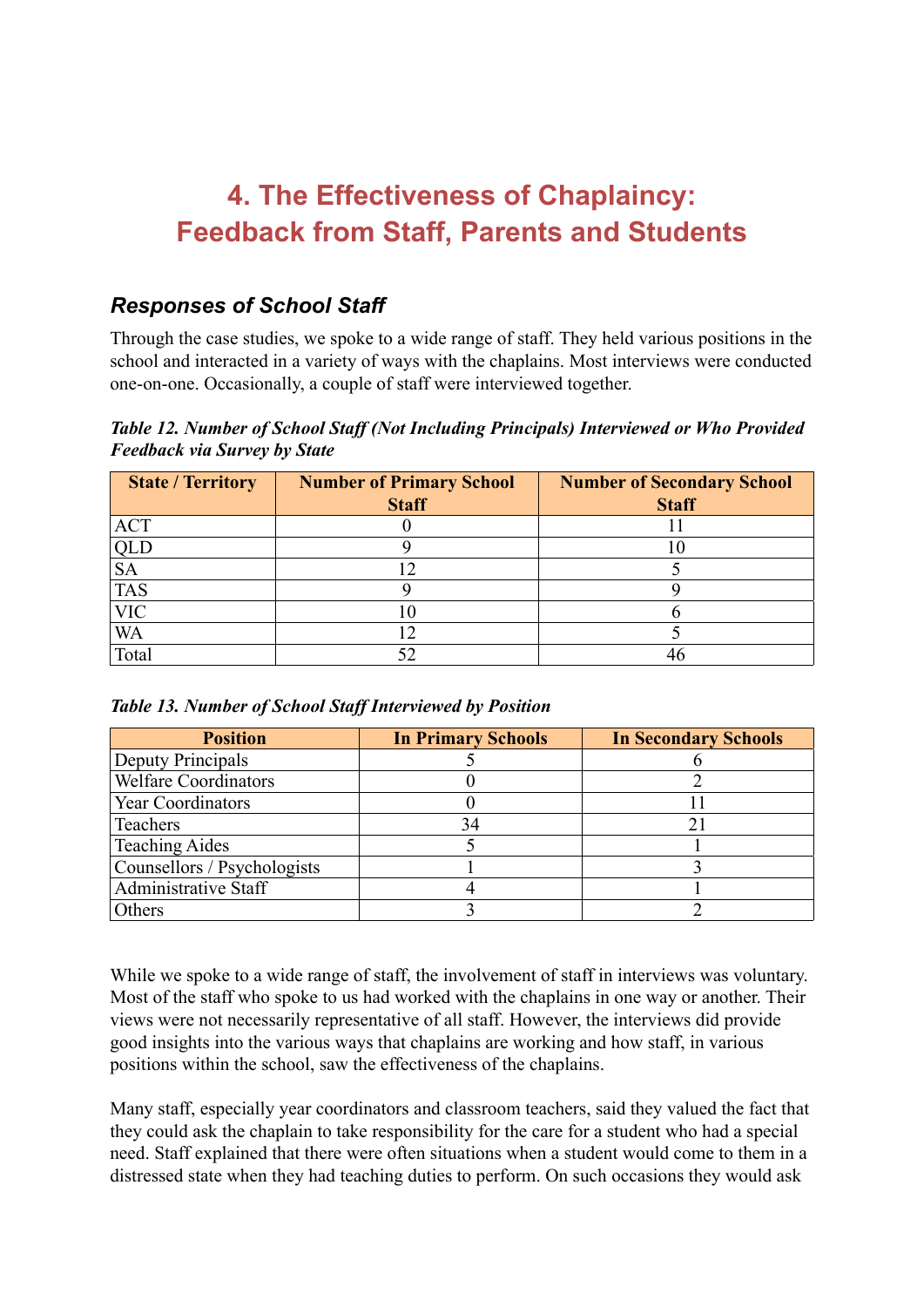the chaplain to take over from them in caring for the student. As one staff member put it, the most important contribution of the chaplain was "being able to work with students in a crisis immediately". Having someone they could trust to deal with the situation reduced the amount of stress for the teacher and was less disruptive of the class. The chaplain's flexibility was often referred to by staff as a significant and unique factor in the role of the chaplain.

The examples they gave were various. One staff member spoke of a student who had to be rushed to hospital. The parents were not immediately available. The chaplain was able to accompany the student. More commonly, when there was a fight in the playground the chaplain would assist in sorting out the situation and encouraging more responsible behaviour.

Many of the teachers noted various positive attributes the chaplains had in dealing with such problems. First, chaplains were able to dig a little deeper than they had time to do. They could find out the cause of the problem and advise the school how to manage the issue as well as advise the student(s). A second point is related to the first. In many instances, chaplains were able to visit homes and meet the families. This gave them special insights into the background of the students and a better understanding of the needs and situations from which they came. One simple example was the case of a child who had not paid late fines due for a library book. The chaplain was able to inform the school that the family was having some financial difficulties. This put a different perspective on the situation and the school was able to handle it more sensitively.

Thirdly, staff noted that in many instances students took the initiative to seek out the chaplain. They contrasted discussions with the chaplain with going to see the school psychologist. There was a stigma attached to seeing the psychologist. There was no stigma attached to seeing the chaplain. Indeed, many students regarded time with the chaplain as a pleasure. While psychologists provided a technical, clinical approach, which was helpful in dealing with specific behavioural problems, staff did see them as contributing to the general welfare of the students as did the chaplain.

Part of the reason why students were comfortable in approaching the chaplain was that chaplains were not seen as part of the 'authority' system. One staff member mentioned that this having a chaplain gave the students a certain measure of control in their own welfare. They could seek assistance when and as they needed it and felt comfortable doing so.

Staff often mentioned that they valued the chaplain's good sense. Most chaplains came with considerable life experience. They were able to explain simply to students the consequences of certain actions. They could give simple clues about behaving appropriately in relating to others. Through modelling and mentoring, listening and advising, they were able to assist students to behave more appropriately and more responsibly. Their approach was often more about guiding students towards the right answers by, for example, by asking them questions for which the students themselves were able to come up with answers. One staff member wrote:

[The chaplain] provides a calm, thoughtful approach in times of stress. She is always approachable. She needs to be here more often!

People are a lot nicer when he [the chaplain] is around.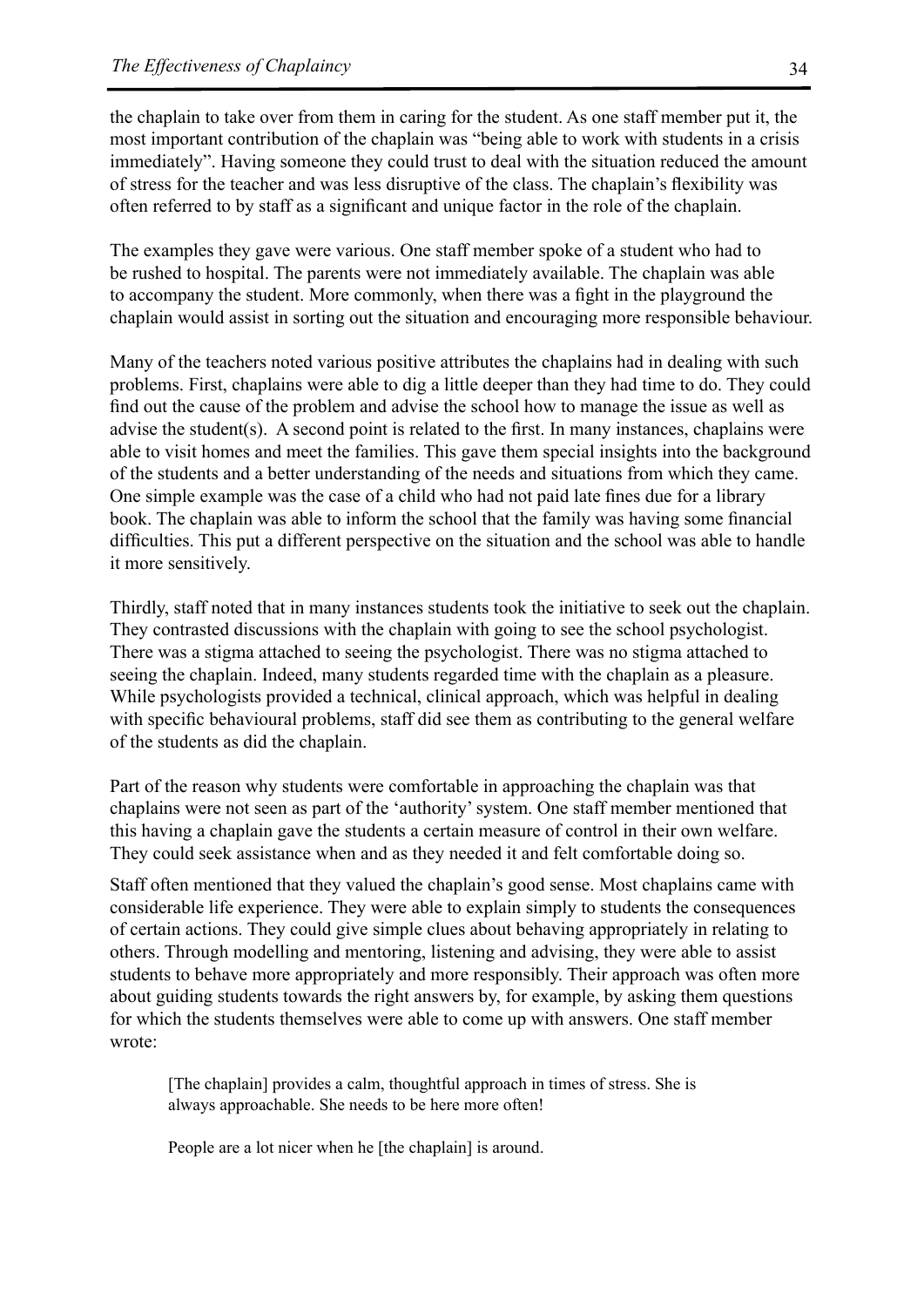Many staff spoke not only of the pastoral care, but of the ways in which chaplains encouraged responsible behaviour. Without appearing to be judgemental, most chaplains were able to encourage students to push themselves a little harder, to aim a little higher, and to live a little more according to their principles, they said. As one staff member put it:

I love watching the chaplain working with the students: kids shine!

Many staff volunteered the information of how the chaplain had been helpful to them personally. They had been able to talk to the chaplain about their issues. The discussion had been of practical and emotional assistance. It had helped them through a difficult time. One principal noted that the chaplain was the one person who asked, seriously, how they were going. They appreciated the chaplain's support. In some schools, chaplains helped to boost staff morale by sending notes or cards at the end of the term, acknowledged staff members' birthdays, or placing inspirational notes in their pigeon holes. Sometimes a card would go to a staff member's family: condolences for the death of a mother, for example. That chaplains were at the school to benefit everyone's welfare and not 'climbing ladders', was considered a great advantage.

One teacher said:

The chaplain helps you feel good about yourself as a teacher.

Apart from the area of pastoral care, a number of staff mentioned the contribution of chaplains in the classroom. Some staff had invited chaplains into their classrooms to assist with the presentation of particular materials. A school nurse, for example, taught sex education with a chaplain. While the nurse was comfortable focussing on the physical side of sex education, the chaplain covered some of the social and emotional issues, she explained. In a primary school, a teacher had invited the chaplain into the classroom to talk about issues of interpersonal behaviour and indicated how she valued that additional input.

Some staff also mentioned that chaplains often had a 'good eye for trouble' in the playground. They were often able to diffuse a situation before students came to blows or were able to ward off a bullying episode. The importance of being proactive was as important as being responsive to situations, a number of staff noted.

In several schools, the contribution of chaplains to values education was mentioned. In one school, for example, the contribution made to the understanding of cultural difference through events organised for Harmony Week was noted as outstanding. In another school, a number of events had been organised to raise the awareness of such issues as poverty and child slavery. In another, teaching students to care for our environment was taken on by the chaplain. The staff pointed out how the chaplain contributed to the building of key school values of respect for others and compassion.

Some of the staff noted that the chaplain had a religious background. In every case, however, staff went on to say that the religious side had never been pushed. Students (and staff) had the opportunity to explore it if they wished to do so. Care had been offered to all students and staff, whatever their background, and whatever their personal feelings about religion. One staff member wrote: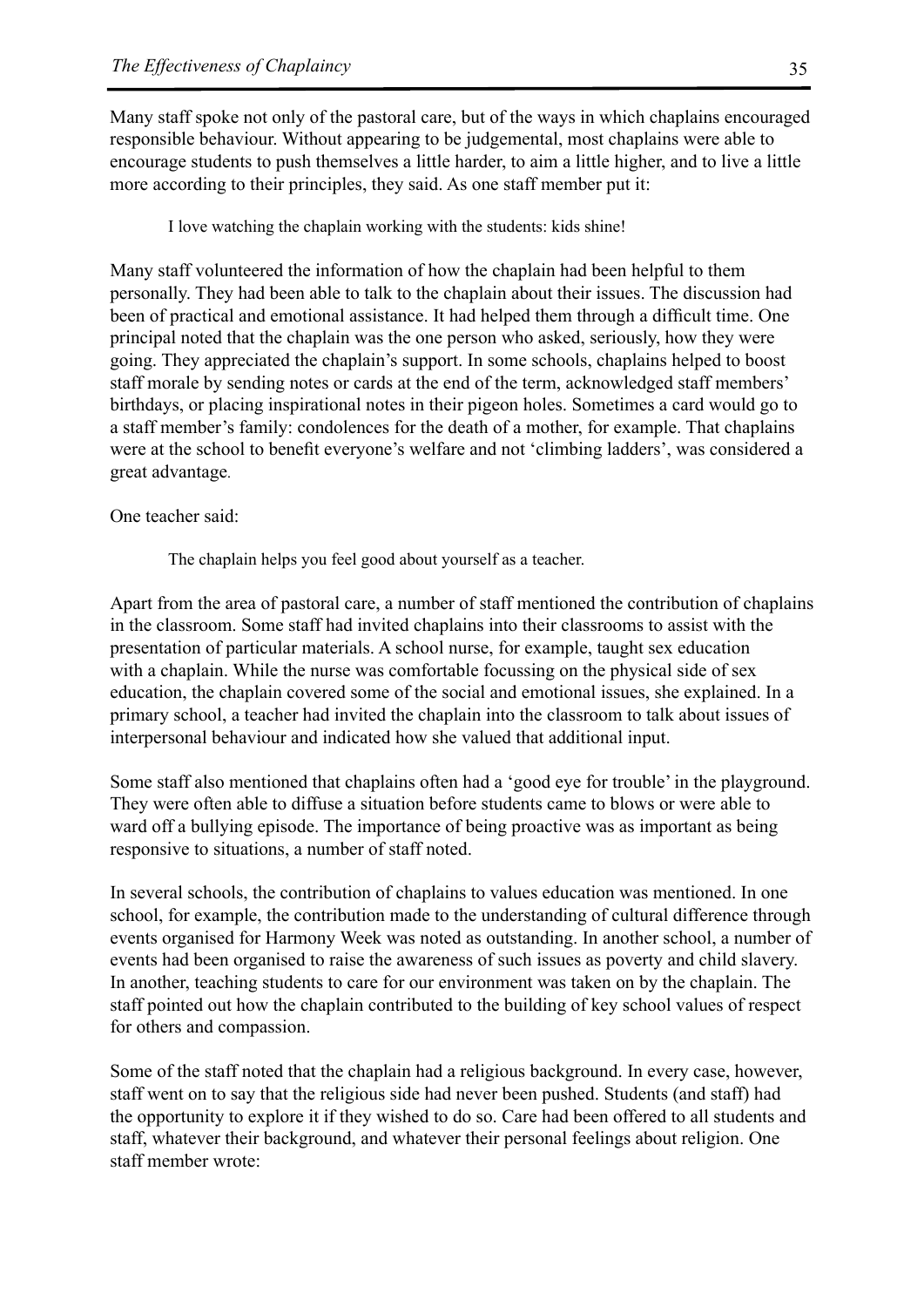I am not a Christian, however I very much value the guidance of the chaplain at this school as a staff member.

#### Another said:

I hope this service continues as it is not about the religion, it is about the care.

In one school two staff members who identified themselves as practising Christians mentioned that they had valued the chaplain's support as they attempted to express their faith through their vocation as teachers. In this school, staff were invited to attend a regular prayer meeting organised by the chaplain. A number of staff had taken the opportunity to do so and appreciated the support that it gave them.

The chaplain can also make a contribution to the overall perception of the school. One staff member suggested that because the chaplain was very visible and proactive with, not just the students and teachers, but the parents, it had raised the image of the school in the community:

[The Chaplain] has lifted the profile of the school, because it has now given the school another dimension. Parents and families do talk with parents from other schools, and I imagine most of it would be positive.... which is sending a good signal about [the school].

While it is difficult to quantify the impact, the staff we interviewed were convinced that chaplains had had a significant impact on behaviour in their schools particularly in areas such as peer interaction. One welfare coordinator in a school with high levels of multiculturalism said that the chaplain had reduced significantly the level of disruption in both the school and the local community by helping students to fit in and to work with each other. He suggested that the work of the chaplain had led to a decrease in violence.

A number of staff said they did not know how they could manage without chaplains. Certainly, it would put a much greater load on the year coordinators and other welfare staff. Chaplains were a great resource for schools, not just in terms of filling gaps but also bringing new skills, perspectives and ways of doing some things differently. Some senior staff suggested that they would not be willing to work at a school which did not have a chaplain!

## *Parents' Attitudes to Chaplaincy*

The questionnaire asked principals what sort of feedback they had received from parents about the chaplain's activities. The results are presented in the table below. In just two schools, the principals said they had received mostly negative feedback. In another 39 schools (6%) there had been a balance of negative and positive feedback. In some schools, there had been no feedback, in some cases because the chaplains had not been there for long. However, in the vast majority of schools, the feedback had been mostly positive or strongly positive.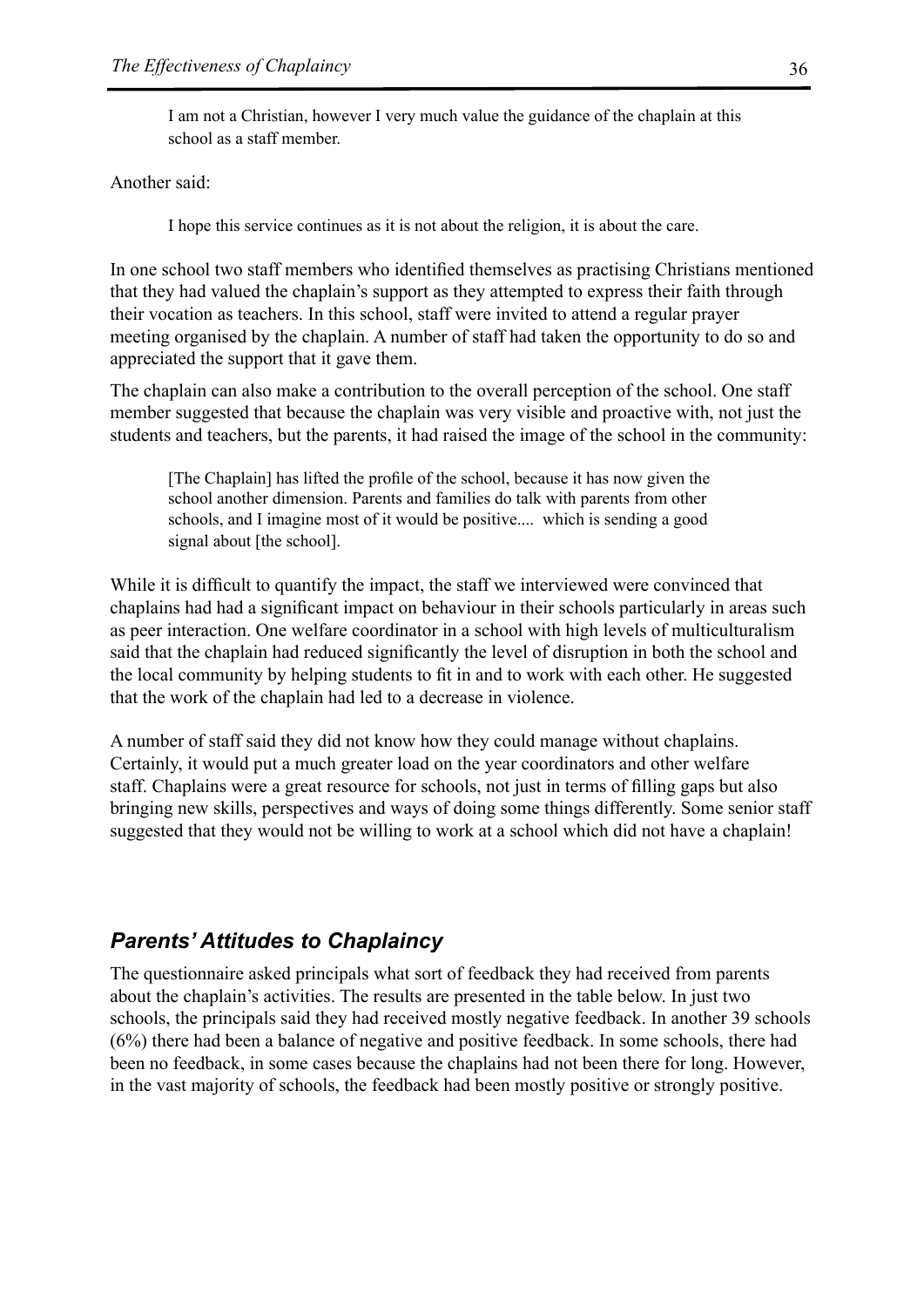| <b>Sort of Feedback Received</b>                     | <b>Percentage of Schools</b> |  |  |  |
|------------------------------------------------------|------------------------------|--|--|--|
| No feedback                                          | 10.3                         |  |  |  |
| Mostly negative feedback                             | 0 <sup>3</sup>               |  |  |  |
| Neutral or a balance of negative & positive feedback | 5.7                          |  |  |  |
| Mostly positive feedback                             | 38.0                         |  |  |  |
| Strong positive feedback                             | 45.7                         |  |  |  |

*Table 14: Feedback received about chaplains*

Source: Principal's survey (2009)

In the case studies, schools invited parents to make an appointment for an interview with the researcher or to fill in a survey on a website. Few parents responded to the invitation. Altogether, we spoke to 41 parents. Eight parents completed the web survey.

There are several reasons for the low levels of response. One was that many parents do not have much to do personally with chaplains. While chaplains visit some homes, they tend to work extensively with a few families where special help is needed, rather than working broadly with the parent body. This pattern of involvement with parents is different from the pattern of involvement with students. Chaplains will work hard to get to know many if not all the students in the school, but will engage with parents only when there are specific needs or problems which need to be tackled.

However, some chaplains, particularly in primary schools do work at getting to know the parents. For example, one chaplain went to the school gate to meet parents when children were being picked up or dropped off. Another chaplain had a weekly walking group for parents.

Several schools indicated that they sometimes had to explain chaplaincy to parents. Some parents and school councils were wary of chaplaincy because they viewed it as a 'religious' role. One school secretary described how parents often began telling her their problems. She would recommend that they see the chaplain, but would need to explain to them that the chaplain would not be pushing religion. She suggested that personal experience of chaplaincy soon reassured the parents.

A second reason for the lack of response arises from the first. Many parents who have a higher level of interaction with the chaplain are parents finding it hard to cope with the challenges of life. Many are not people who feel comfortable volunteering for interviews or completing surveys.

A third factor was that the researchers were only available during one day to meet parents. Hence, the opportunities for interviews were limited. In order that the research did not become a catalyst for starting rumours about what chaplains had done or not done, we were advised to meet with parents individually rather than in groups. This may have also discouraged parents from contributing to the study.

Nevertheless, we did meet a range of parents through the case studies. All the feedback we received directly from parents was strongly positive of chaplaincy. Several parents said that, initially, they had misgivings about having a chaplain at the school. However, these misgivings were reversed when they got to know the chaplain.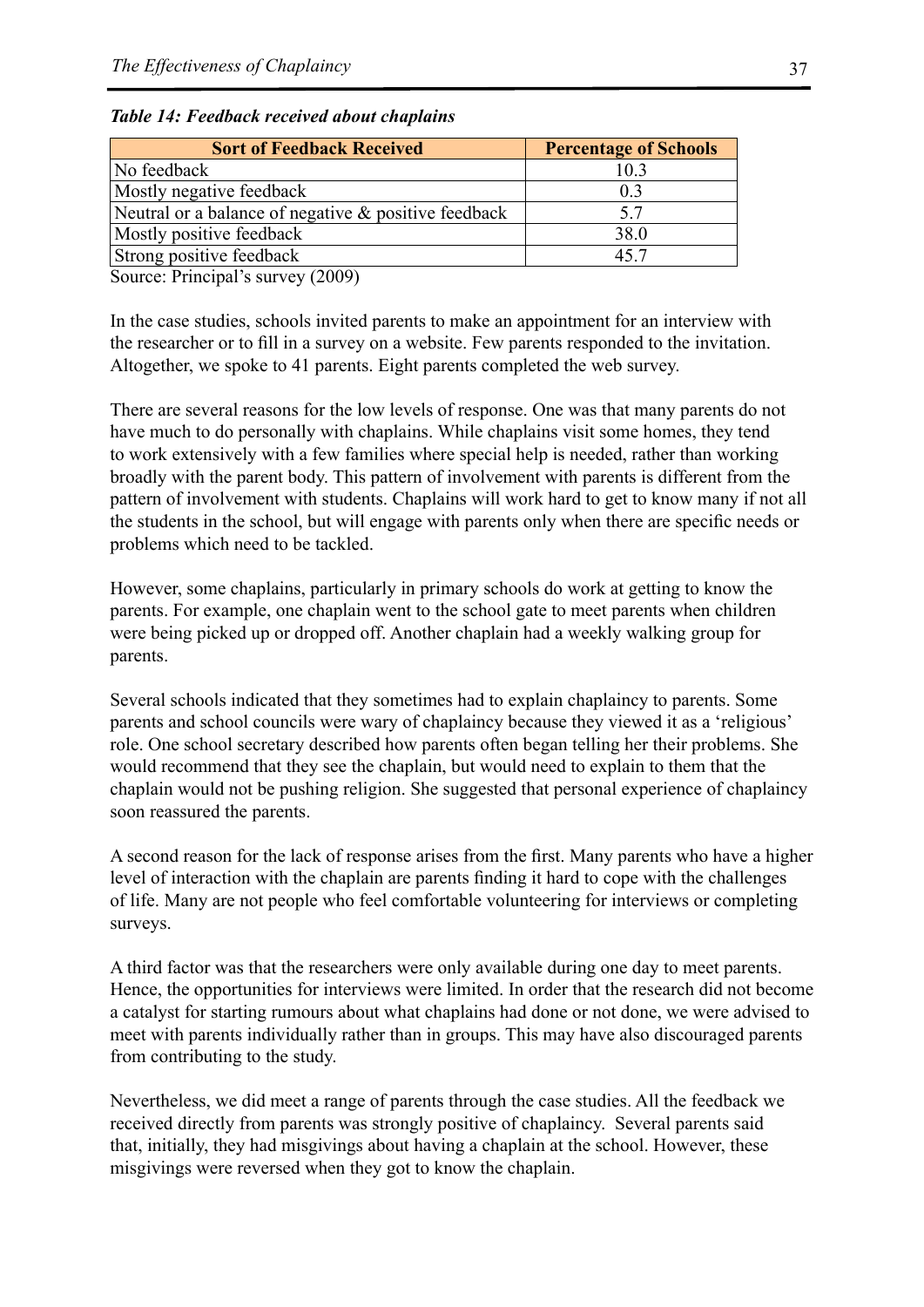A couple of parents noted that not all families have money to spend on counselling services. Having a school chaplain provided an alternative form of assistance.

Most of the parents who wanted to say something about chaplaincy were those who had directly benefited from the assistance that the chaplain had provided. One described how the chaplain had helped her in many ways, not least in getting a job. Another described how her relationship with her daughter had broken down completely and the chaplain had found other accommodation for her daughter. Another spoke of how grateful she was that the chaplain was going on a camp with her son. Her son had severe allergy problems which did, in fact, erupt during the camp. However, the chaplain knew what to do and was able to deal effectively with the problem. This parent described the chaplain as being like "a second parent when I am not around".

Attitudes to chaplaincy among parents revolved much more around attitudes to religion than they did for either the school staff or students. For some parents, the religious dimension of chaplaincy was very positive. One parent described the most important aspects of chaplaincy in the following way.

Being there. Being someone with high moral standards and being a Christian. Someone that the students can go to and talk to if needed. Someone who is not going to give humanistic platitudes as an answer to the students' concerns, but will show that he cares.

The importance of having the availability of pastoral care and having someone who set high moral standards was echoed in other comments.

I believe [chaplaincy] is a very good thing to have. Something that may not be utilised by every student, but important to have a chaplain there if the need arises. Meanwhile, the chaplain can be a good influence, just by his/her example at school.

On the other hand, one parent wrote:

Chaplaincy should not be in schools. If I wanted my child to receive this experience, I would send them to a private school. The money would be better spent on a non-denominational Child care worker or computers.

A similar comment was made in an email to us, perhaps from the same parent. These were the *only* negative comments we received directly from any parent, staff member or student about chaplaincy. They were comments about the philosophy of chaplaincy rather than the effectiveness of its functioning.

One school visited had a number of Islamic families. The researcher was told that some of these families had been concerned about the assistance that a Christian chaplain could provide. Again, experience led many of them to accept the assistance of the chaplain. The chaplain was active in inter-faith dialogue and had played a significant role in the inclusion of the Muslim students in the school. Students reported that it did not matter whether one was Muslim or Christian or nothing as far as the chaplain was concerned.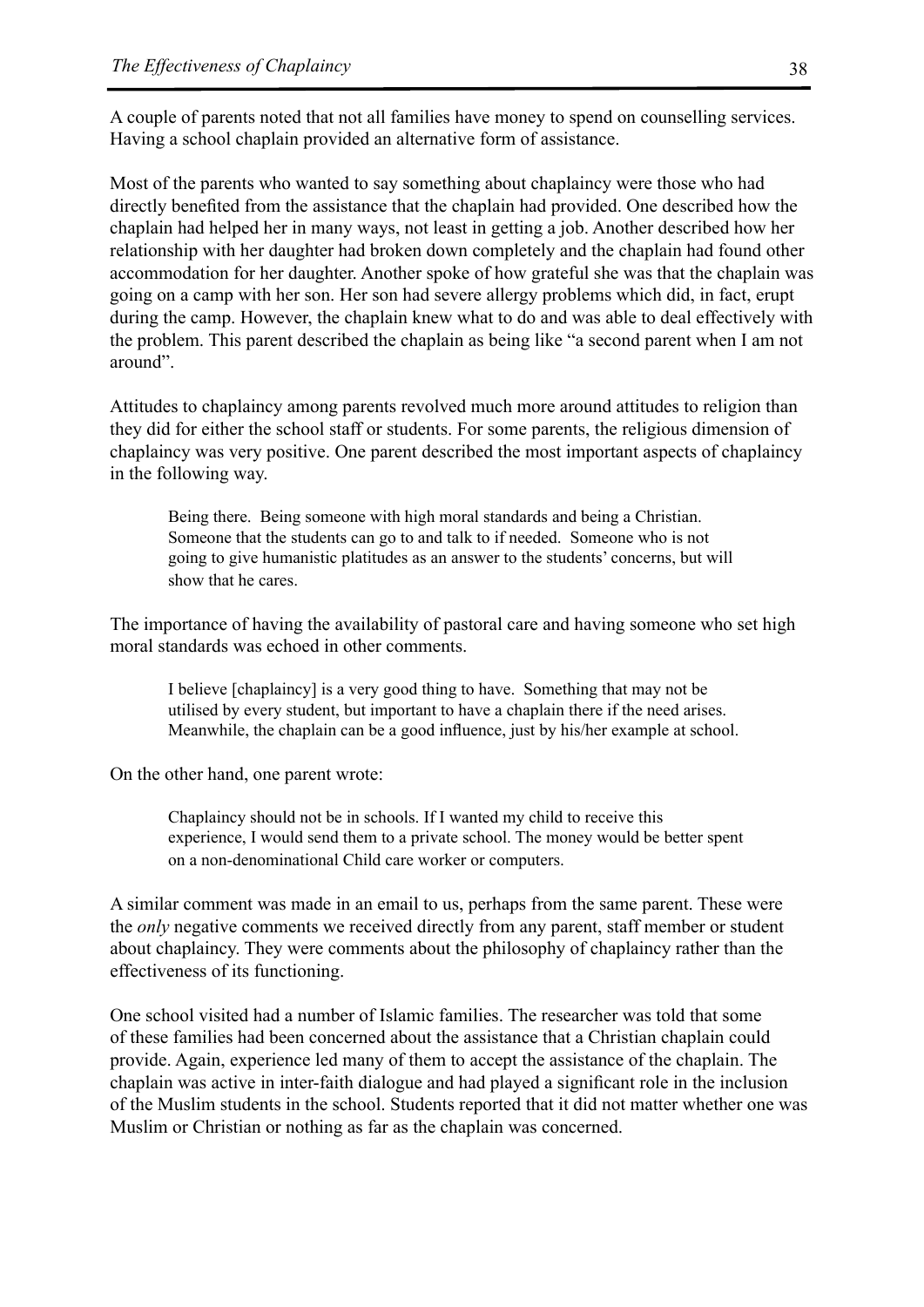# *Responses from Students Regarding the Effectiveness of Chaplaincy*

In the 21 case studies in schools around Australia the researchers spoke with 190 students. In general, there were greater opportunities to talk with students in primary schools than in secondary schools. However, in most schools we talked with some students at various levels in the school.

|  | Table 15. Students Interviewed in the case studies by Year Level |  |  |  |  |
|--|------------------------------------------------------------------|--|--|--|--|
|  |                                                                  |  |  |  |  |

| <b>Year Level of Students</b> | <b>Percent of Students With Whom We Spoke</b> |
|-------------------------------|-----------------------------------------------|
| Year 4                        |                                               |
| Year 5                        |                                               |
| Year 6                        | 28                                            |
| Year 7                        | 23                                            |
| Year 8                        |                                               |
| Year 9                        |                                               |
| Year 10                       |                                               |
| Year 11                       |                                               |
| Year 12                       |                                               |

Student participants had varying levels of interaction with the chaplain in the past year as shown in the following table. The students were not necessarily representative of the whole student body. The ethics requirements meant that talking with us was a voluntary activity to which both they and their parents had to give approval. In many cases, particularly in the secondary schools, the students who volunteered were students who knew the chaplain well and had some regular interaction with the chaplain.

*Table 16. Level of Interaction with Chaplains Among Students Interviewed*

| <b>Level of Interaction</b>                                    | <b>Percentage of Students</b> |
|----------------------------------------------------------------|-------------------------------|
| Had nothing much to do with the chaplain in the past year      |                               |
| Had very little to do with the chaplain                        | 16                            |
| Had met with the chaplain several times                        | 25                            |
| Had a lot to do with the chaplain through group activities run | 20                            |
| by the chaplain                                                |                               |
| Had a lot to do with the chaplain on an individual basis       | 18                            |

We asked students to score on a sheet of paper whether they felt that chaplains had helped students in the school in a variety of ways. The following table shows the responses.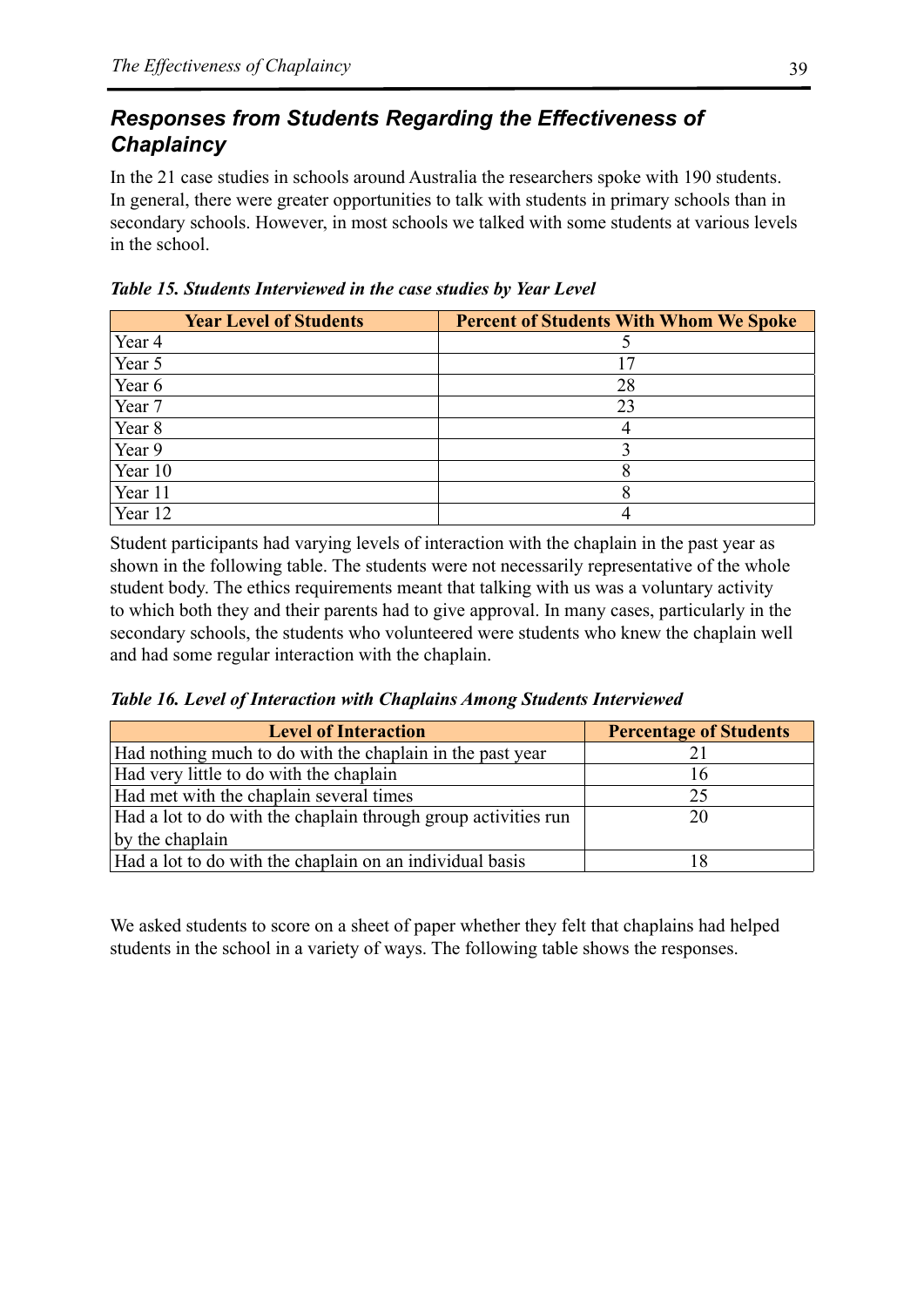| Table 17. Students' Views on How Helpful the Chaplain Had Been in a Range of Ways |  |
|-----------------------------------------------------------------------------------|--|
| (Percentage of Students Responding)                                               |  |

| <b>Ways of Assisting</b>    | Chaplain<br><b>Students</b> |                 | <b>Chaplain</b>        | <b>Chaplain Helped</b> |  |
|-----------------------------|-----------------------------|-----------------|------------------------|------------------------|--|
| <b>Students</b>             | <b>Did Not</b>              | <b>Not Done</b> | <b>Helped A Little</b> | <b>A Lot This Way</b>  |  |
|                             | <b>Know</b>                 | <b>This</b>     | This Way               |                        |  |
| Providing an opportunity    | 12                          | 1               | 18                     | 70                     |  |
| for students to talk about  |                             |                 |                        |                        |  |
| things they are worried     |                             |                 |                        |                        |  |
| about                       |                             |                 |                        |                        |  |
| Helped students who have    | 14                          | 1               | 11                     | 75                     |  |
| problems                    |                             |                 |                        |                        |  |
| Helped stop bullying in the | 17                          | $\overline{7}$  | 36                     | 40                     |  |
| school                      |                             |                 |                        |                        |  |
| Helped students get on      | 13                          | $\mathbf{1}$    | 27                     | 59                     |  |
| well with other students    |                             |                 |                        |                        |  |
| Helped students get on      | 33                          | 10              | 20                     | 38                     |  |
| well with their families    |                             |                 |                        |                        |  |
| Make the school feel a      | 13                          | $\overline{2}$  | 23                     | 62                     |  |
| better place                |                             |                 |                        |                        |  |
| Encouraged students to      | 12                          | $\mathbf{1}$    | 23                     | 65                     |  |
| do the right thing and be   |                             |                 |                        |                        |  |
| responsible                 |                             |                 |                        |                        |  |
| Helped students who felt    | 15                          | 3               | 14                     | 68                     |  |
| lonely at school            |                             |                 |                        |                        |  |
| Helped students to think    | 33                          | $\overline{8}$  | 24                     | 35                     |  |
| about the 'big picture'     |                             |                 |                        |                        |  |
| issues of life              |                             |                 |                        |                        |  |
| Built relationships with    | 36                          | 5               | 17                     | 42                     |  |
| students of other faiths or |                             |                 |                        |                        |  |
| no faith                    |                             |                 |                        |                        |  |

Source: Student feedback sheets (2009)

Some students did not have much idea about what the chaplain did. However, most knew and affirmed that the chaplain helped students with problems or who were lonely and provided an opportunity for students to talk about the things that worried them. In other words, the essence of pastoral care was recognised and affirmed by most students.

Close to two-thirds of the students also affirmed that the chaplain helped a lot in encouraging students to do the right thing and be responsible. More than half said that the chaplain helped a lot in assisting students to get on with other students and making the school a better place.

Students were more divided as to whether the chaplain helped to some extent or helped a lot to stop bullying in the school.

Many students did not know whether the chaplain had helped students to get on well with their families. Of those who did know, more than half said that the chaplain had helped a lot. Similarly, many did not know whether the chaplain helped students to think about the 'big picture' issues of life and spirituality. Of those who did, a high proportion said the chaplain helped a lot and another large group said the chaplain helped to some extent.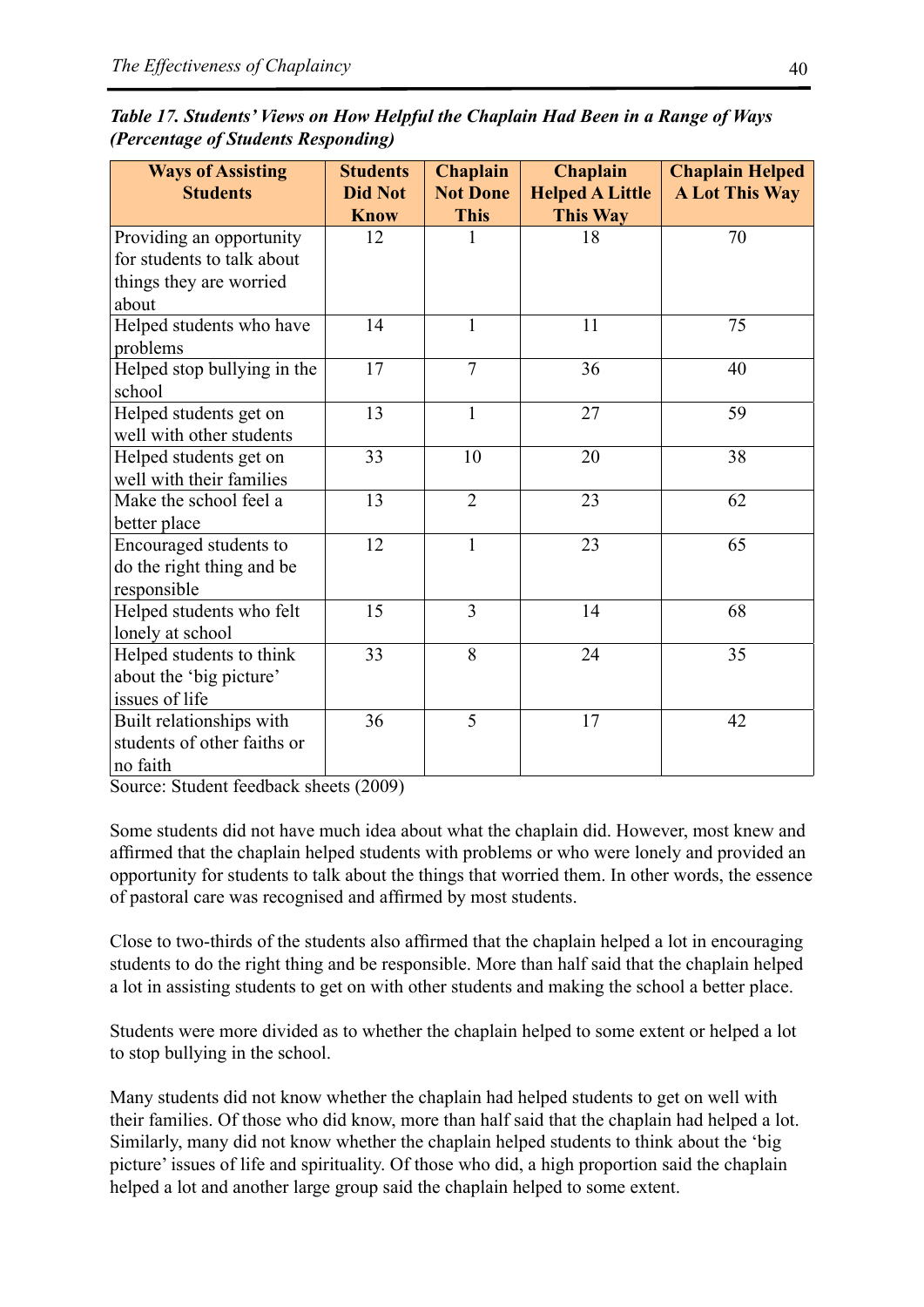More than one-third of the students found it difficult to answer whether the chaplain was relating to students of other faiths or no faith. Of those who felt they could answer the question, the large majority said that the chaplain helped a lot in building relationships with students of other faiths or no faith. In most schools, students indicated that in their own dealings with the chaplain, it did not matter what religious faith they had, or whether they had any at all. Most students felt that the chaplain was there to assist students whatever their background.

When students were asked to rate how important it was to have a chaplain at the school on a scale of 1 to 10, the average score was 8. Overall,

- 8% of students felt it was not very important (score of less than 5),
- 16% felt it was of moderate importance (score of 5 to 7), and
- 76% felt it was of high importance (scoring the level of importance 8, 9 or 10 out of 10).

In talking about what was most important about the chaplain, many students referred to the chaplain's accessibility. The chaplain was 'always there' for them. One student, for example, said:

If we didn't have him [the chaplain], everyone would be lost because we need someone to talk to.

One student wrote:

They give you a sense of security as I have experienced feeling sad, sick and alone and chappy [the chaplain] was there for me, told me the positive aspects of my situation and made me feel like a better person.

Another theme was the fact that the chaplains were 'neutral'. They were not there to judge. This reflects the fact that the chaplain is not seen as simply another member of the school staff. Chaplains do not have a punitive or disciplinary role. Another student who had some difficult times at home and at school explained how important it was to have someone other than a parent or teacher to whom she or he could talk. In responding to the question about the most important ways chaplains help students, a secondary student wrote:

A neutral person where a student can pour their heart out and not feel intimidated and judged upon. Where you can be your real self.

A primary student put it more simply.

They make us feel happier and safer at school.

Another student wrote:

They help me a lot if I have problems and they keep secrets!

Another student added the fact that they kept secrets as long as they did not *have* to tell anyone else. Most chaplains had a notice in their rooms explaining that they would need to tell someone else if someone was getting hurt.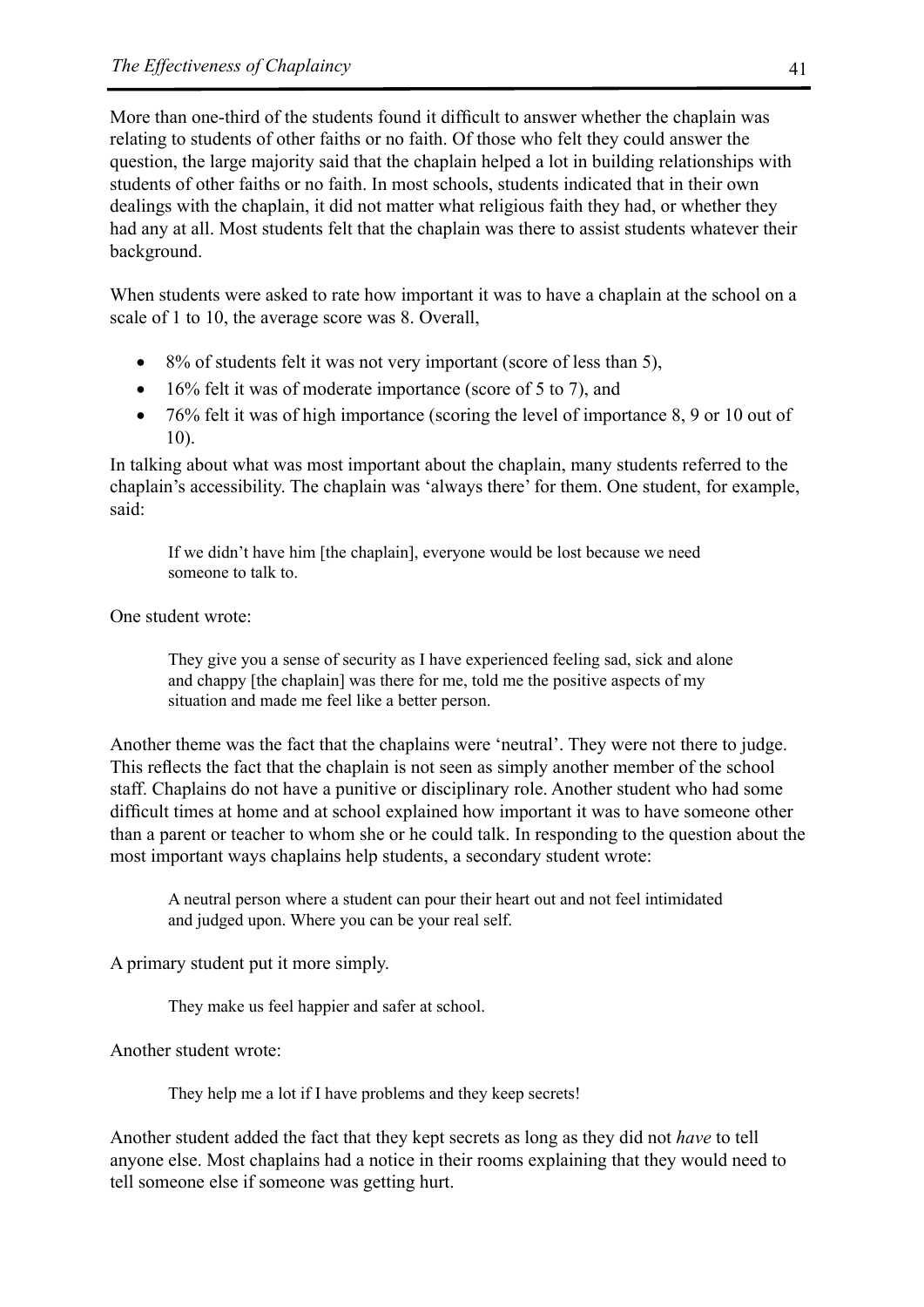The idea of feeling safe in the context of the chaplain was raised quite a few times. So also was the idea of the chaplain contributing to peer relationships and to self esteem. In this regard, the contribution of chaplains through small needs-based programs is acknowledged. One primary student wrote:

They [chaplains] help kids not to feel so small and pointless and help them to make good decisions that will help them in the future.

A secondary student wrote:

Chaplains help build students' self esteem and confidence. By having programs such as 'Building Bridges', students are able to work on team building and friendships amongst students. Chaplains help make life at school enjoyable.

Most students interviewed felt at ease about initiating a conversation with the chaplain. They could do that in a way they could not do it with a school counsellor. Most students were referred to school counsellors or psychologists by teachers or members of the welfare staff at school, but students would often self-refer to chaplains. One student who had experience of both the chaplain and the school counsellor wrote:

It is great to have a chaplain at school, because it is similar to counselling but more relaxing. It's like talking to a friend, but very helpful!

One student commented:

Before I came to this school I have the counsellors at [name of school], but I didn't talk to them. But when I came here I talked to the chaplain.

Another student wrote:

[The Chaplain] is a great listener and has helped me and friends work through some heavy issues. She is a great encourager.

A few students referred to things the chaplains did to develop concern for others. One primary student spoke of visiting an aged care home with the chaplain to help her learn to care for others. Another spoke of the most important ways the chaplain helped was:

To think better of life and what to do in situations. Make people feel happy about themselves; and get more involved in problems around the world.

Another said:

Support, help and grow groups that are passionate about bigger things than themselves.

The religious dimension did not come up very often in the comments by the students. For most students, the chaplain was simply a friendly person they could talk to. However, some students were aware of the religious dimension of their role. One student wrote: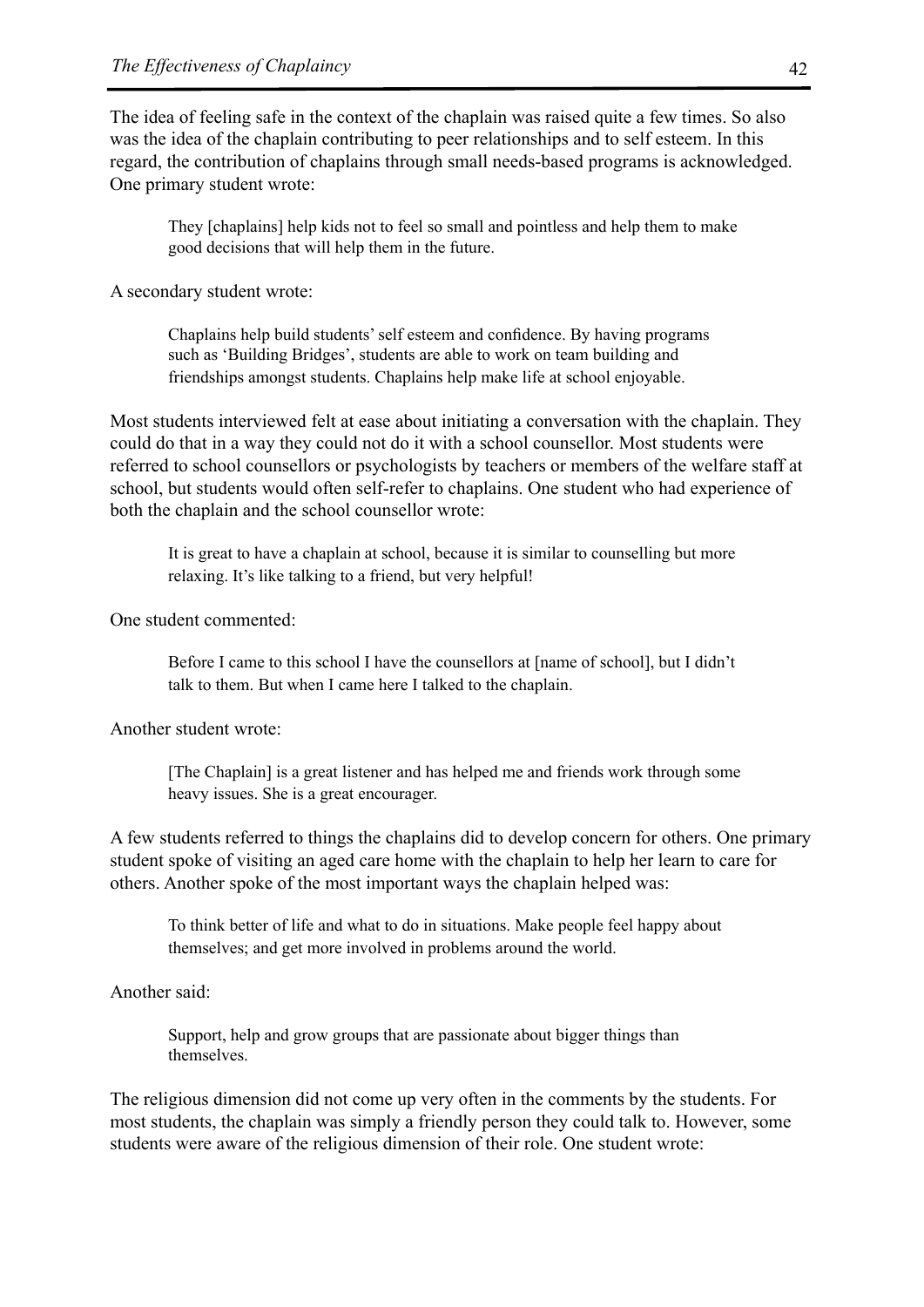They are very religious and people might find it hard to talk to him about problems because of it, but they are very willing and kind people!

In one of the case studies, there was a group of students who were encouraged by the chaplain to undertake social justice activities. One of the group wrote:

[The chaplain] has helped me with my Extension Studies on World Poverty in which I ran a major fundraiser and educational slum simulation. She was very supportive and has helped me with my passions that will impact my future. Also means I can serve my faith whilst in school without needing to go to a Christian private school. … Helps with the school and church life balance.

Within this school, several students commented about how the chaplain had helped them to develop their passions and to become passionate about things. These students noted that they had found great fulfilment in that.

When asked whether they had further comments about chaplains, one student wrote:

The chaplain has had a huge impact in our school. Not only has she helped me get on track with my life, the chaplain has provided me with an outlet for my emotions.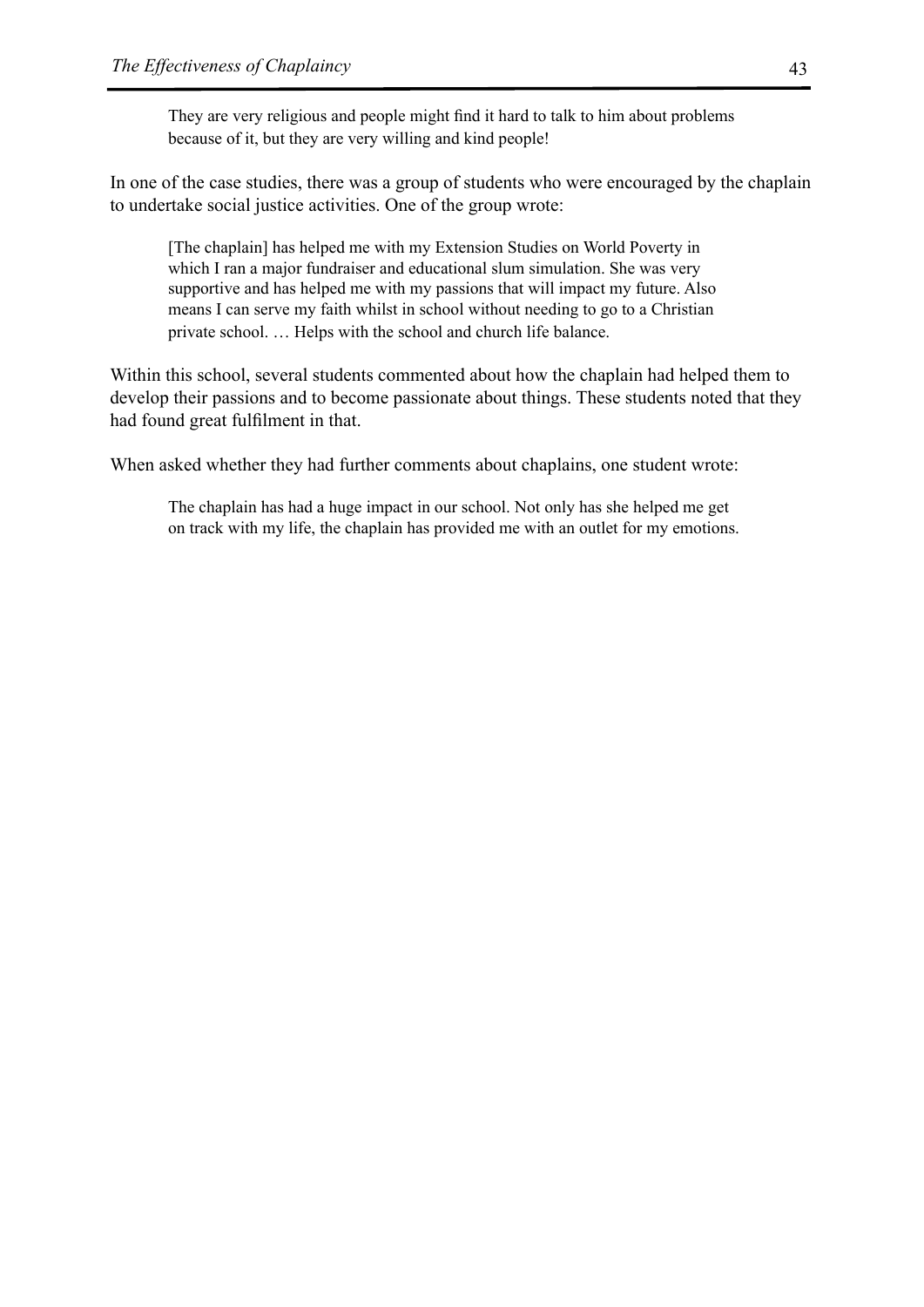# **5. The Special Contribution of Chaplaincy**

*The Effectiveness of Chaplaincy* 44

# *How Chaplaincy Contributes to School Welfare*

This research project has examined the secondary evidence relating to the effectiveness of chaplaincy through national surveys and through case studies. It has found that chaplains are making a very significant contribution to the welfare work of schools by providing pastoral care for students. It is doing this through:

- 1. providing an opportunity for students to talk about issues and concerns in a 'safe' environment;
- 2. being a place of referral by teachers for students who have practical, emotional or other problems;
- 3. conducting activities, such as needs-based programs and voluntary group events, through which social skills, coping skills and behaviour management is taught.

Chaplains have not replaced school counsellors or psychologists. Most are not equipped, and their role does not allow them to deal with extreme behavioural problems that are deeply rooted in the personality or in past experiences. Nor are they equipped to deal with mental illness.

However, their methods of working mean that they make a unique contribution to school welfare teams and to the development of emotional, social and spiritual wellbeing in the school. The uniqueness of the contribution was apparent in the study in the following ways.

**1. Proactive.** Through involvement in many aspects of school life, they seek to build relationships proactively. Many chaplains go on school camps. They take part in school sports days. They play football with the students at lunchtimes. They participate in classroom activities from time to time. They may participate in school assemblies.

This means that they get to know the student body and students get to know them outside of the context of particular problems. Through their involvement they build trusting relationships with the students so that students feel comfortable in dropping into their offices for a conversation, or talking about issues in their lives while out in the playground. While most students are referred by teachers to other members of the welfare team, many students selfrefer to the chaplains.

It also means that chaplains can become aware of problems within the school at an early stage. They pick up on the child who is not feeling happy or is not being included in the school's activities. They often pick up on antagonism between groups of students in the school and see the signs of inappropriate social behaviour. To that extent, chaplains are often proactive in addressing issues. Students themselves noted that chaplains will seek out the student who is lonely or has a problem and invite them to become involved or to talk about what is on his/her mind. They are able to address issues of social relationships as they evolve.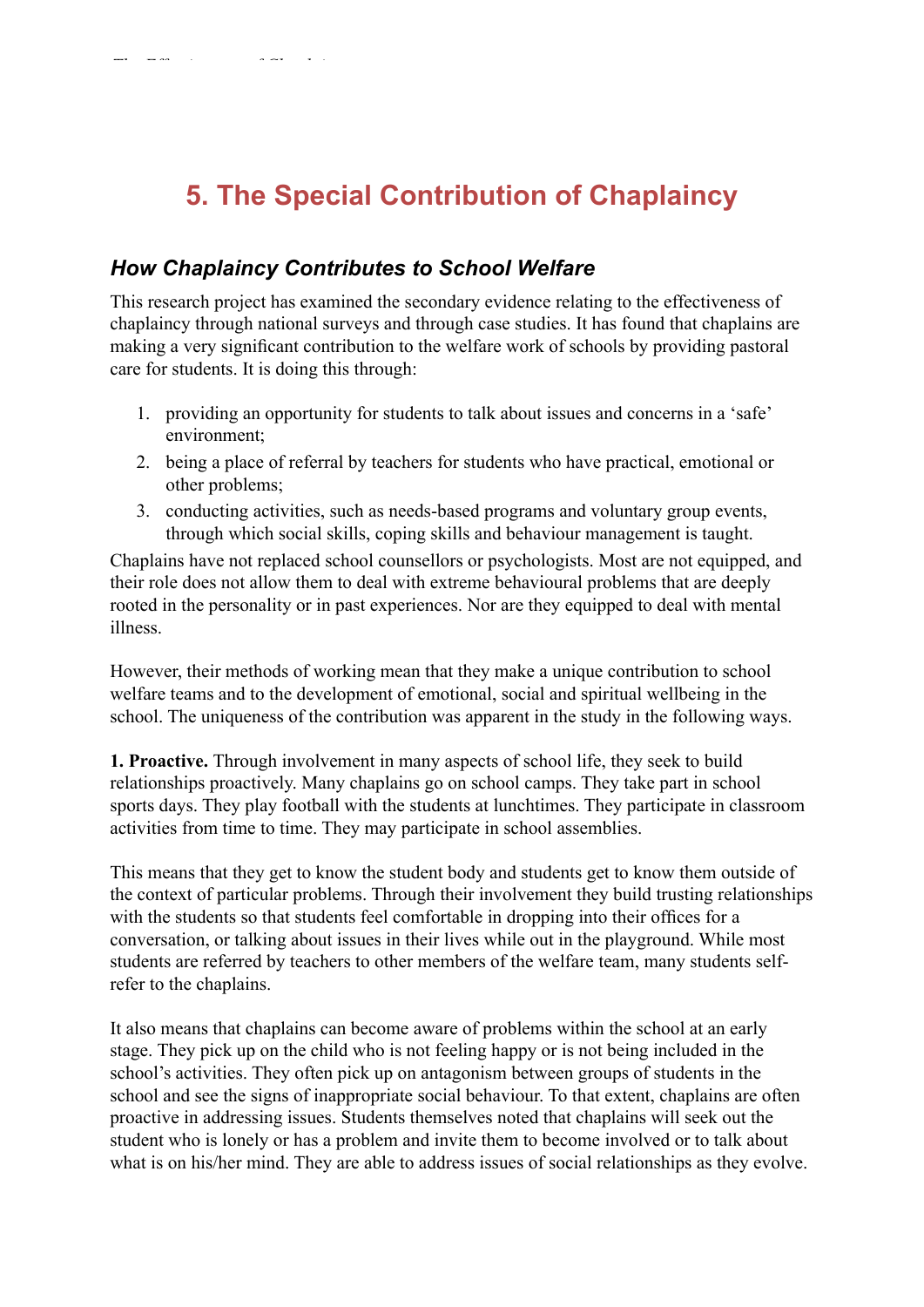Most other members of the school welfare staff react to problems referred to them rather than being proactive in contributing to the wellbeing of the students and school.

**2. Accessible.** Chaplains were seen as accessible. While some time by chaplains was spent in arranged consultations, other time was free. Staff, such as year coordinators and deputy principals, spoke about how valuable it was to be able to refer a student with a problem to the chaplain when they had to go off to teach. Students described how they could drop into the chaplain's office at lunchtime. In general, chaplains were able to work out priorities so that they could be available to meet immediate needs as well as dealing with longer term issues as appropriate.

**3. Unaligned.** Chaplains have a distinct position in the school with responsibility for wellbeing but not for discipline. One of the roots of this distinct position is that the chaplains are not paid by the Education Department. They are not teachers and students will often go to them when they are not relating well to teachers or to the school as a whole. A number of cases were reported to us where the chaplain was able to sort out conflicts between students and teachers because they were seen as being 'different' from the school staff. Students knew they would not be judged or punished if they went to the chaplain. The chaplain would seek to understand the problem and find ways of dealing appropriately with it.

Some of the chaplains were described as being 'neutral' people. They were not seen as being on a particular side. They were not part of the authority structures of the school, or, for that matter, of the family. Hence, chaplains were in a good position to mediate, and, sometimes, to be advocates for students.

A few comments were made about chaplains having a religious alignment. This discouraged some parents from seeing them and/or from persuading their children to talk with the chaplains. However, in practice, in every case, it was reported to us that this was not found to be a barrier when parents, staff or students met the chaplains.

**4. Holistic**. Staff referred to the fact that chaplains were able to cross some of the boundaries of school life that they were unable to cross themselves, either because of time, or because of the way they saw their roles and responsibilities. Few, if any, teachers have time or opportunity for home calls. Yet, home calls were an important part of the work of many chaplains. It was through such visits, chaplains reported, that they were able to understand the background of students, were able to dialogue with parents and assist in the relationship between students and families.

Chaplains were also able to work in the community, encouraging young people to participate in community groups and activities.

**5. Flexible.** There is a built-in flexibility in the role of chaplaincy. In each of the case studies, it was evident that the role had been developed partly according to the skills and personality of the chaplain, and partly according to the needs of the school. Chaplaincy took quite different forms in different places. This is illustrated in the vignettes of chaplaincy in Appendix D. In one place, for example, it involved a high level of community development work among ethnic groups. In another place, it was primarily much more of a service providing a friendly listening ear to the problems of students. In a third place, the chaplain spent a lot of time offering needs-based programs for small groups of students. In a fourth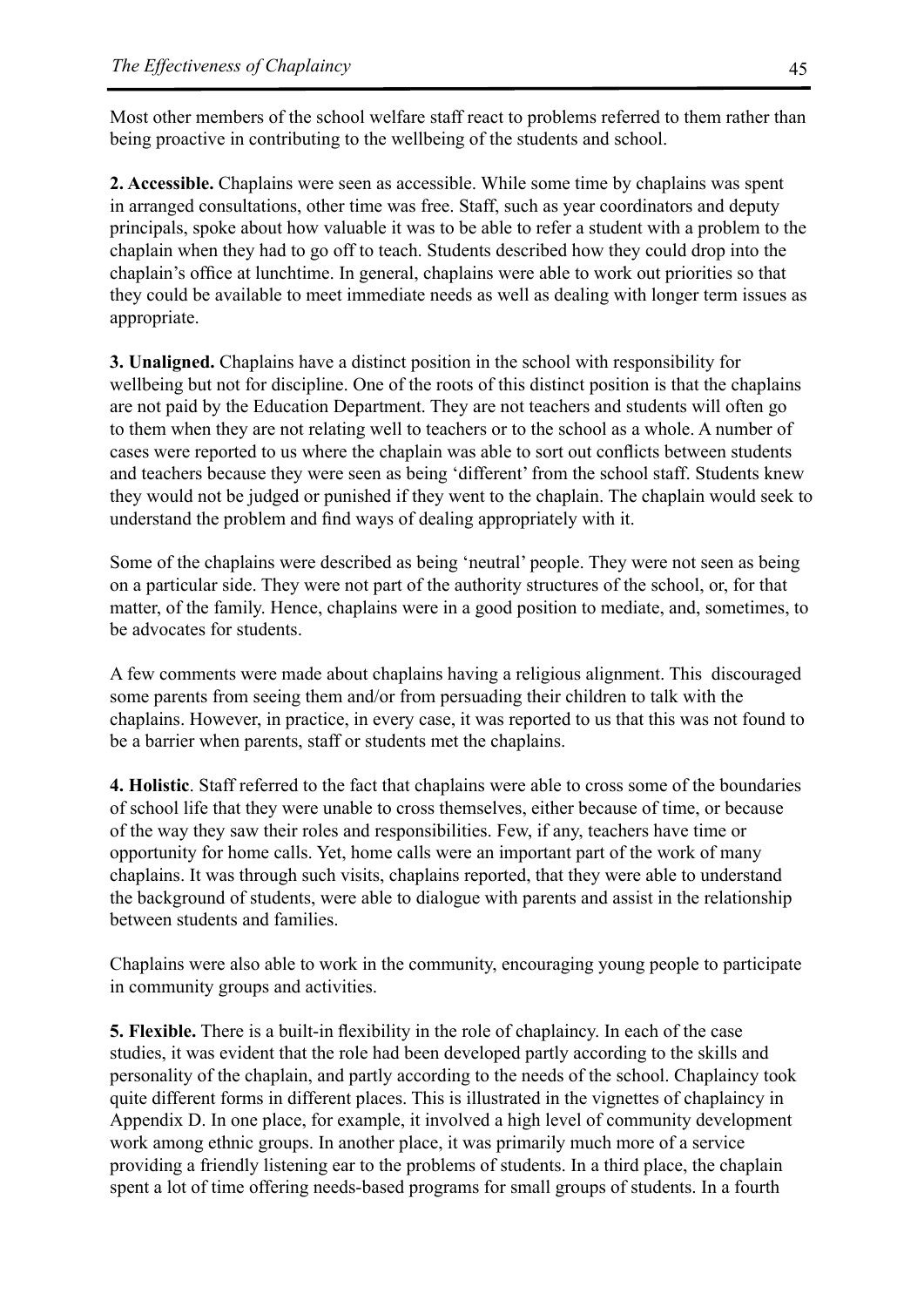school, the work of the chaplain was dominated by crisis needs, offering assistance to the whole school community as they came to grips with grief and the loss of members of the school community.

Chaplaincy provides many opportunities for chaplains to use their special skills and interests. One chaplain was running cooking classes for new migrant parents through the school. Another conducted the school band. A third developed gardens at the school as a group activity through which support could be offered informally and unobtrusively. A fourth coached the school football team.

We found chaplains working in a variety of ways with other school welfare staff. Some schools have a school psychologist or counsellor readily available, but particularly in rural schools such resources are available only in a very limited way. A few schools have youth workers. Some schools have specialists who provide assistance in relation to specific groups such as Aboriginal students. In each case, we found that the chaplain complemented the work of the other welfare staff. Usually, the welfare staff would meet regularly and each member of the staff would take on specific cases or issues. The chaplains were able to complement the work of other welfare workers partly because of the lack of specificity in the role and partly because chaplains were happy to fit in to the overall welfare programs of the schools in which they worked.

**6. Values-based.** All chaplains bring to their work a specific set of values. At the heart of these, as the chaplains have described them, is the high value placed on each individual student, parent and staff member. Chaplains interviewed spoke of their commitment to seeing the best in each person and providing support and care for them. Many noted that these values were rooted in their Christian faith.

Most chaplains interviewed indicated that this values-based approach also affected the ways in which they undertook their work. Chaplaincy was not just a job through which they earned money for their own wellbeing. It was a vocation through which they were expressing the values which were important in their lives.

Because of this commitment, chaplains were generally willing to accept a level of pay which did not reflect their training, experience or their contribution. Many chaplains worked additional hours above those for which they were paid. This was not just a few extra hours of 'overtime'. Some chaplains contributed voluntary days each week to their schools. A number of principals expressed concern about the inappropriateness of the pay their chaplains were receiving. Some principals noted that they could certainly not replace the chaplain with anyone else for the same level of payment.

While chaplains approached their work on the basis of their Christian values, there was no evidence in any of the case studies that people felt that the chaplains were proselytising, were using their positions for undue influence, or were 'pushing' their beliefs on others. Most chaplains explained that, if asked for their opinion on something, they would give it. They would explain their beliefs if requested. They would certainly encourage students to be respectful and caring of others and to consider the needs of the people around the world who are poor, disadvantaged and excluded.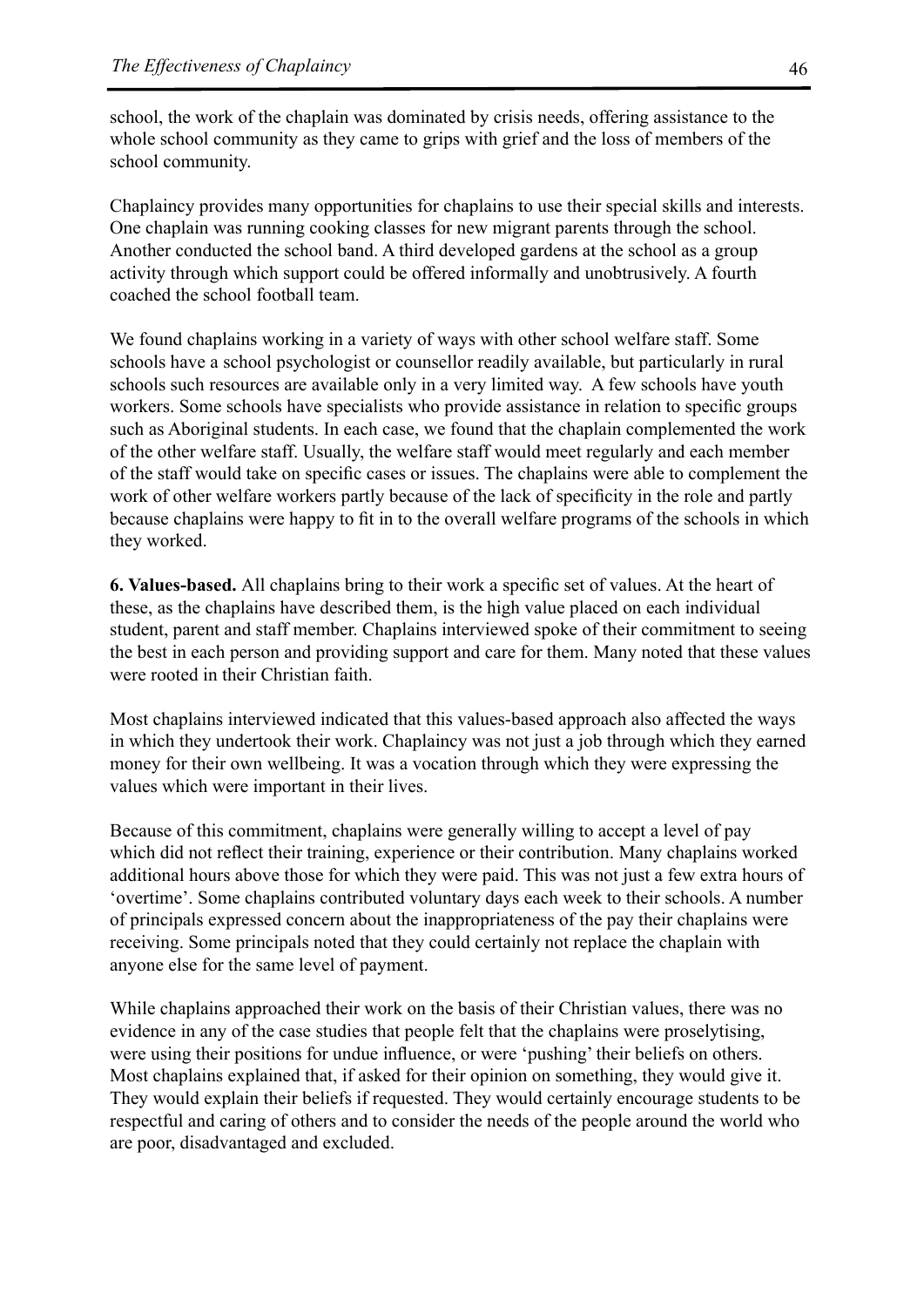**7. Church-connected.** Chaplains bring to their schools a network of support from the churches. This occurs in several ways. In many places, the chaplains are supported by a local committee which has usually been established by the churches and on which there is representation from the churches. Many churches directly support chaplaincy financially and support the chaplain's programs.

The church connections are important at the State level too. The churches make the whole program work. The Chaplaincy Providers themselves are church-run organisations and receive substantial funding directly from donating churches. Much of the training of chaplains is done in colleges which are church run, and hence the training is subsidised by the churches. The chaplains themselves are commissioned by church organisations.

Throughout Australia a large proportion of welfare programs are administered by churchrelated organisations (Hughes and Reid, p.79). This is true for non-profit childcare through to aged care. Many welfare programs for people with disabilities and/or mental illnesses, for children needing special care, for people who are unemployed, refugees, and for many others, are run by denominational or local church groups. In these programs, the care is offered to all, irrespective of belief. Chaplaincy is another such program. Through additional Federal funding, this church-based welfare program has been extended significantly.

No other program in schools has this degree of community-based support or financial funding. Nor are any other school programs so reliant of the sense of vocation of those who are employed within it.

Overall, the evidence is that chaplains have fulfilled a special role within schools. In a flexible way, they have offered holistic care to their school communities. They have done so in a unique way because they have been accessible, but 'unaligned'. They have done so because of a Christian value system which they have not attempted to impose on others. They have been supported by a network of Christian-based organisations which have provided the selection, training and accreditation of chaplains and which continue to provide support in many practical ways.

Chaplains have had a significant impact on schools in providing opportunities for students to talk about problems, in caring for the needs of students, their families and staff, and in encouraging responsible and caring behaviour.

# *Principals' Conclusions*

Principals were asked in the survey to indicate how important it was to continue to have a chaplain serving the school on a scale of 1 to 10, 10 indicating that it was very important. The mean score for the principals was 9.4 out of 10 (n=688).

Seventy-two per cent of principals gave a score of 10 out of 10 for the importance of having a chaplain. Another 14 per cent gave a score of 9 out of 10. To summarise the results of this question:

- 92 per cent of principals gave a high score of 8 or above
- 6 per cent of principals gave it a moderate score of between 5 and 7, and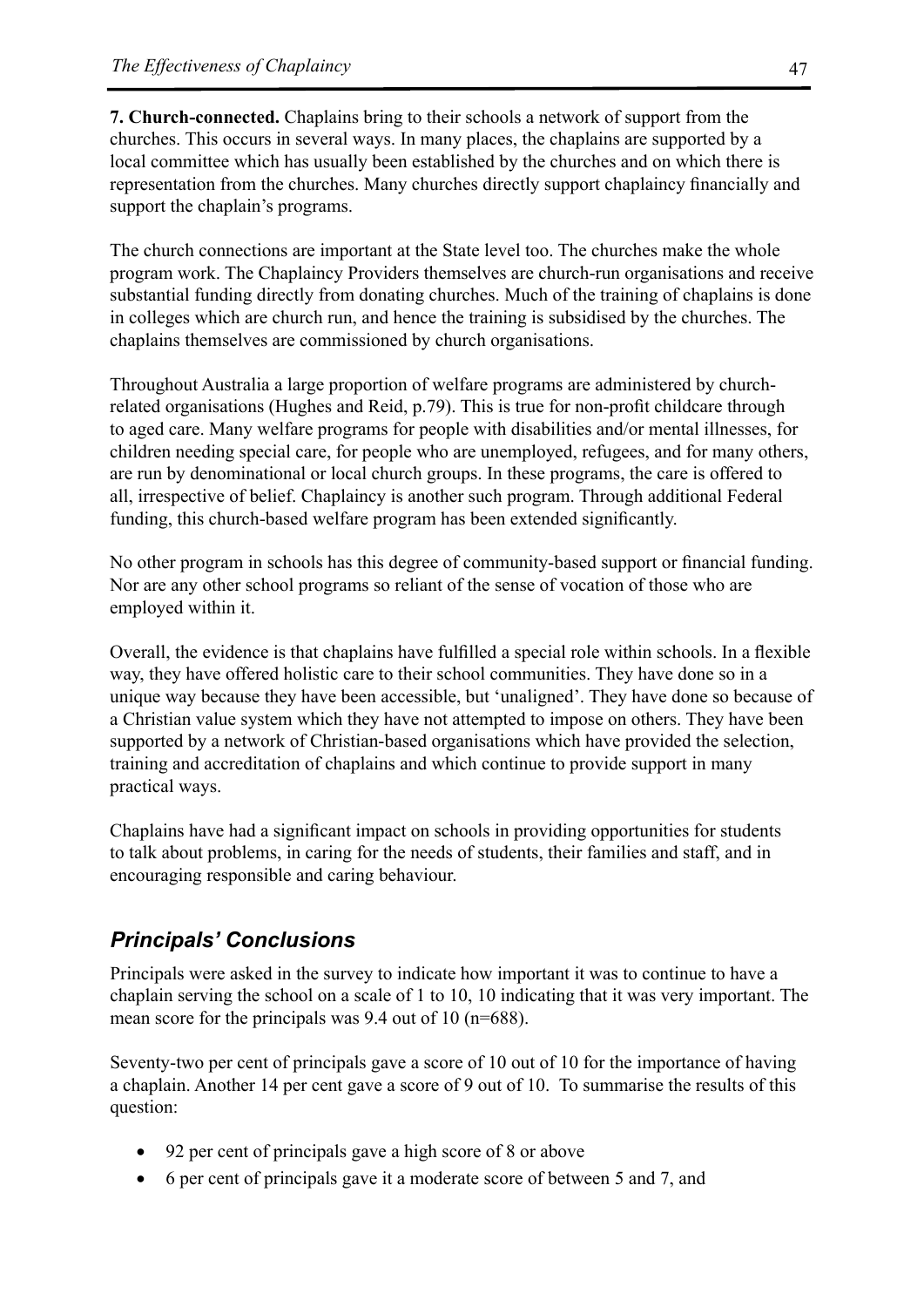• 2 per cent of principals scored the importance of having a chaplain at less than 5 out of 10.

In other words, the vast majority of principals believe it is very important to have chaplains serving their schools.

Principals were also asked if they would like to see the present Federal Government funding of chaplaincy continue. The responses are presented in the following table.

*Table 18: Response of Principals Regarding Government Funding*

| <b>Principals' response</b>                             | <b>Principals %</b> |  |  |
|---------------------------------------------------------|---------------------|--|--|
| Yes, definitely                                         | 89.5                |  |  |
| Yes, probably                                           | 4.0                 |  |  |
| Not sure / neutral                                      | 1.6                 |  |  |
| No, probably not                                        | 0.6                 |  |  |
| No, definitely not                                      | 0.9                 |  |  |
| Yes, but would like to see a change in the way it works | 3.4                 |  |  |

Source: Principals' survey (2009)

In other words, the vast majority of principals who have experienced chaplaincy are highly in favour of having a chaplain and a continuation of government funding for that position.

In making comments about the ways the National School Chaplaincy Program works and general comments about chaplaincy, the comments fell into several categories. Most of the comments were affirmations of chaplaincy. Many principals noted how it had become a vital part of the school program and they did not see how the school could manage without it.

With the chaplaincy program embedded in schools, it becomes critical to maintain funding. This program underpins the school focus on student wellbeing as a prerequisite for student engagement in learning.

The chaplaincy program gives me a small amount of hope that Australian governments do understand what is needed for our children's education and thus what helps improve the social fabrication of our communities.

Essential part of our school. Student welfare is of utmost importance as well adjusted, happy students are more likely to learn effectively.

An extremely worthwhile program that would leave a huge hole if the funding support was withdrawn.

This is my first experience with the Chaplaincy in Schools program. When we applied for funding, I had not truly anticipated what an enormous difference having a skilled and caring chaplain in our school, even for one day a week, would make to our students.

We are most appreciative of the extra support the Chaplaincy program provides to students staff and parents. It has made a major contribution to the whole school community health and wellness.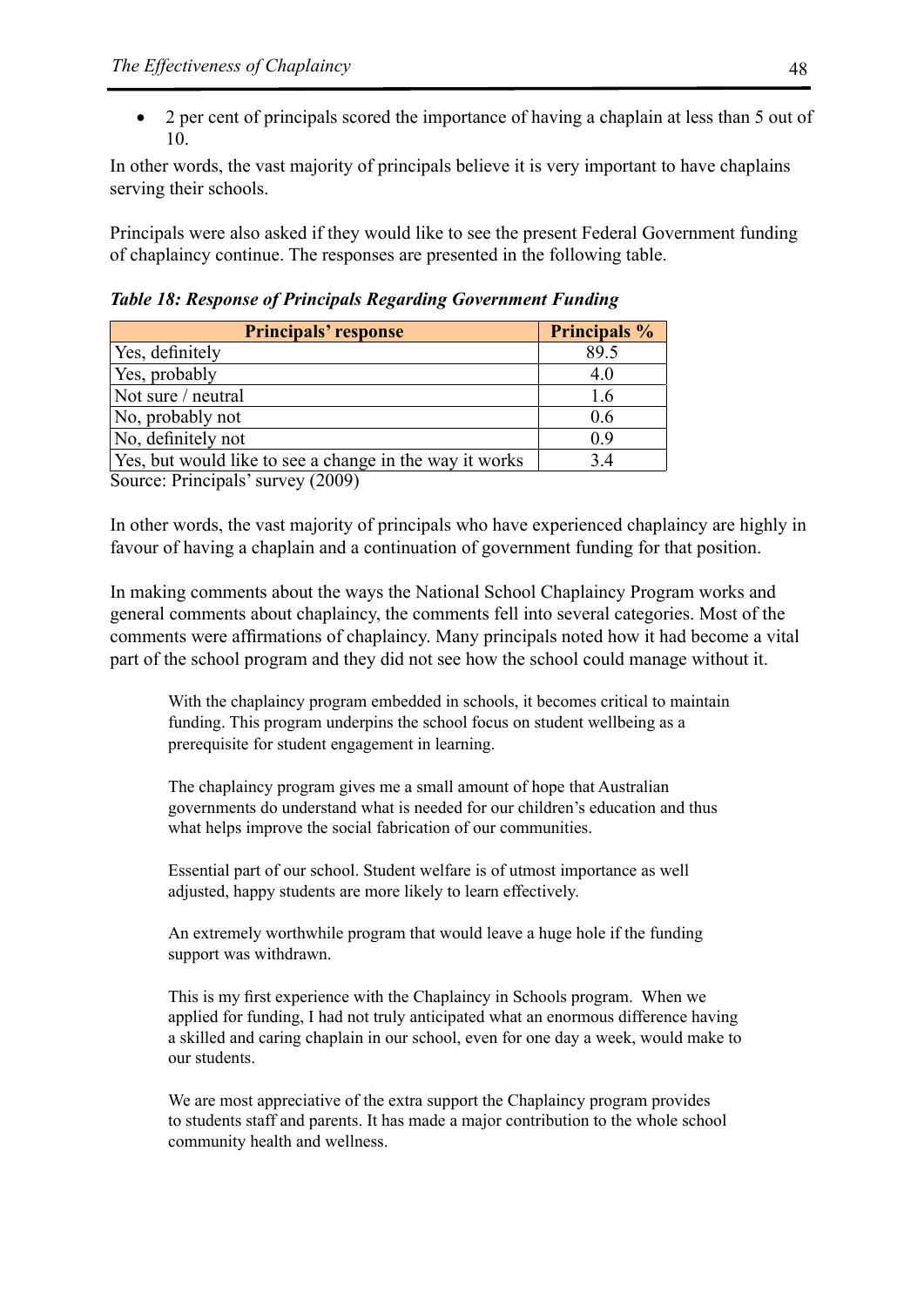Having established a role and continued that through the National Chaplaincy initiative, we see this support role as highly significant in keeping the school and its community well supported in maintaining best possible wellbeing.

I don't know how we managed before we had a Chaplain.

I think this is an essential service that needs to be continued.

Chaplaincy has become a major and integral support mechanism in schools especially in the area of supporting students at risk either as individuals or as target groups. The spiritual and pastoral care is making a difference with identified students who demonstrate behavioural and emotional needs.

This has been a MOST worthwhile program for our school and community. The students have gotten so much as have the staff from having our chaplain. A neutral person is also great for parents with problems.

An inspired program that needs to continue and be expanded. It would be highly advantageous to have our chaplain full time.

This is a fantastic service and has made a huge difference to the support we can offer our students and their families.

The major caveat to this affirmation was the reminder from some principals that the success of the program depended on the personality of the chaplain. Some principals noted that they had had people who were not suitable for the task as in the following comments. However, of the 688 principals, only three or four made comments about such bad experiences.

It is about the right person for the job. Despite interviewing and selecting the chaplain, it was not the right choice.

The Chaplaincy program provides our primary school with another pastoral care staff member to assist in providing a safe, caring and inclusive learning environment. The quality of the Chaplaincy program, like any school based program is highly dependent on attracting the best Chaplain to your school who suits the context of your school community.

I greatly believe in Chaplaincy in schools, but the success of Chaplaincy is very dependent on the quality of the Chaplain. I have experienced this first hand.

The most frequently made comment was a request that the funding be increased in order to increase the time for which the chaplain is employed. Seventy-nine principals (11%) volunteered comments about increasing the time for which the chaplain was available to them. In a number of cases, principals argued the case on the basis of the size of the school or the extent of the needs. Others noted the increased need for attention to welfare within schools.

We are a school of  $500 +$  students. Two days a week is not enough to adequately meet the needs of our school. Increased time available even by one day would make a huge difference to the effectiveness of delivery.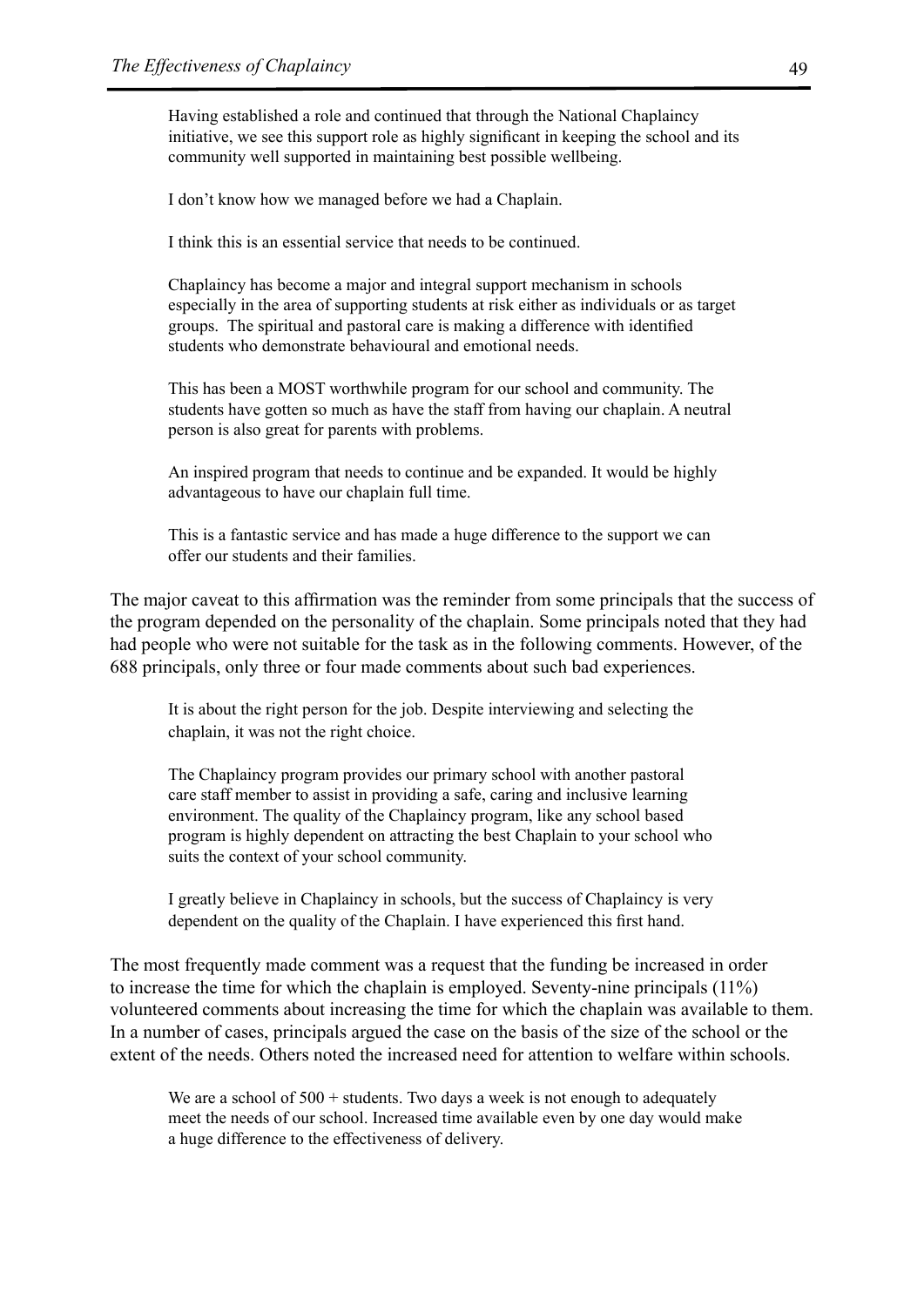We are most appreciative of the funding we receive and could easily employ the chaplain for double their current time fraction.

We need more than two days a week for our sized school (385 students) The funding was per school not based on numbers. We fund an extra day and our chaplain attends 5 days out of the goodness of his heart. The pay is very low.

Our chaplain works two days a week, but more would be fantastic as he provides such a wonderful support and contribution to our school.

In some cases, the school was funding additional time but commented on how difficult it was to find the funding for it within the local area.

Schools don't need added pressure to find extra funds. Government needs to prioritise and provide on-going funding. Chaplaincy Program provides welfare support that has a direct impact on how students learn and their behaviour and connection to school.

My school is funded two days for the chaplaincy program and I have topped this up using school funds to 4 days. Most schools would not be able to do this, so I would say funding to have full time chaplain for schools is absolutely essential. I cannot emphasise enough the need to increase this resource in all schools. There is so much research now that clearly states investing in young children rather than pouring money into programs later in life is what is effective.

Several principals said that they totally funded the chaplain themselves as they thought they were not eligible for funding from the Federal government because they already had a chaplain. Several of these people mentioned that finding the funding locally was difficult and time-consuming.

Our school has a chaplain because of deep need. We employed the chaplain prior to the Government funding. We thus did not fit the criteria for Chaplaincy funding. I have requested that this be examined prior to the next round of funding.

Our P & C find it difficult to raise the money for their wages. If chaplaincy could be fully funded by the government it would free up funds so they could be used in the school for other worthwhile projects.

We currently have to rely on TOTAL community funding for a Chaplain in our high school that has 563 students and approximately 80 staff. We live in a small country town with limited access to outside agencies and a chaplain is vital for the health and welfare of the school.

Since we now contribute over \$5000 ourselves this is a large impost on a smaller school. Would like to see an increase in commitment to the program from external sources to assist us in continuing to provide a service which the school community is not only comfortable with but recognises the importance of.

It would be nice for all funds to come from 'out-of-town'. A small town/school supports everything/all programs from cancer to sports clubs.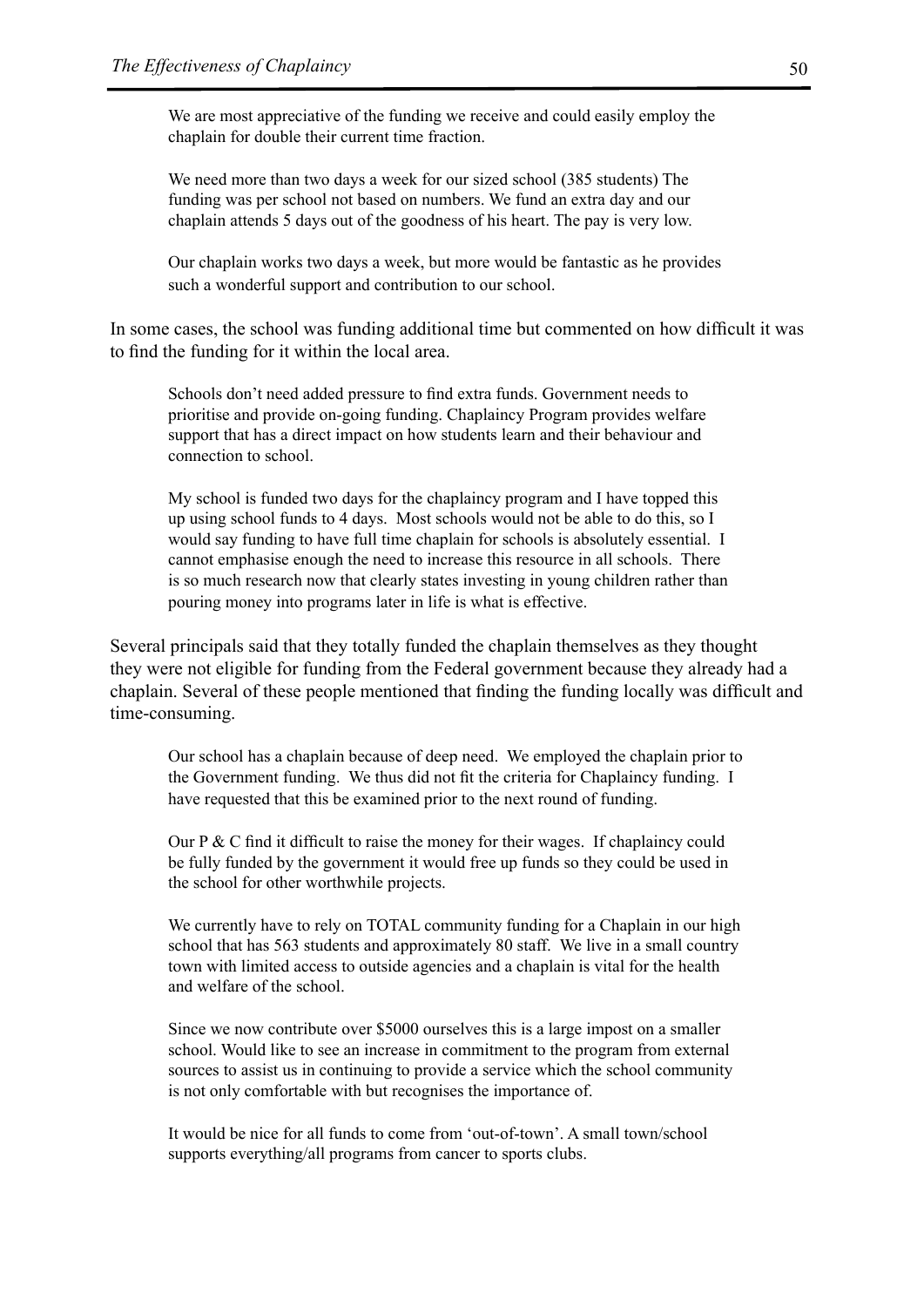Fifteen principals made comments about the need to increase the availability of chaplains. The following are typical of those comments.

Essential, vital. Every school should have a funded position.

Full time chaplains should be funded in each school.

All schools should be funded for this crucial service in this day and age.

Twelve principals said that they thought that chaplains should be paid more. Some simply felt that they were worth more than they are currently paid. Others, however, suggested that more highly qualified and capable people might be attracted to the role by increasing the pay.

I think our chaplain deserves a pay rise!

I think that chaplains are not properly remunerated for the brilliant work that they do in schools. I would like to see the govt or private business properly fund school chaplains so that we can retain these great services. I would like a chaplain fulltime in my school and feel that they service would be fully utilised with the increase in time. Our chaplain is invaluable to school operations and the health and well being of all members of the school community.

As chaplains become more qualified through training and take on more responsibility and complex duties, they should be remunerated appropriately.

The funding needs to be increased to help attract even better people to the role of a Chaplain. Guidelines need to be broadened to permit funds to be expended on associated activities, resources and Professional Development.

Another set of comments had to do with the funding period. Several principals asked that the funding period should be increased, or, ideally, on-going funding should be guaranteed.

I would like the Federal Government to provide funding over a longer period of time, say five years or so.

More definite continuity – currently very difficult with lack of certainty about funding beyond 2010.

Remove the spectre of "when the funding runs out", how will we raise the money to keep chaplaincy going? A firm government commitment to the chaplaincy program funding would put this to bed.

Among the comments of principals about the funding of chaplaincy, there were fourteen (2%) who said they would prefer the funding to be flexible and permit the employment of a nonreligious person.

I would love the money to be diverted to employ qualified professionals to deal with the social and emotional needs of children from complex backgrounds. The chaplains are lovely, kind-hearted, well-meaning people, as are the local SU staff, but the program has been problematic throughout, due to the inability of these people to separate themselves from their deep evangelical beliefs.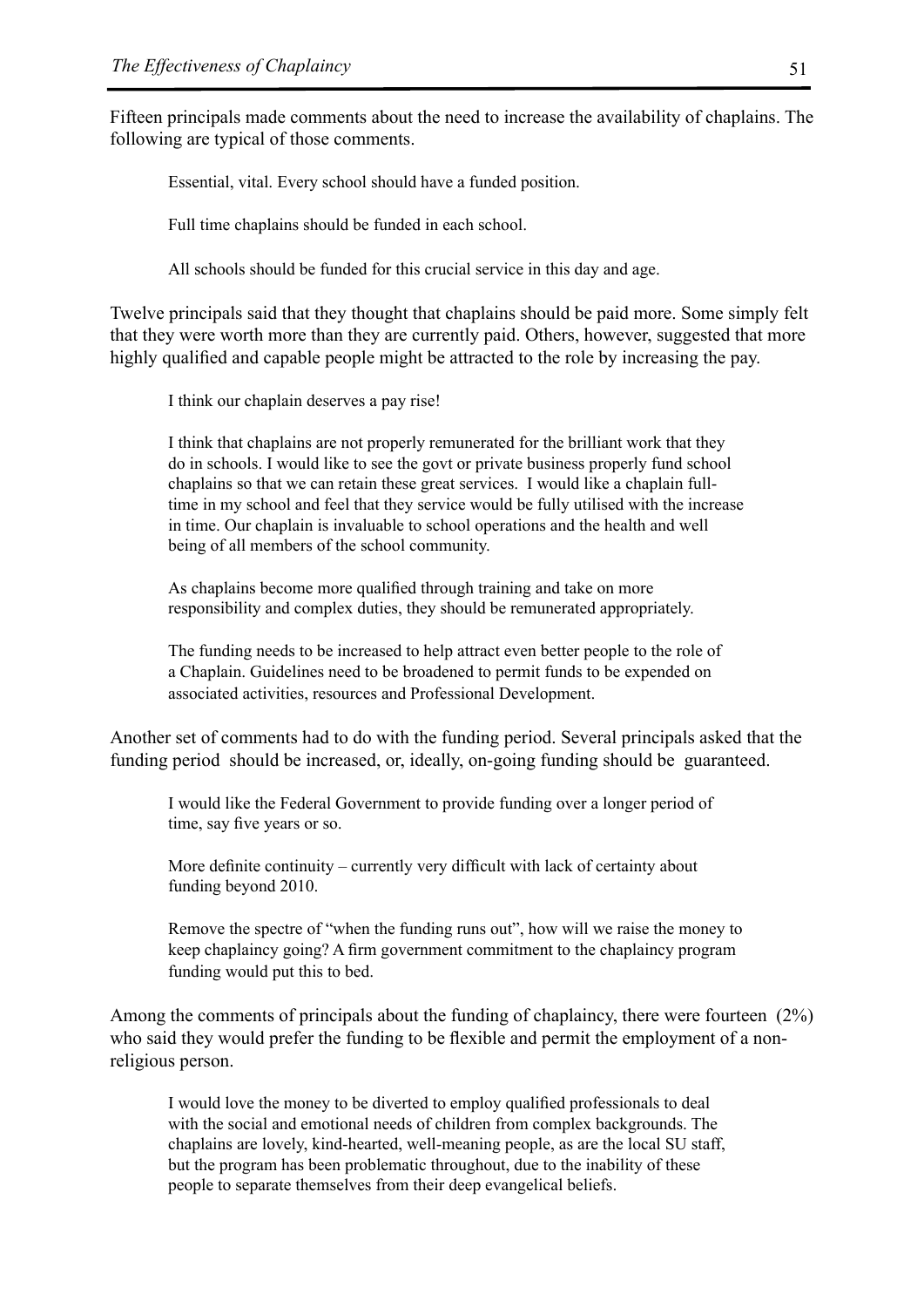There needs to be an avenue to employ a youth worker, rather than a chaplain; however, I would prefer to have a chaplain.

Slightly more flexibility to be able to have the option of employing trained youth / social workers rather than chaplains.

Eight principals said they would prefer that the money was paid directly to them. Some of these felt that the chaplaincy provider was not sufficiently transparent in taking some of the money for professional development and other administrative costs. Others wanted to be able to use the money to employ the staff they wanted as in the following comments about how they would like the way the funding works to be changed.

Funded as part of the school's staffing budget or increase the Guidance Officer entitlement to schools.

Greater autonomy given to the school to utilise the resource flexibly.

Whilst Chaplaincy has some benefits, the money tied to this program could be much better used if schools could respond to their individually identified needs.

On the other hand, a number of principals said they liked the arrangement with the management provided by the chaplaincy provider.

The way that SU handles the admin. side of the chaplaincy program is wonderful!

It is working very well through ACCESS Ministries [chaplaincy provider in Victoria].

In the course of the case-studies, many principals mentioned the advantage of having someone who was 'unaligned' in terms of not being part of the school staff. Payment by the chaplaincy provider or by the local chaplaincy committee was often seen as contributing to that 'unaligned' status.

## *Conclusions and Recommendations*

According to the principals, 97 per cent of chaplains have been effective in performing the major role of providing pastoral care for students as described in the National Schools Chaplaincy Program (see p.24 of this report). The surveys and case studies have shown that chaplaincy is having a positive impact on students, staff, families, and schools, by providing pastoral care, support and guidance. Further, it is having a positive impact on the development of young people's interpersonal relationships and on the moral foundations of these, and on the development of moral values and, to a lesser extent, a commitment to social justice.

Chaplaincy is a unique program in that it is proactive in building the relationships that underlie effective pastoral care. Chaplains are experienced as accessible and flexible in the ways they fit into school life. Chaplaincy is unique in that chaplains are 'unaligned', not being employed by the Education Department and not having a disciplinary role in their schools. They are holistic in the ways in which they seek to address the needs of students, staff and families, visiting families in homes and working with communities.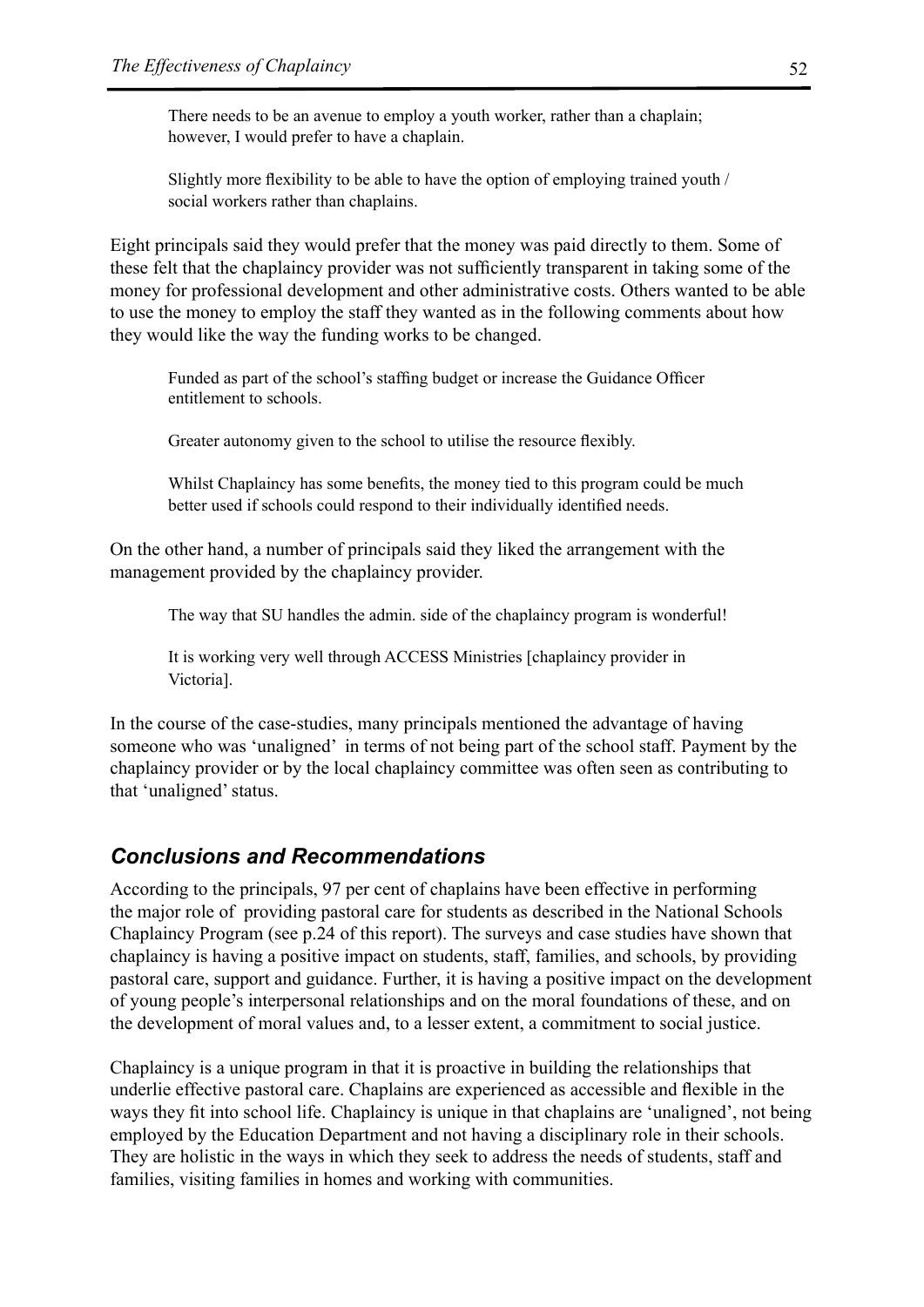Chaplaincy provides an opportunity for young people to consider the 'big issues' of life. The spiritual development of young people is important, alongside their cognitive, emotional, social and physical development. Chaplains are able to assist in programs relating to spiritual development, although this is currently a minor part of their work.

Chaplaincy is providing a way of managing crises that occur in schools and communities from time to time. Chaplains assist students, families and staff cope with the challenges that such crises bring.

Chaplaincy enhances the linkages between communities and schools. In particular, it enhances the relationships between churches and schools. In many instances, such relationships lead to community support for school activities.

Chaplaincy is also unique in that is supported and subsidised by a vast network of churches, community agencies and businesses throughout the nation.

Federal funding has enabled this service to be used by many more schools than could access it in the past. Previously, it was dependent in most cases on some local funding being raised which meant that some high needs communities were unable to access the service. While schools have seen the value of the service, many communities would not be able to raise funding locally. On this basis and in accord with the preferences of most principals, we recommend to the Federal Government:

1. that funding for National Schools Chaplaincy Program be expanded to enable all schools to access the services of a chaplain;

2. that the funding formula be more flexible allowing schools with high welfare needs and large schools to have access to chaplains for longer periods of time per week, for example, schools with more than 500 students and students in low socio-economic areas be funded for full-time chaplains;

3. that, given the advantages of the values orientation and the community and church networks that chaplains bring to the position, this funding should be retained for chaplains rather than used for youth workers, social workers or school counsellors.

We recommend to the Chaplaincy Providers that:

1. continued attention should be given to the selection of suitable people for chaplaincy, ensuring that applicants fully understand the guidelines that have been laid down for chaplaincy and are willing to work within them; and

2. continued attention should be given to increasing the effectiveness of chaplaincy through the provision of training programs and professional development in pastoral care**.**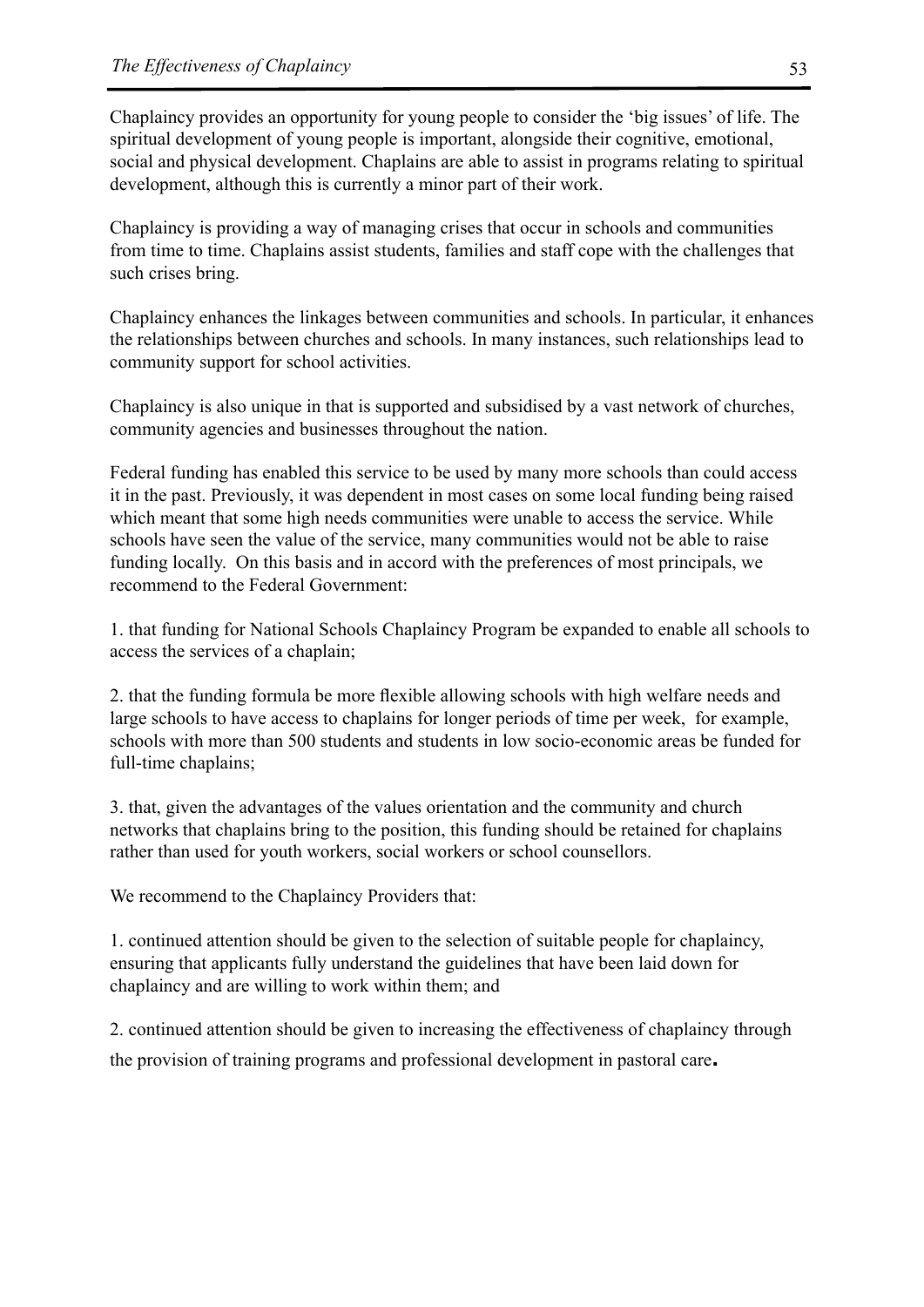# **References**

ACCESS Ministries, (2009) *We Are There: The Value of Chaplains in Victorian Schools*, ACCESS Ministries, Melbourne.

Beazley, K. E. (2009) *Father of the House: the Memoirs of Kim E. Beazley*, Freemantle Press, Freemantle.

Clements, J. (2005), 'Chaplaincy in the State Schools of Western Australia', *Journal of Christian Education,* Vol. 48, no.1.

DEEWR, (undated) National School Chaplaincy Program, accessed on the website: /www. deewr.gov.au/Schooling/NationalSchoolChaplaincyProgram/ accessed on 15 September 2009.

Hill, B. (2005), Editorial, *Journal of Christian Education,* Vol. 48, no.1.

Hughes, P. and S. Reid, (2009), *All Melbourne Matters: Research of Church in Melbourne for the Future of the Church and City*, Transforming Melbourne, Melbourne.

Pohlmann, D. (2005) *Measuring the effectiveness of chaplaincy services in Queensland state schools.* Unpublished doctoral research, Griffith University, Queensland.

Pohlmann, D. and N. Russell, 'Queensland State School Chaplaincy: A Brave New Paradigm of Youth Ministry', *Journal of Christian Education,* Vol. 48, no.1.

Raynor, W., S. Hawkins and H. Lush, (2005) 'Chaplaincy in South Australian State Schools', *Journal of Christian Education,* Vol. 48, no.1.

Salecich, J. (2005), *Chaplaincy in Queensland state schools: An investigation*. Unpublished doctoral dissertation, University of Queensland.

Scripture Union Queensland, *Chaplaincy Evaluation Project: Report – September 2008,* Scripture Union Queensland, Brisbane.

Venning, C. (2005), 'Chaplaincy in the State Schools of Victoria', *Journal of Christian Education,* Vol. 48, no.1.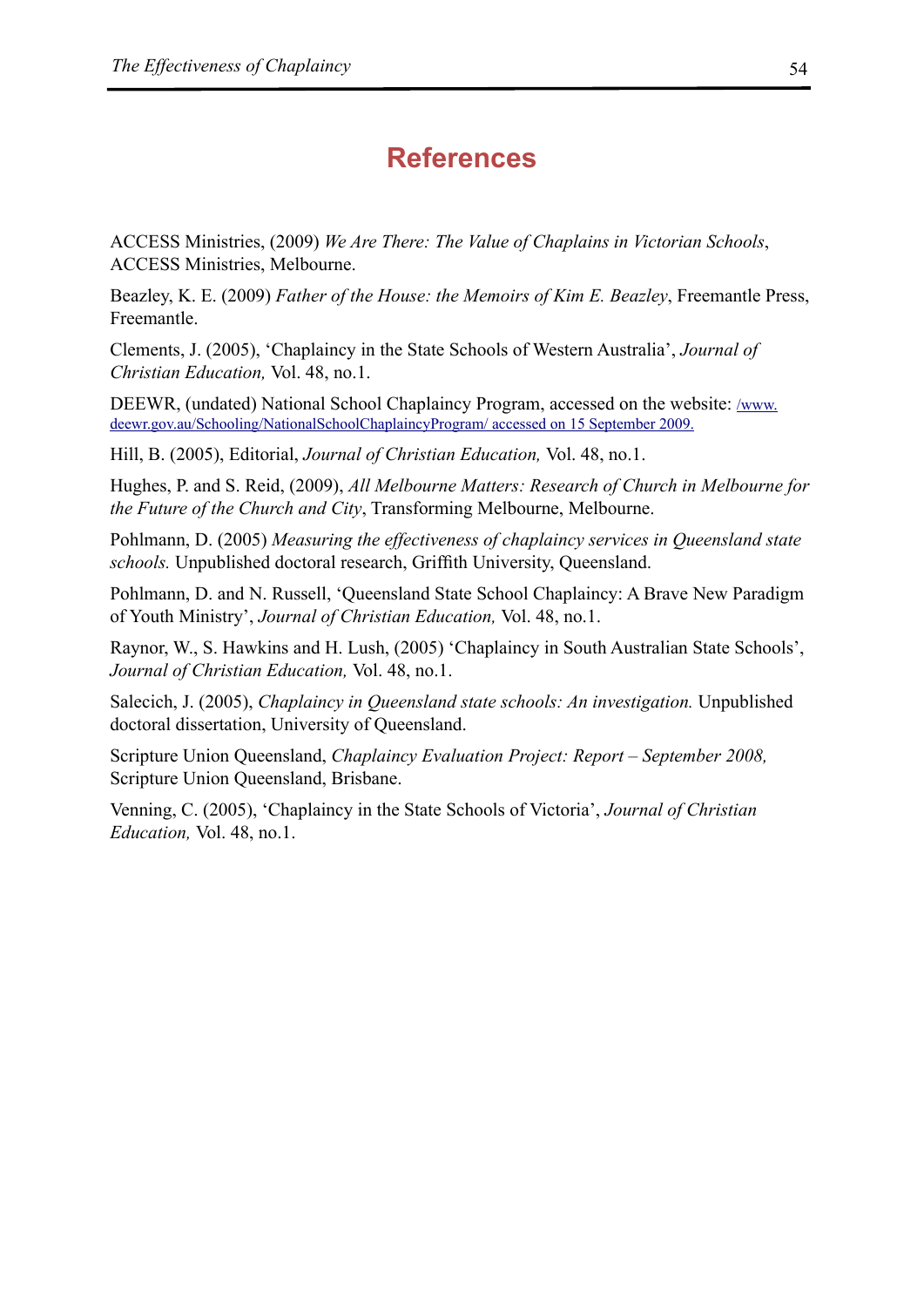# **Appendix A:**

### **Code of Conduct for school chaplains under the** *National School Chaplaincy*

#### *Programme*

*Following is a Code of Conduct for school chaplains engaged under the Programme. This document must be signed by the school chaplain before the school chaplain commences any chaplaincy services under the Programme. School chaplains who refuse to sign the code will not be permitted to be part of the Programme.*

#### **Code of Conduct**

For the provision of chaplaincy services at ….......................................(school name)

The school chaplain will provide pastoral care, general religious and personal advice, and comfort and support to all students and staff, irrespective of their religious beliefs.

The school chaplain's role is to support school students and the wider school community in a range of ways, such as assisting students in exploring their spirituality; providing guidance on religious, values and ethical matters; helping school counsellors and staff in offering welfare services and support in cases of bereavement, family breakdown or other crisis and loss situations.

In providing these services, the school chaplain must sign and observe the following *Code of Conduct*.

The school chaplain will:

1. Recognise, respect and affirm the authority of the school principal and/or school governing body, and will work in consultation with them.

2. Respect the rights of parents/guardians to ensure the religious and moral education of their children is in line with their own convictions.

3. Adhere to all relevant Commonwealth, state or territory policy and legislation, including that concerning privacy and confidentiality.

4. Contribute to a supportive, inclusive and caring learning environment within the school.

5. Chaplains should avoid unnecessary physical contact with a student, recognising, however, that there may be some circumstances where physical contact may be appropriate such as where the student is injured or distraught.

6. Not put him or herself, or allow him or herself, to be placed in a compromising situation, recognising that there are circumstances where confidentiality may be sought by the child.

7. Where information is provided about the support and services available in community groups, including religious groups and in the broader community, this information must be accurate and impartial.

8. Act as a reference point for students, staff and other members of the school community on religious, spiritual issues, values, human relationships and wellbeing issues. This includes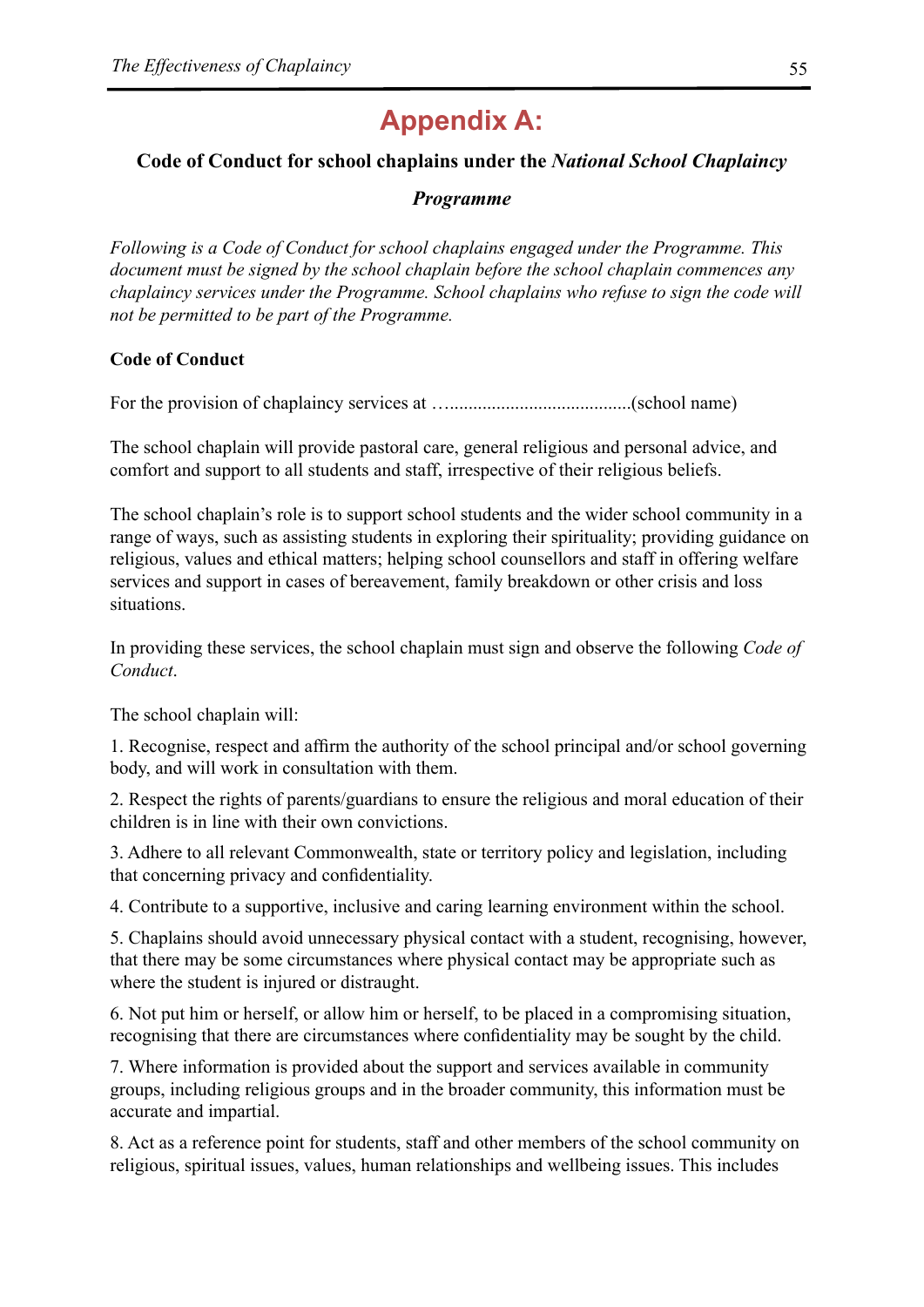providing support for grief, family breakdown and other crisis situations. In doing this, a school chaplain will:

a) respect, accept and be sensitive to other people's views, values and beliefs that may be different from his or her own;

b) uphold a parent/guardian and individual's right to choose their beliefs and values;

*(Updated 19 January 2007)*

c) actively discourage any form of harassment or discrimination on the grounds of religious ideology or doctrine; and

d) under certain circumstances, refer a child to a chaplain who is in accordance with their own beliefs and values.

9. While recognising that an individual chaplain will in good faith express views and articulate values consistent with his or her denomination or religious beliefs, a chaplain should not take advantage of his or her privileged position to proselytise for that denomination or religious belief.

10. Will not perform professional or religious services for which they are not qualified.

11. Adhere to the Guidelines of the *National School Chaplaincy Programme*.

#### **Use of Information on this form and privacy**

"Information on this form is collected in order to [INSERT DETAILS]. Information collected about you on this form can be provided, in certain circumstances, to [INSERT DETAILS -EG IF IT MAY BE PROVIDED TO DEST]. In other instances information on this form can be disclosed without your consent where authorised or required by law."

#### **Acknowledgement by school chaplain**

I understand and agree to the terms of this Code of Conduct.

…………………………………….

*Signature of school chaplain*

*Witness (should be the school principal or his/her delegate)*

#### **Breaches of the Code of Conduct**

As school chaplains hold special positions of trust, they must be accountable for their actions.

In addition, the funding recipient and the school principal must take all reasonable steps to ensure that school chaplains comply with the *Code of Conduct*. In the funding application the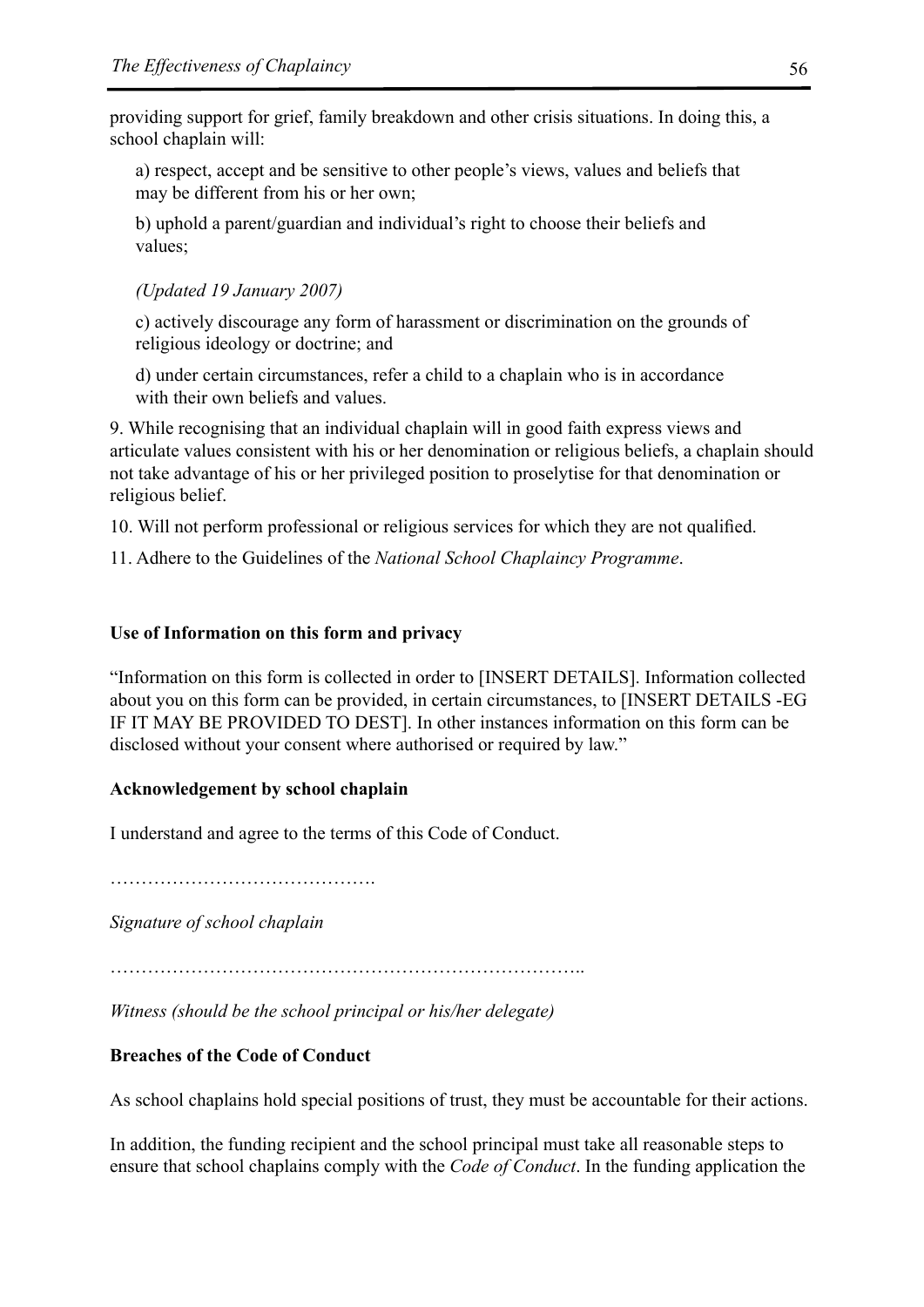school principal should outline the measures they will put in place to ensure compliance with the code by the school chaplain.

If there is an actual or perceived breach of the *Code of Conduct*, the school chaplain must immediately cease providing chaplaincy services. The funding recipient is required to notify the Department immediately it becomes aware of such a situation. In such circumstances, school chaplains must not continue to provide any services under the Programme unless the Department gives its written agreement for the chaplaincy services to continue.

In the event of breach of the code of conduct by the school chaplain, the Department may require some or all of the funding provided for the chaplaincy services to be repaid to the Commonwealth as set out in the funding agreement.

*(Updated 19 January 2007)*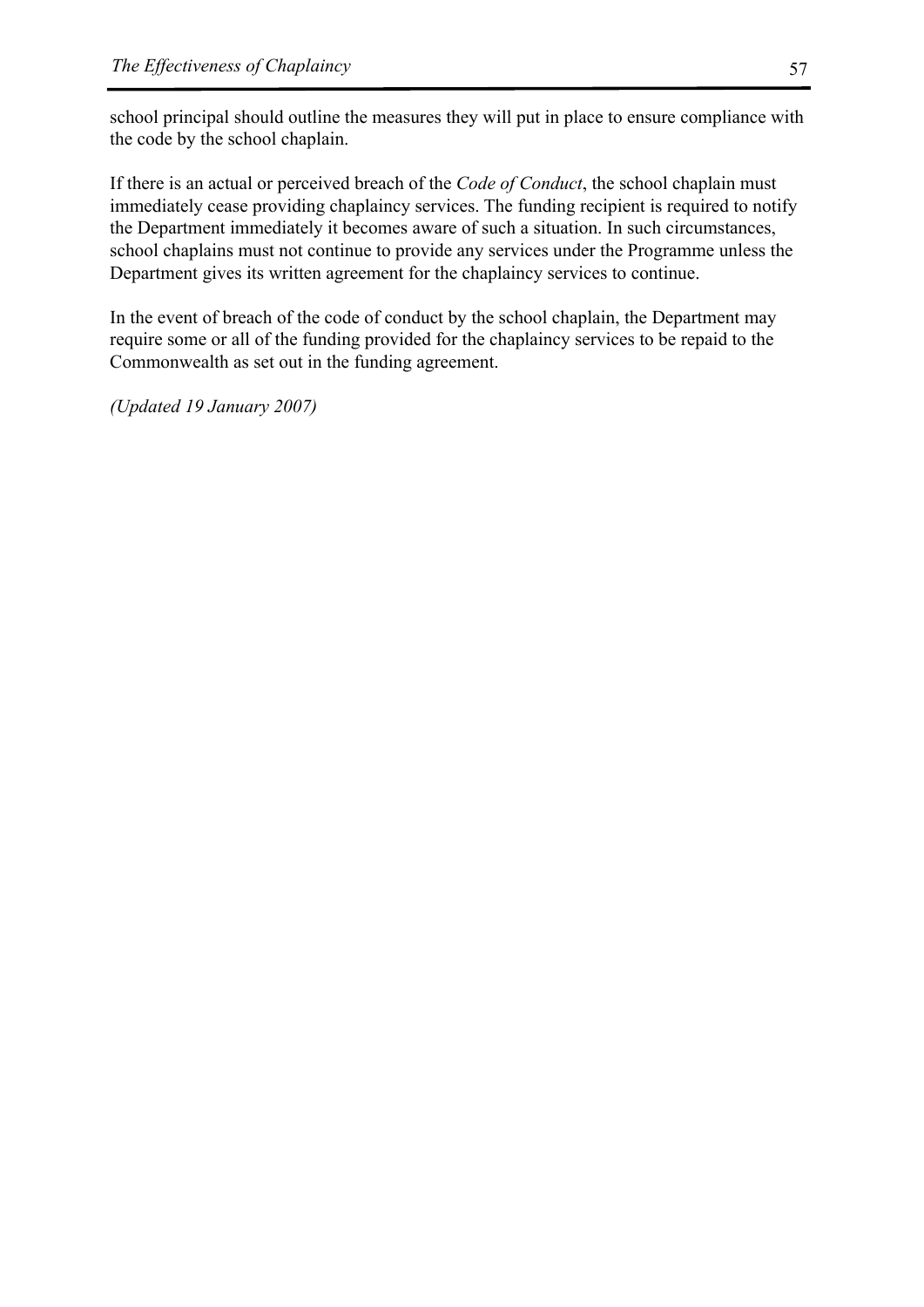# **Appendix B**

## **Values for Australian Schooling**

The list below is a summary resulting from the National Framework for Values Education in Australian Schools. This framework was agreed to by all education Ministers nationally through the Ministerial Council on Education, Employment, Training and Youth Affairs (MCEETYA).

This framework should form the context for any interpretation of values resulting from this Programme. A full version of this document is available online at: **http://www.valueseducation.edu.au**

#### **Values for Australian Schools:**

#### **Care and Compassion**

Care for self and others

#### **Doing Your Best**

Seek to accomplish something worthy and admirable, try hard, pursue excellence

#### **Fair Go**

Pursue and protect the common good where all people are fairly treated for a just society

#### **Freedom**

Enjoy all rights and privileges of Australian citizenship free from unnecessary interference or control, and stand up for the rights of others

#### **Honesty and Trustworthiness**

Be honest, sincere and seek the truth

#### **Integrity**

Act in accordance with principles of moral and ethical conduct, ensure consistency between words and deeds

#### **Respect**

Treat others with consideration and regard, respect another person's point of view

#### **Responsibility**

Be accountable for one's own actions, resolve differences in constructive, non-violent and peaceful ways, contribute to society and to civic life, take care of the environment

#### **Understanding, Tolerance and Inclusion**

Be aware of others and their cultures, accept diversity within a democratic society, being included and including others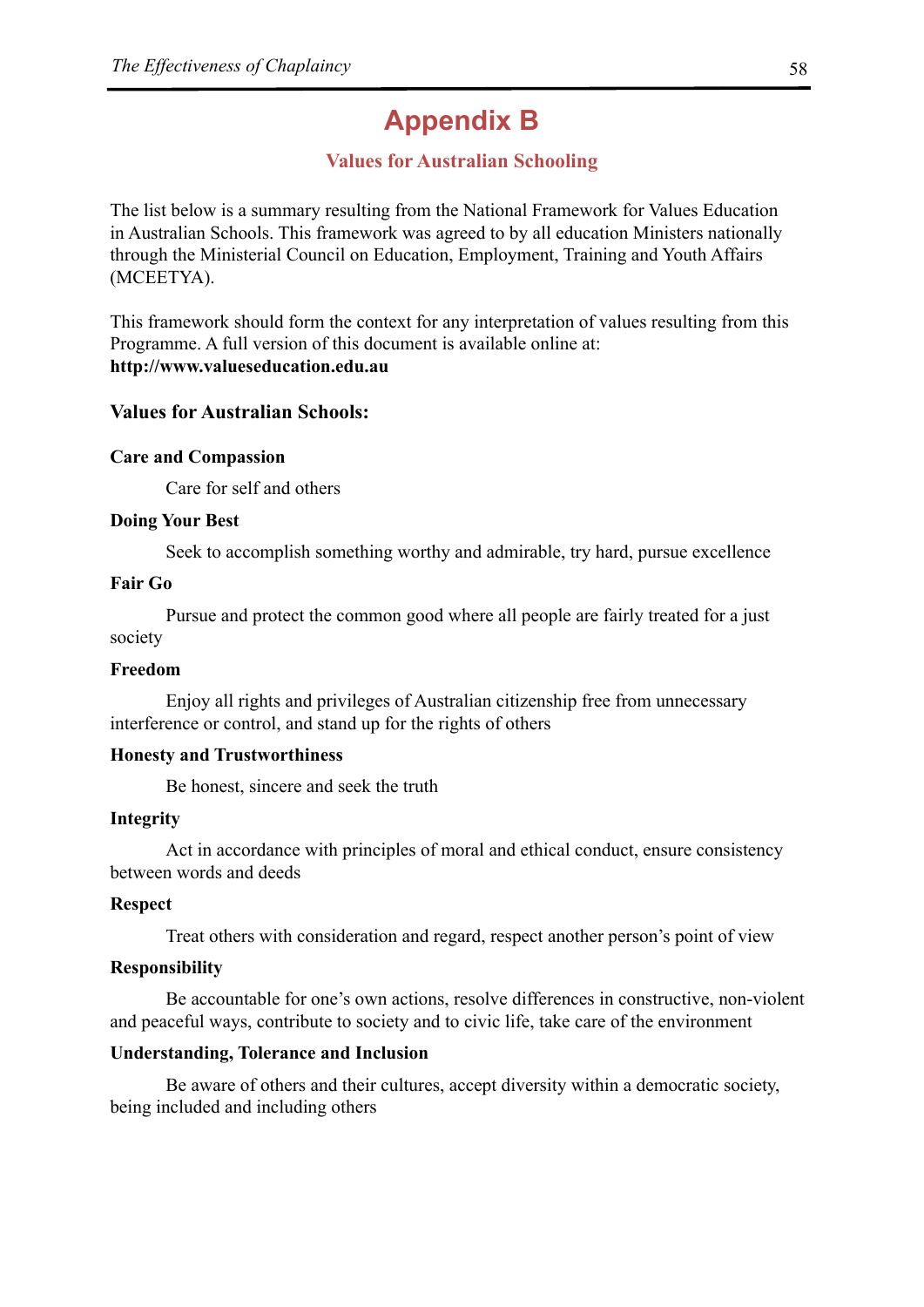# **Appendix C. Details of the Issues with Which Chaplains Deal**

The following table provides the details of the various issues with which chaplains deal and on which Figure 1 is based.

*Table 19. The Frequency With Which Chaplains Have Dealt with Various Issues in the Two Weeks Prior to Completing the Questionnaire* 

| <b>Issue</b>               | <b>Chaplains</b>          | <b>Chaplains</b>   | <b>Chaplains Indicating</b> |  |
|----------------------------|---------------------------|--------------------|-----------------------------|--|
|                            | <b>Indicating 'Not at</b> | <b>Indicating</b>  | 'Several or Many            |  |
|                            | all' $(%)$                | 'Occasionally' (%) | Times' $(\% )$              |  |
| Behaviour management       | 5.1                       | 25.6               | 69.3                        |  |
| including anger            |                           |                    |                             |  |
| Peer relationships and     | 8.2                       | 28.2               | 63.7                        |  |
| loneliness                 |                           |                    |                             |  |
| Bullying and harassment    | 7.4                       | 28.9               | 63.7                        |  |
| Family relationships       | 8.9                       | 32.7               | 58.5                        |  |
| Sense of purpose and self- | 14.9                      | 39.8               | 45.4                        |  |
| esteem                     |                           |                    |                             |  |
| Self concept and image     | 17.6                      | 38.0               | 44.4                        |  |
| Academic and personal      | 13.4                      | 42.9               | 43.8                        |  |
| achievement                |                           |                    |                             |  |
| Grief and loss             | 19.3                      | 44.7               | 35.9                        |  |
| Community involvement      | 22.7                      | 44.2               | 33.1                        |  |
| and social inclusion       |                           |                    |                             |  |
| Mental health and          | 27.9                      | 46.0               | 26.2                        |  |
| depression                 |                           |                    |                             |  |
| Spirituality / big picture | 24.7                      | 50.1               | 25.7                        |  |
| issues                     |                           |                    |                             |  |
| Developmental issues       | 28.9                      | 46.3               | 24.8                        |  |
| Violence                   | 36.8                      | 41.0               | 22.2                        |  |
| School authority           | 38.9                      | 39.2               | 22.0                        |  |
| Alcohol and drug use       | 50.0                      | 30.8               | 19.2                        |  |
| Physical and emotional     | 34.2                      | 43.2               | 18.5                        |  |
| abuse and neglect          |                           |                    |                             |  |
| Self harm and suicide      | 55.7                      | 32.7               | 11.7                        |  |
| Sexuality                  | 59.8                      | 29.3               | 10.8                        |  |
| Racism                     | 69.6                      | 25.0               | 5.4                         |  |
| Legal issues               | 61.2                      | 34.0               | 4.8                         |  |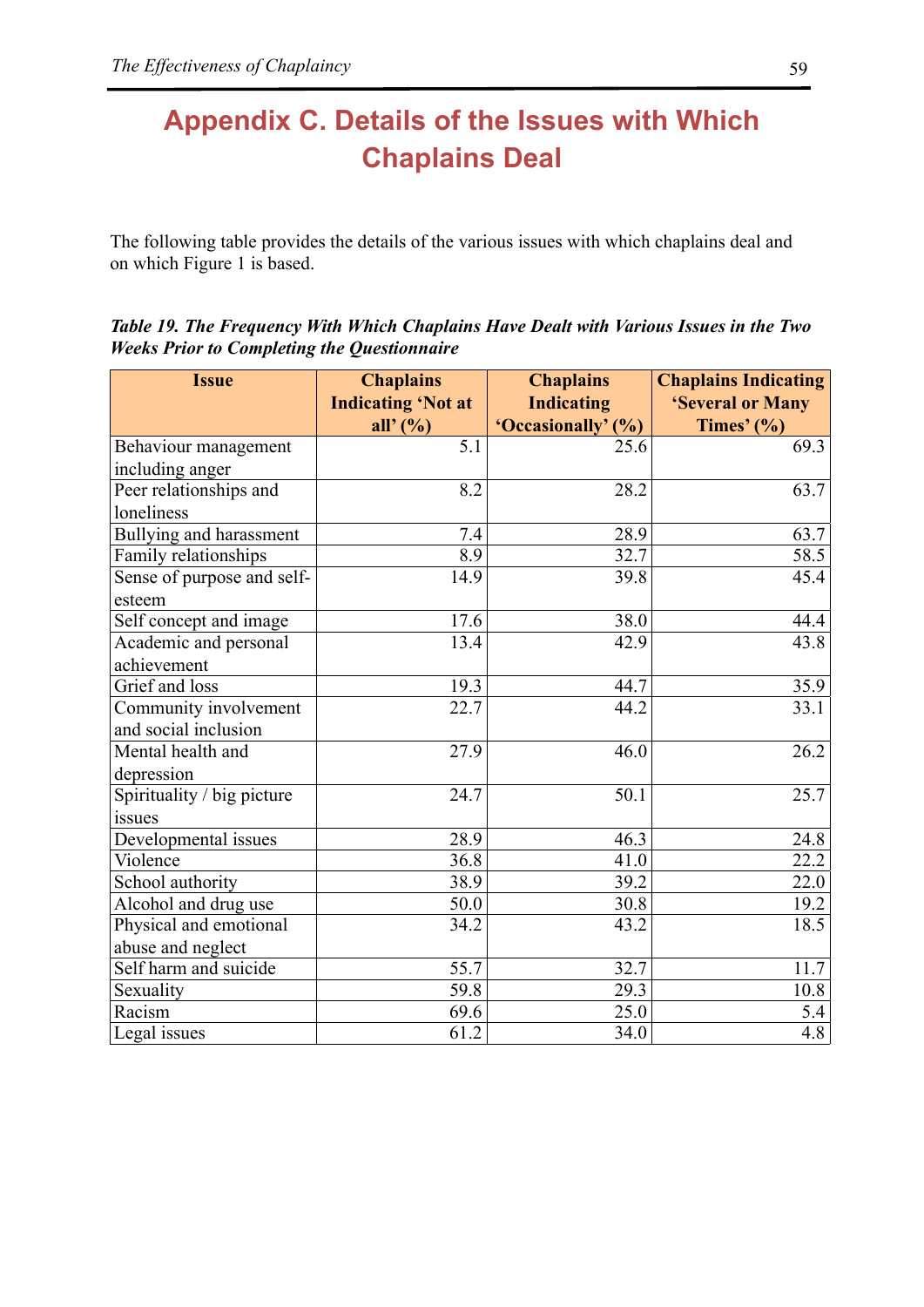# **Appendix D. Some Vignettes of Chaplaincy**

The follow sketches provide vignettes of chaplaincy in a range of contexts. They are taken from the case studies that were conducted around the country and include examples from most States. They have been written in a way which will not permit readers to identify the people involved to protect the anonymity of the participants in the research.

The issues that chaplaincy address vary considerably from one context to another and something of this variety is illustrated in these sketches. Some chaplains work a lot with families. In other cases, there is a focus on the variety of ethnic groups within the school. A few chaplains play a significant role as advisers for the school, contributing to the policies of the school and its general directions. Others are seen as confidants of the staff.

Chaplaincy also varies according to the age and the abilities of the chaplain. The young chaplain working in a secondary school may be seen as a friend, almost a peer, or perhaps an older brother or sister. The older chaplain in a primary school can often taken on the image of a parental figure, or even that of a grandparent, for the young students.

These sketches also demonstrate some of the different ways of working. While some chaplains focus on one-on-one relationships, others work more with small groups. Some chaplains are highly involved in classroom activities and needs-based programs while others do very little in the classroom. Some chaplains focus on sport or outdoor education programs as ways of getting alongside students while others run breakfast programs and lunch-time activities.

While there are differences in the activities and the ways in which chaplains relate to the students and staff, there are also similarities. In many instances, staff spoke of the calm personality of the chaplain. In every case, the students and staff commented on the way that chaplains offered care in a non-judgemental way.

# *Chaplain as a Pastoral Carer*

#### **The Context**

Two hours drive from the nearest large town, this rural high school was quite isolated. The school served a substantial area, but a declining population. A local industry had closed two years ago and the results of that closure had a continuing impact on the area. Some of the men were flying out of the town for two or three week stints in the mines. Their work brought money back to their families, but the way of life was disruptive and the disruptions were evident in the behaviour of some of the students at the school. Further, with cheap housing becoming available in the town, the Housing Commission had moved people into the area: mostly people who did not want to be there and for whom there was very little work or other activities. There were a lot of lone parent families in the area.

The services in the town were poor. There was a five week waiting list to see the local doctor. The only alternative was to sit in the emergency department of the hospital for half a day. This lack of facilities meant that there were few services readily available to which students with special needs could be referred.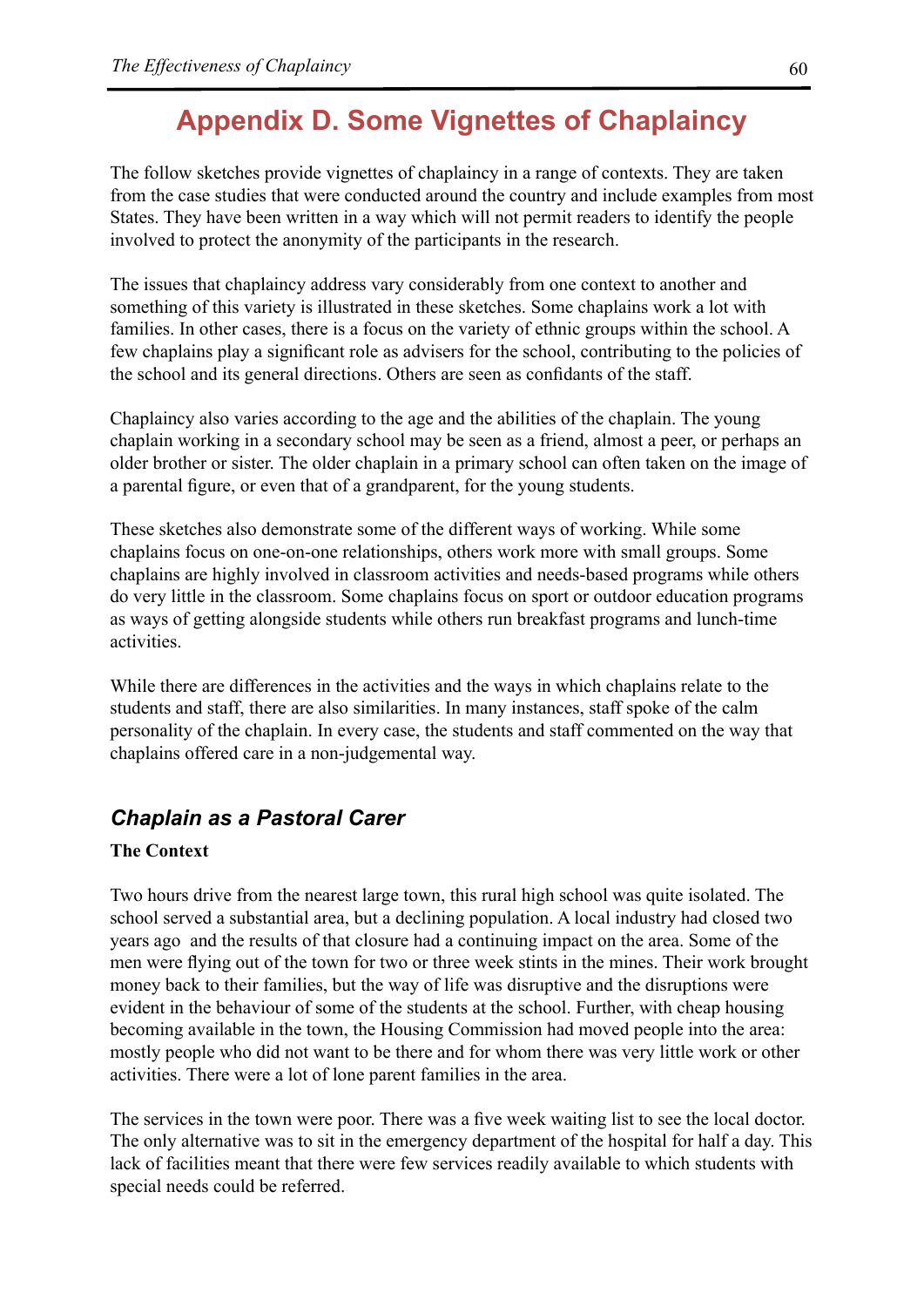#### **The Chaplain**

The chaplain had been working in the school for ten years. Her own children went to the school. She was full-time at the school. While the Federal government funding covered two days a week, the other three days a week was funded by locally-raised funds.

She worked hard at getting alongside the students and families, particularly those who were finding it hard to fit in. She did a lot of home visits and said that this helped her greatly in getting to know people. Some did a lot of work out of hours assisting families. There were a number of students with whom she had worked intensively over several years. One student, for example, had had problems with drugs and alcohol. The student and her mother did not get along, and the chaplain had found other accommodation for her. Through that intensive activity, however, that student had worked through many of the problems. She was hoping to become a primary school teacher and the chaplain had arranged work experience for her at a local primary school.

The chaplain's office was known as a 'safe place'. A group of students would hang out in the office at recess times and lunch times. The chaplain worked a lot, especially with the girls, to raise their levels of confidence and self-esteem. She would often take a student out to lunch to provide a better opportunity to talk with them one to one.

The chaplain worked alongside several other people in the school including the school nurse and the Aboriginal and Islander Education Officer. She was involved in quite a few needsbased programs on anger management, bullying and peer relationships. She collaborated with the school nurse in sex education.

The chaplain was involved in school camps. One of the parents told the story about her son who had severe problems with allergies. The parent explained to the chaplain what should happen if her son had a severe allergic reaction. It happened on the camp, and the chaplain was able to deal with the problem immediately and effectively. The parent was so grateful that the chaplain was there, a 'second parent' when she, herself, was not able to be present.

The chaplain was also involved as a leader in a leadership program which was focussed on environmental action for students. This program was run after school once a week and, while it built the leadership skills of students involved, it also taught them about the environmental needs in the area.

#### **The Chaplain's Contribution**

The chaplain was very flexible in her work. When she saw the office staff being swamped with work, she would go in and help them. She was available not only to the students but also to the staff. Several of the staff members said how grateful they were for the chaplain's wise counsel.

The chaplain said that she did not regard her chaplaincy as a job. It was a life-style. She was certainly not involved in chaplaincy for the pay or the career prospects! She was there to serve the school, the staff, the students and their families.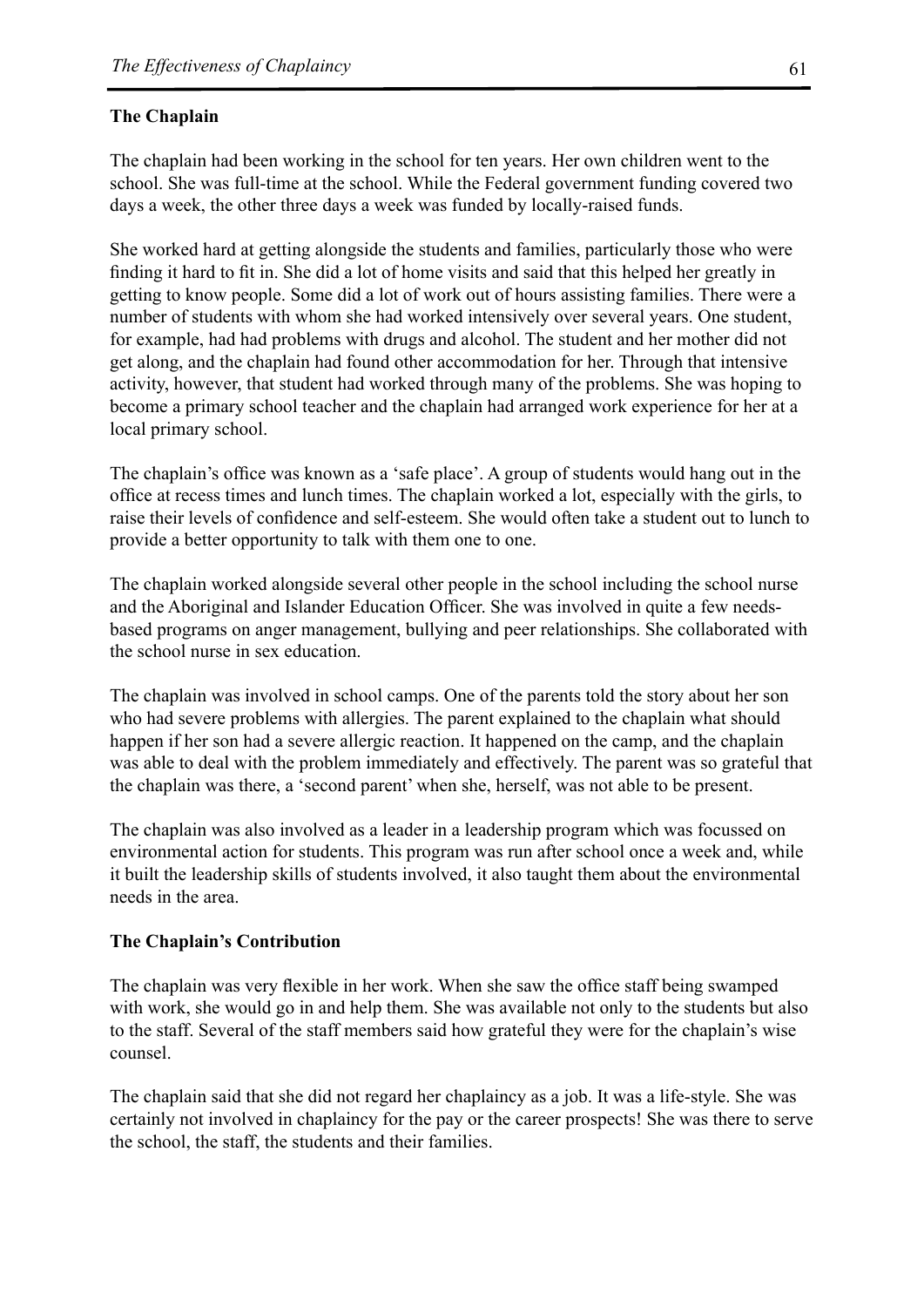The principal regarded her as an 'outstanding operator'. He said that she worked at the 'pointy end' of the school needs, working with many students who were 'at risk'. He said that she was often able to assist in resolving conflicts between the school and students. Her contribution to the welfare of students had had a positive impact not only on general wellbeing, but also on the academic performance of students. The principal also noted the chaplain's role in values education and how, through example and through personal discussion with students and her work in needs-based programs, she encouraged responsible behaviour.

## *Chaplain as Family Worker*

#### **The Context**

A large primary school serves the children in the poorer suburbs of one of our capital cities. Nearly 20 per cent of the children at the school come from homes where English is not the first language. Ten per cent of the children are from an Aboriginal background and a number of children have physical disabilities.

#### **The Chaplain**

The chaplain has worked in this school for 10 years. She is currently working four days per week. The principal took me to meet the chaplain. At first glance, she appeared to be standing in front of her class. But her class was not of students. It was of mothers. About fifteen mothers were present in the room, along with several young children crawling on the floor. The chaplain was teaching them cooking, and within that context, also helping them with English.

The mothers came from a great variety of ethnic backgrounds. One, for example, had recently come from Papua New Guinea. She had begun to find a place in the community through the group that the chaplain ran. Another had come recently to Australia from a distant part of China. She had arrived in Australia without any English skills and with almost no understanding of Australian culture. The chaplain had taken her under her wing. She had taught her some English and helped her understand how to buy and cook food in the Australian culture. She had helped her find a community to which to belong and even found her work in an Aged Care home.

The chaplain spent a lot of time with the families of the students. She visited homes. On weekends she would travel around the neighbourhood giving out bread that she was given by a local baker.

In the week, she would often go visiting with the young Aboriginal and Islander Education Officer. Together, they would visit homes and offer support to the families. The Aboriginal and Islander Education Officer said that she could not have done her job without the support and practical help the chaplain offered.

The chaplain organised a special morning tea for new mothers each year and organised morning tea for parents of the class performing at the assembly each fortnight. She had also organised a monthly forum for parents for which she arranged guest speakers.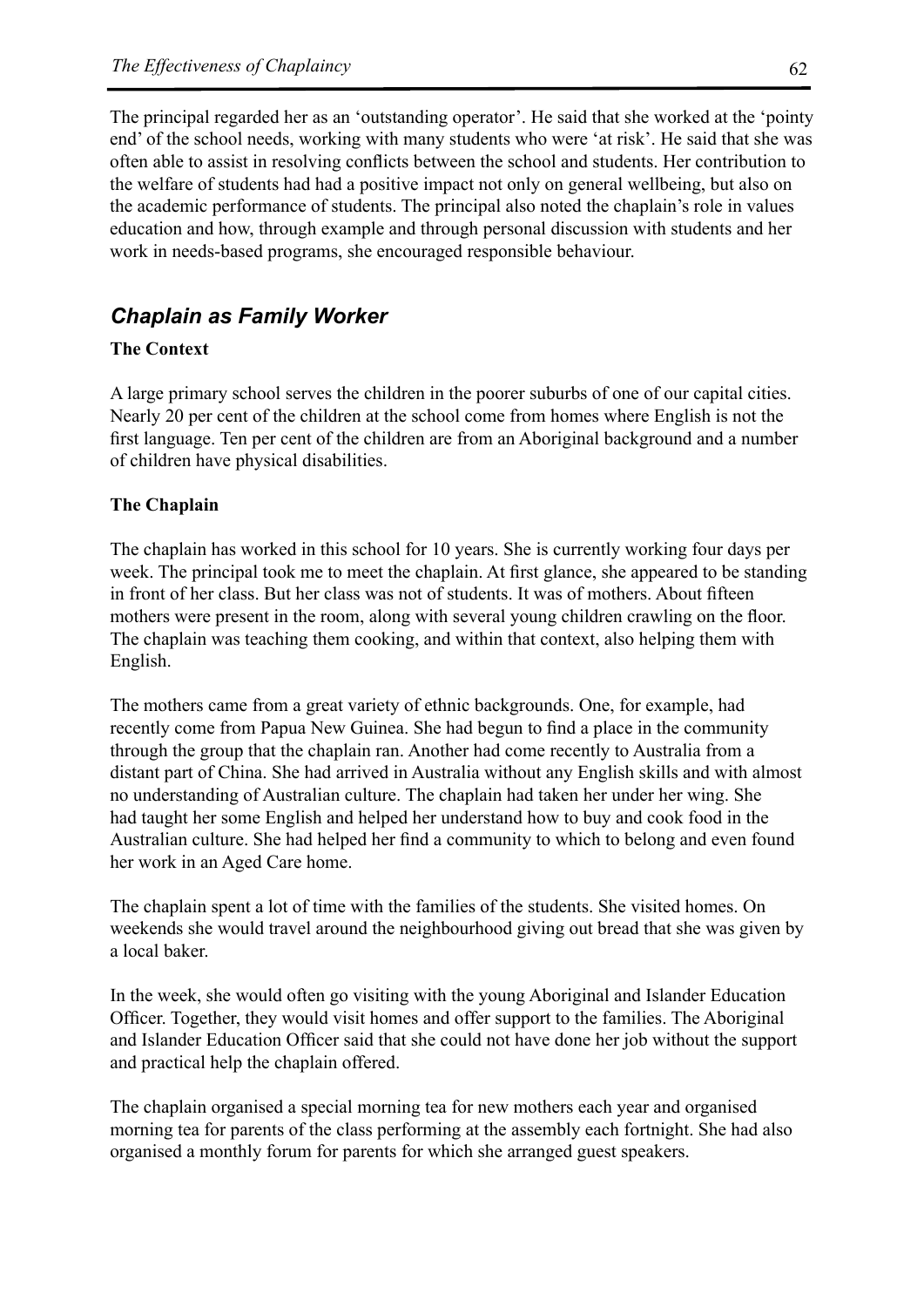#### **The Chaplain's Contribution**

The chaplain herself was a little cautious about what she was able to achieve with the parents. She would love to see parenting patterns change, but such changes did not occur easily. Nevertheless, the support that she provided the families was valued greatly.

The chaplain was more up-beat about what she felt she had achieved with the students. In this regard, she was also very much involved in providing for their practical needs. She ran a twice weekly Breakfast Club where she ensured children had a good breakfast as well as supporting them in their reading skills.

She would contribute to classes through singing. In addition, she had helped develop a Drumming Group within the school. Through her easy manner, she was able to get alongside students who often saw her as a 'mother' figure, someone who was supportive and ready to listen.

The chaplain took a number of needs-based programs. For the girls, there was an 'Aspire' program to raise their self-esteem. This was especially important as the girls prepared to move from primary to high school.

In order to reduce the level of bullying, there was a 'Rock and Water' program. To assist students with special needs, such as grief and family breakdown, there was a Rainbows Group. Two families had experienced the traumatic event of losing everything in a house fire. The chaplain gave counselling and also practical assistance. Through local churches, she organised some financial assistance to pay for school uniforms and other necessities.

The focus was not just on support and care. The chaplain was keen to assist students in making their own wise decisions about life. She explained that sometimes she would offer to students the ways that she would handle things. She would encourage students to think through the consequences of their actions. She would encourage kindness and respect for others. As a practical gesture, she organised an Annual Christmas Shoe Box Appeal in which children filled shoe boxes with practical goods to be sent overseas as aid.

Staff suggested that the chaplain had had a marked influence on the ethos of the school. In a quiet way, the chaplain had contributed to an ethos of respect and care that had permeated the life of the school.

# *Chaplain as a Christian Youth Worker*

#### **The Context**

A high school in an outer suburb of one of our State capital cities has a large population of more than 1000 students. The school is well placed, surrounded by trees, but not far from a large shopping centre. Many of the families live with high levels of mortgage debt, which places them under a lot of pressure. Many of the students come from split or blended families.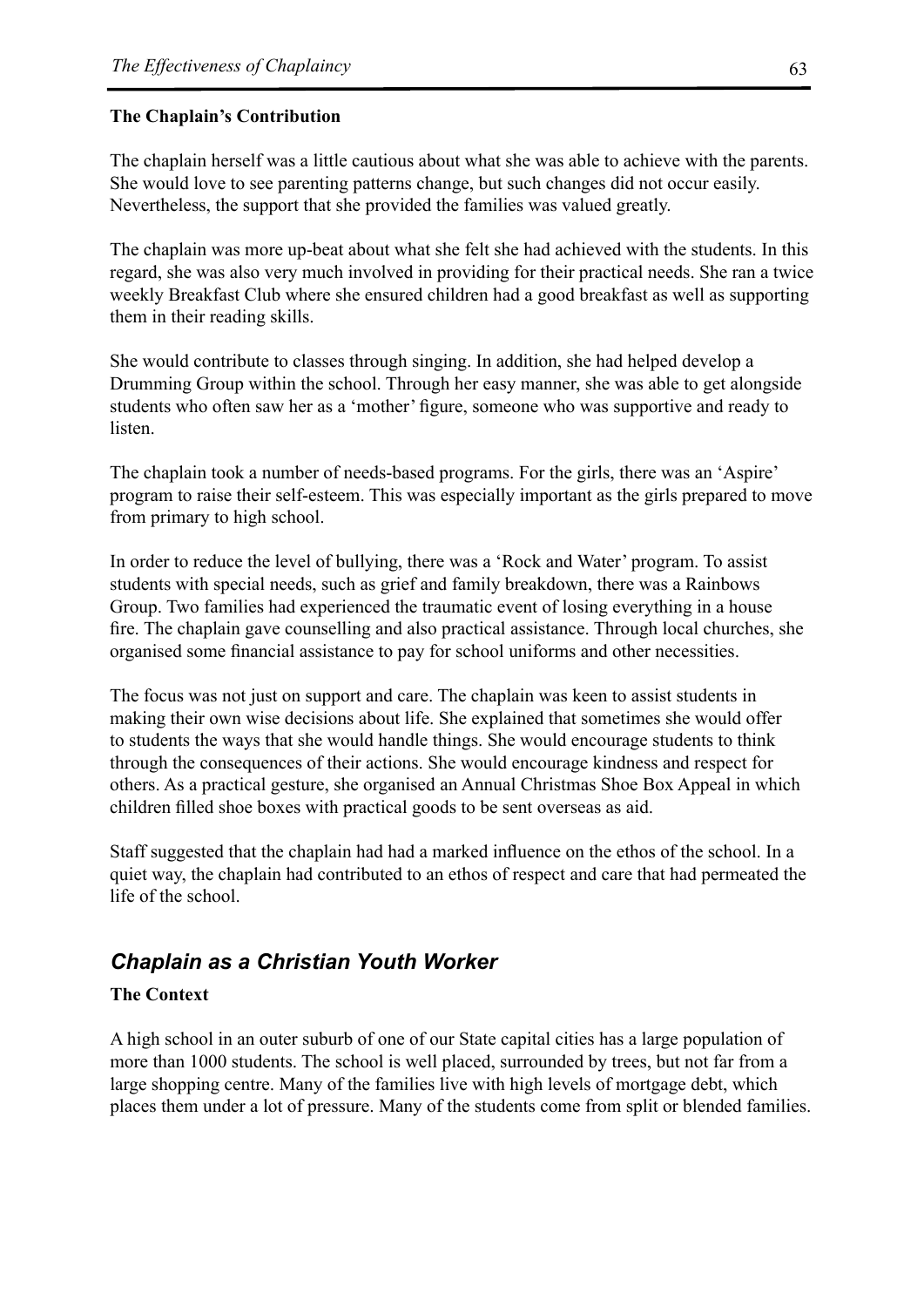#### **The Chaplain**

The chaplain at this school is young and loves outdoor activities. Her background is in running camping programs for young people. She has not been at the school long and has put all her efforts in getting to know the students. She knows that she must build up credibility with the students if she is to have much impact on their lives and hence, she has to be 'out there', at lunchtimes, in their sporting activities, and in visiting their pastoral care groups. She works at the school three days a week.

The chaplain looks for the gaps in the school's pastoral care system, for the challenges and opportunities. One small group of students she identified were finding it hard to relate socially. The chaplain has encouraged these students to be involved in a pets' program where they are encouraged to develop sensitivity and social skills through relating to dogs.

The chaplains at this school have had a long history of getting alongside students who are lonely and those students who are not fitting in well. They have also provided support for the staff. There are two counsellors employed at the school. The chaplains have worked closely with them and have referred students to them as needed. However, because the chaplains are involved widely in the life of the school, they have often been the first people to whom students have turned when they have needed help. The counsellors were strongly affirming of their role. They have all been very sensitive in working with students, they said. Their greatest concern was that the chaplains were so willing to help that they could be vulnerable to staff who might 'use them'. It is important that they care for themselves too, they said.

#### **The Chaplain's Contribution**

There is a group of students in the school who are actively involved in local churches. As one of their school subjects, they are studying a recognised program of Christian ministry. This program was started at the High School by a previous chaplain who returned to the school for a few hours each week to mentor the group. These students were greatly enjoying the subject.

These students had also been involved in developing social justice activities. They had organised several major events for the school. One was a 'Poverty Dinner' to which members of the local community were invited. Just four were given a good meal. Another twenty had some rice and good water. The remaining 75 per cent had just some scrapings to eat and some dirty water to drink. In reflecting the global reality, the meal brought home what poverty is really about.

Another event that captured the imagination of the school was a 'Slum Simulation'. Students and some staff slept out one night with just a small bowl of rice to eat and some cardboard with which to make a bed.

Through the social justice program, the chaplains were seen by staff and students as fostering the core school values of care, compassion and respect for others. The school had developed a strong ethos in this area over time. Thousands of dollars were collected for special appeals, such as the overseas aid. One former student we interviewed was preparing himself for working in overseas aid project, partly because of the influence of the school.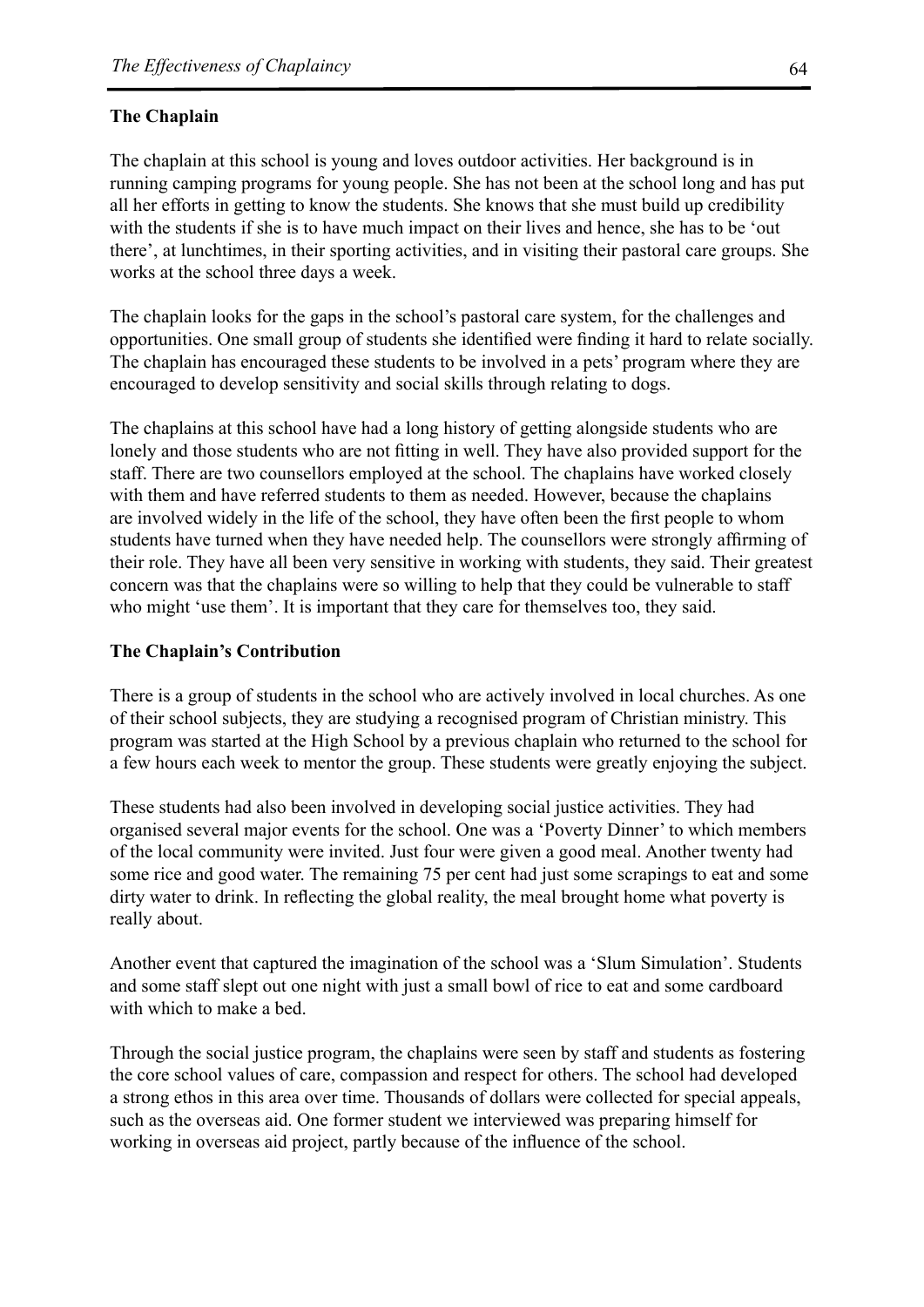The chaplain had started a prayer meeting for staff. Several staff who attended, said they found these weekly events most helpful.

While the chaplains, past and present, have supported students and staff involved in local Christian churches, they have also worked in an inclusive way within the school. Staff who said they were not church-goers affirmed the chaplaincy for the quality of the pastoral care it offered to every student. They noted that the chaplains had good interpersonal skills and were good listeners. The chaplains play a unique role in the wellbeing of students which had immense value for the whole school.

# *Chaplain as Community Development Worker*

#### **The Context**

A high school in a capital city has students from more than 56 different ethnic groups. Among the students are many recent refugees including some from various tribal groups from the Horn of Africa. There are also students from Asian and European backgrounds as well as a sizable Aboriginal population. Apart from the main school, there is an Education Support Centre for students who need special support close by.

This school has a Student Services Department with a range of specialist staff including a school psychologist. Two chaplains work here. One male chaplain works three days a week. A female chaplain works two days a week. The chaplains are directly responsible to the Student Services Manager. They have regular service meetings where issues are discussed and cases are assigned. The chaplains work closely with the school psychologist.

#### **The Chaplains**

Many students call in on the chaplains. The chaplain does not have a disciplinary role and there is no stigma attached to seeing the chaplain as there is to seeing some of the other members of the team.

However, the chaplains are also proactive in building relationships with the students. They run camps during the holidays, for example. One of the chaplains has a bus driver's licence and finds that taking a group of students away on a camp is an excellent way of getting to know them. He took away some students from 'rival' ethnic groups one time and was delighted that, by the end of the week-end, they had come to trust each other.

One of the major events in the school calendar is Harmony Week. The chaplains take the lead in organising activities for this week. One year, the activities were focussed in the school with multicultural dances, food and workshops. However, the next year, the school took the events into the local shopping hub. The chaplain drove a group of Aboriginal students to their homelands in order to get some appropriate coloured sands. This sand was spread in the shopping centre and a group of Aboriginal students danced there. The students were a little anxious about this public performance of their ancient rites, but, having done it, they were immensely proud.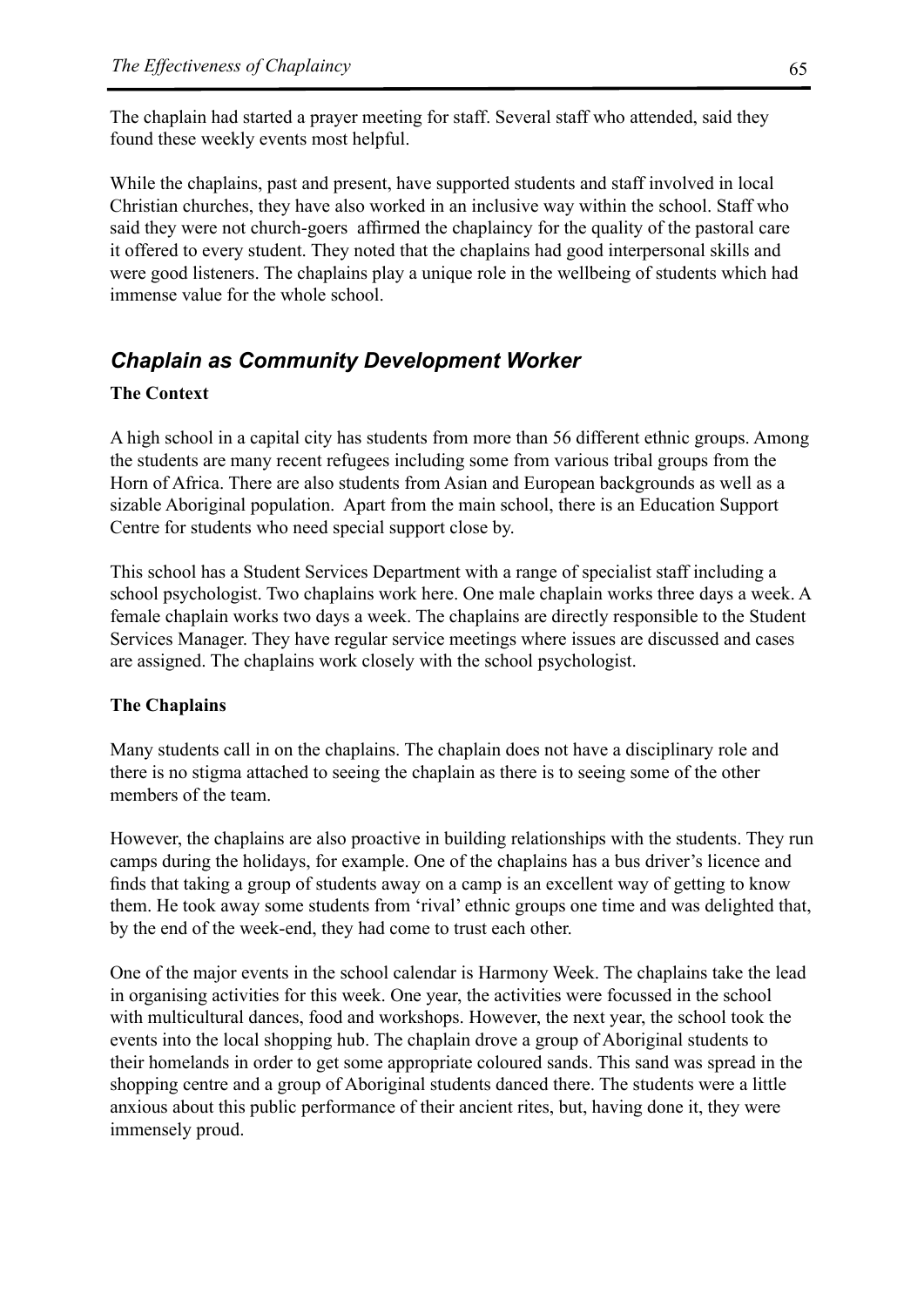There are many African students at the school who have seen violence and suffering in their home countries that no one should ever see. The chaplains work a lot with these students who are traumatised and collaborate with a local organisation which focusses on helping refugees in such situations. They hold a weekly discussion forum which often deals with issues of racism and human rights.

Many of these students come from a Muslim background. The chaplains work with the local Islamic community and are also involved in inter-faith activities, partly through the local Council. Some of the families were a little suspicious of the Christian chaplains at first. But seeing the chaplains at work, many of them have come to appreciate what they have to offer. One of the chaplains noted how the fact that the Muslim students were so willing to talk about spiritual matters had raised the profile of spirituality through the school. The chaplains had been able to help the school understand the needs of the Islamic community, for example in relation to diet.

The chaplains had also been able to interpret special needs of students to the school. For example, one African student was always fighting to get to the front of the line of students. His behaviour had become a problem. The chaplain discovered that the behaviour originated in refugee camps where being in the front of the line could mean the difference between having food or not getting any. Understanding the behaviour, the school was able to resolve with the problem sensitively.

The chaplains have assisted in developing a mentoring program with business leaders from the community to help students. Part of the idea is that students have a taste of the wider world and a different picture of what life could be like.

Another group of students did not fit well into the mainstream and found it difficult to discuss their problems. One of the chaplains did gardening with these students in order to get alongside them. Within the context of doing things with their hands, some of these students found it much easier to begin to talk about the things on their minds.

#### **The Chaplains' Contribution**

One senior staff member suggested that without the chaplains the level of disruption from students who did not fit readily within the school would be much greater. Indeed, he claimed that the chaplains had been able to 'turn around' some students who had been quite violent. Ultimately, he suggested, the work of the chaplains meant less work later on for the police.

The principal noted how the chaplains are a 'special breed'. They are passionate about their work and involved because they want to make a difference. They click with the kids. The principal said that students who are having problems often tell him 'I just want to see the chaplain'.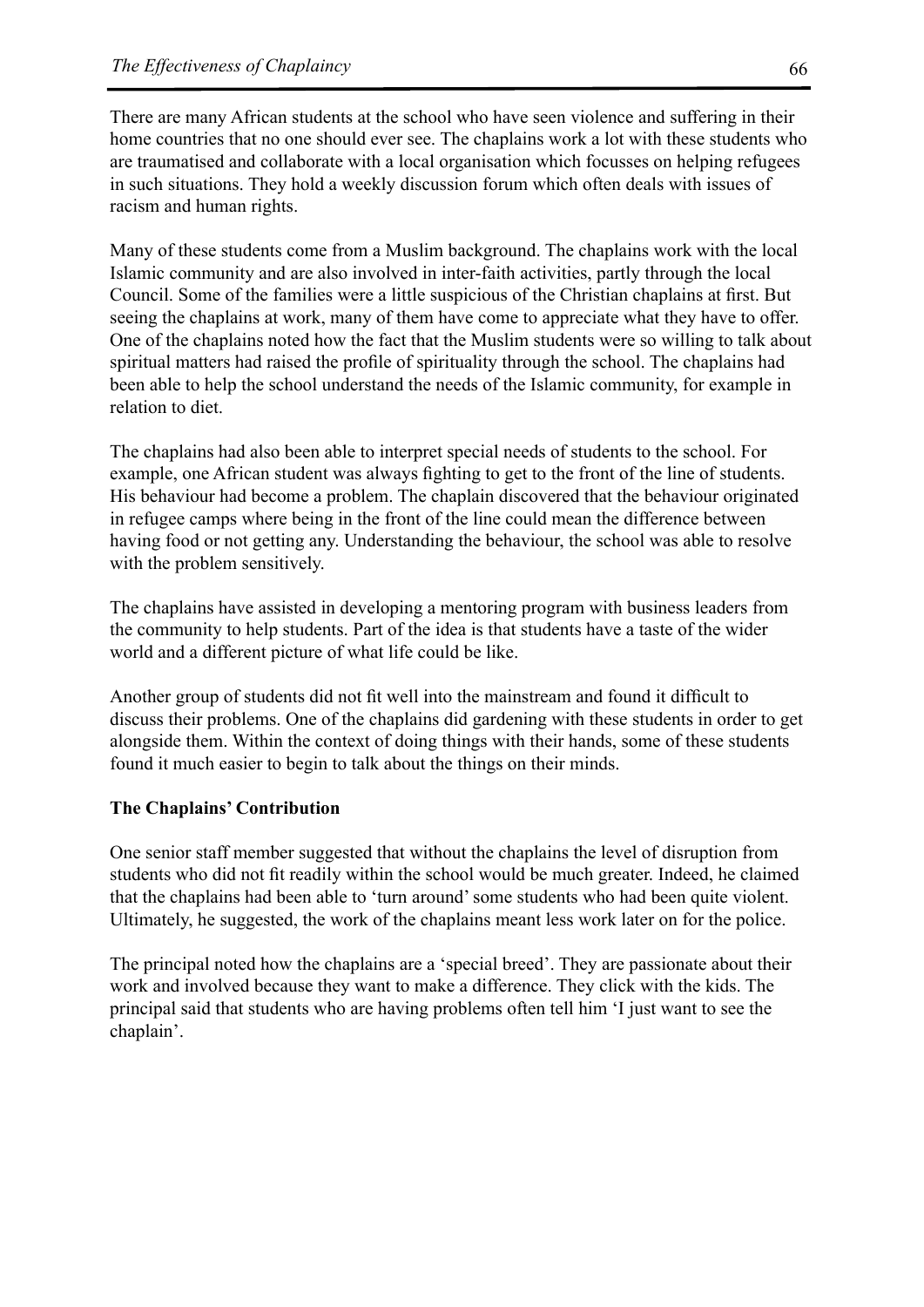# *Chaplain as Pastoral Care Worker and Mother Figure*

#### **The Context**

This small primary school is located in a small rural town of around 2,200 people. The area is relatively disadvantaged, with farming being the main industry, and some tourism adding to the local economy. Many of the shops in the main street are vacant. The school is the only government school in town, with older students travelling about 20 minutes by bus to the nearest secondary school.

#### **The Chaplain**

The chaplain at the school is a mother of school aged children who attend the school. She works three days per week, though, from most accounts, she is there most days. Prior to commencing her chaplaincy position 18 months earlier, she was involved in a number of youth activities and leadership roles through a local church. The school has had a chaplain in some capacity for almost 10 years. The chaplain works with the student wellbeing team, which includes a male part-time school counsellor.

Since commencing in her position as chaplain she has started many formal and informal activities with students. Some of these activities include: taking children with behavioural problems out of the classroom to do cooking or gardening; running a "youth leaders" conference and camp for older Year 7 students; taking students to visit dementia and aged patients in the local nursing home; taking students to the local church to assist with a free lunch program (soup kitchen). In a more formal capacity the chaplain coordinates the school's Student Representative Council and usually attends school camps and excursions.

Not long after commencing as chaplain she became aware of the high number of students who were being cared for by their grand-parents. So she started a grandparents' support group. As well as being able to support families informally, she often refers many to outside services and resources for extra practical assistance.

#### **The Chaplain's Contribution**

According to the school principal the chaplain is the linchpin in the school. She is an important part of the student wellbeing team, though much of her contribution also extends to families and staff. The chaplain supports every student to varying degrees and has been able to address general and specific issues within the school, such as bullying, peer pressure, grief, and self-esteem. In practical ways she has been able to assist families going through crises such as abuse or neglect, family break-ups, serious illness and death.

The students know that someone cares about them. She provides a different 'branch' of learning for the students. She has the welfare of the school at heart, but has added insight from outside of the structures of education. According to one staff member, without the chaplain in the school, "there would be a lot more kids with lots more problems".

The chaplain has had an impact on the moral values in the extended school from the simple things, like teaching students good manners, through to helping the school community to be more aware of things that happen outside of the 'school world'. As one staff member stated,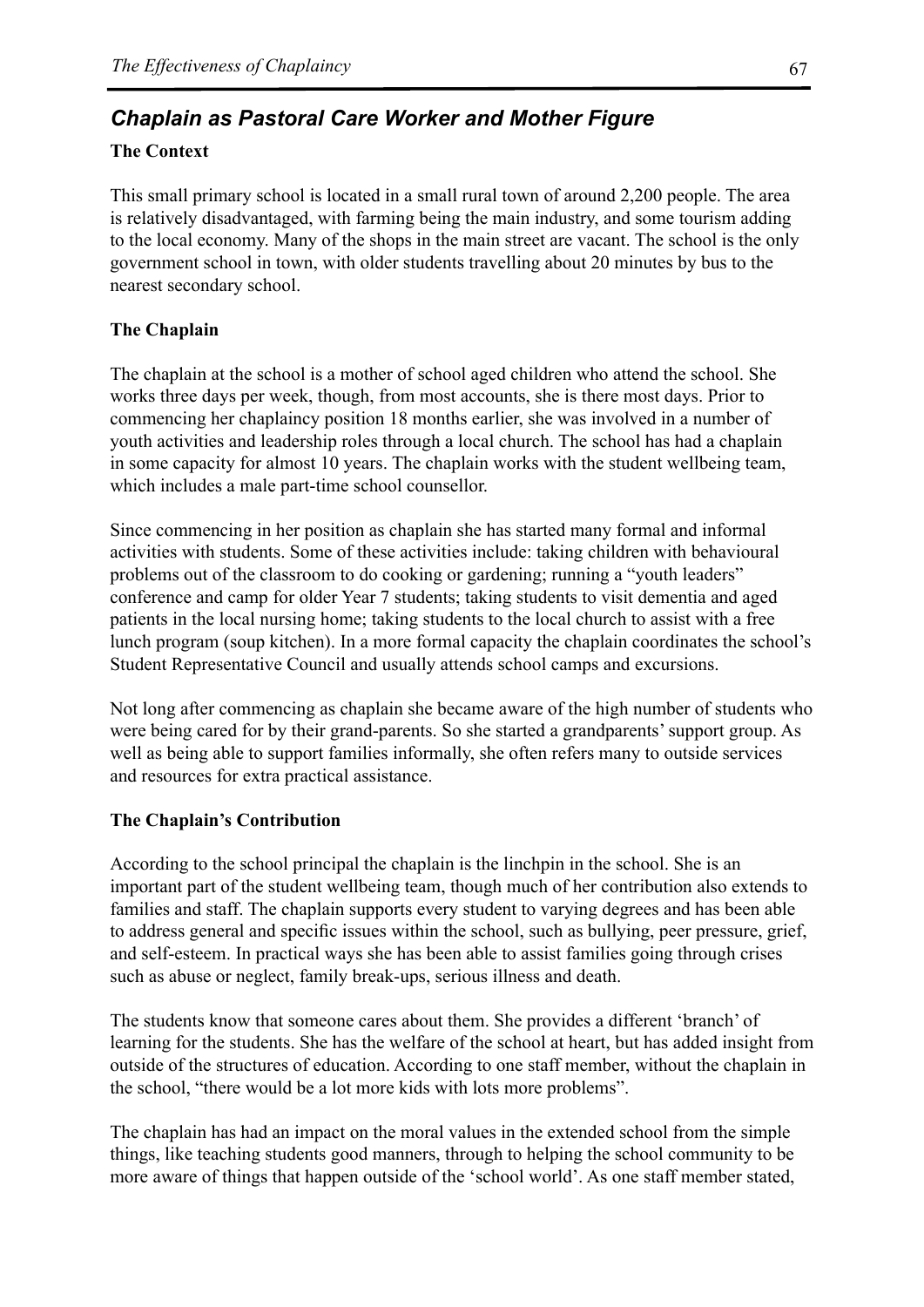the contribution that she makes "could be the only chance some kids get to hear or witness positive values in their lives".

## *Chaplain as Teacher and Carer*

#### **The Context**

This large suburban secondary college is located in one of the most advantaged areas in the state. Its students come from very diverse backgrounds, including many Jewish and Muslim students. About 10 per cent are Asian immigrants there are also some international fee paying students. Though the area is a quite affluent, there are many families in difficult financial circumstances.

#### **The Chaplain**

The school's chaplain has been full-time for more than ten years. He has a teaching background and teaches some subjects at the school. Through his teaching, he is able to engage the students in ways which complement his work in pastoral care.

The chaplain does a lot of group work with students in the school. He runs a 'grief' workshop and 'Beliefs and Values' workshop each year, and also does some grief counselling, for which he is qualified. He coordinates Year 7 transition activities, part of which is a camp. He runs a 'Chaplain's Camp', a leadership development camp which students apply to go on, and is also involved in coaching school sporting teams.

Some of the chaplain's time is spent getting students involved in the wider community through activities such as a child sponsorship aid program.

His activities extend to the staff. He organises the Friday night 'drinks' and the footy tipping competition. He also writes regularly for the school newsletter.

#### **The Chaplain's Contribution**

The chaplain is a key member of the student wellbeing team at the school. He influences the direction the school takes in all areas. "When issues come to a head, that is when the chaplain is approached", said a senior staff member. Because he works closely with Year 7 and 8 students he gets to know the students and builds a relationship with them as they first come into the secondary school. The association he has with them in those early years allows connection with them right throughout their secondary schooling.

Through his connections and relationship building with students in the school he subsequently connects with the families and the wider community.

The chaplain challenges the students' values. He brings an understanding and compassion about the whole world, not just the self. According to one parent, the way he counsels is completely different to anyone else in the school: "He offers other views on things, and sees things through different eyes. He comes from a different perspective." Compassion and caring are the attributes that makes the chaplain's role special in the school: "He shows compassion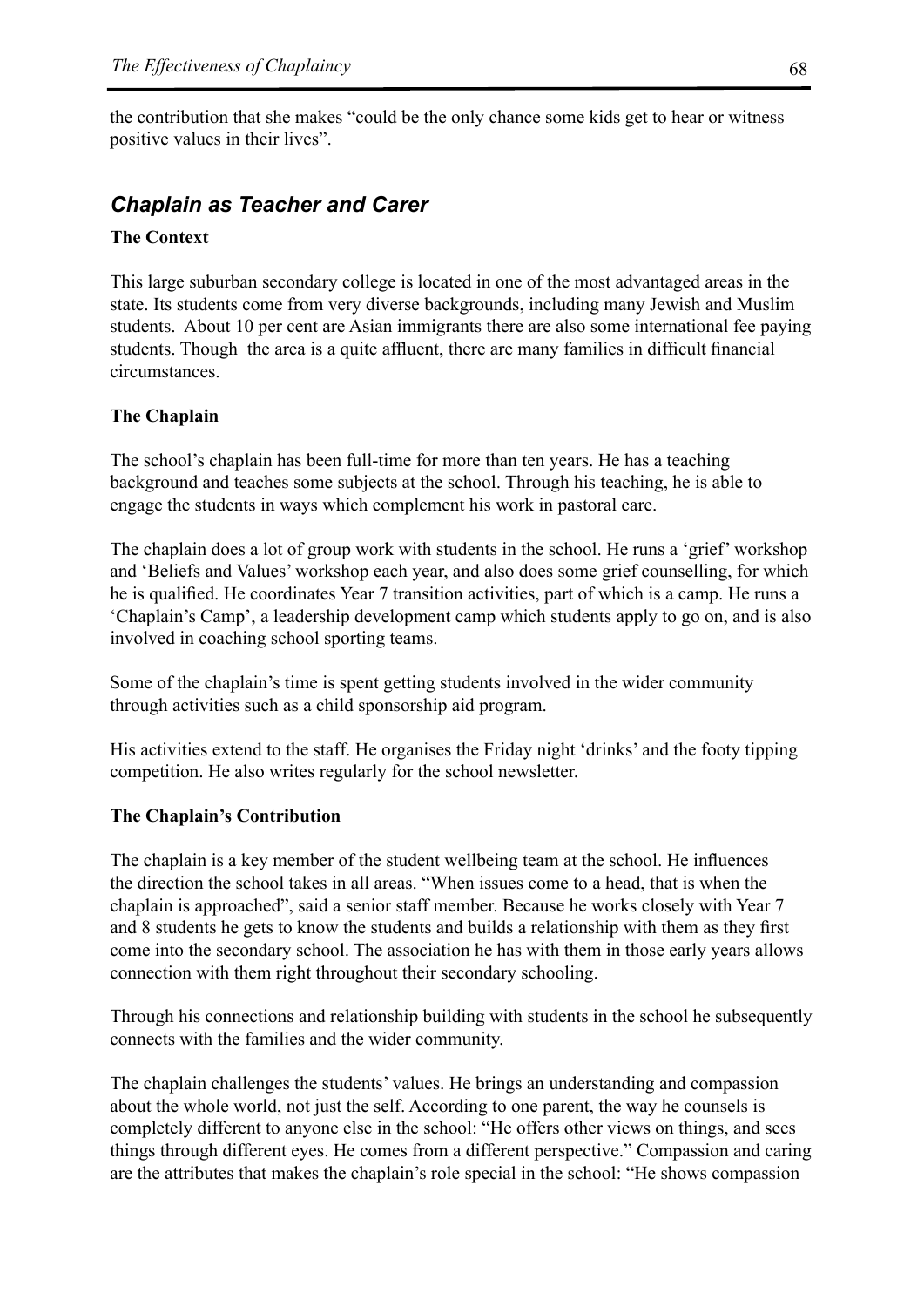more than the school would without him. He adds another dimension to the school welfare team. He is a consistent carer, who is always there."

The school principal sees the chaplain's pastoral support role as specific and unique: "He might have the sign 'chaplain' on the door, but he is a member of staff who cares for people, and thereby he is a person that offers enormous support for kids when they're not coping at *every* level".

## *Chaplain as Peer Support Worker & Community Networker*

#### **The Context**

This secondary school is located in a rural setting on the outskirts of the town of a few thousand people. The rural area is on the edge of one of the capital cities. While there is some agriculture in the area, the town is home to a number of artists and craft-workers. The school currently has around 600 students.

#### **The Chaplain**

The school has had a chaplain for more than 12 years, and the current long-serving chaplain has been there for half of that time. Prior to this role he spent six years as chaplain at another secondary school in the state. He commenced at the school two days per week, but support for the role quickly built up and he now works full time. He trained in secondary teaching, and taught for a number of years before moving into chaplaincy. He has also been a mentor to other chaplains 'in training'. He sees chaplaincy as a life-long role, and though a humorous and down-to-earth person, takes his role very seriously.

The chaplain coordinates a 'Building Bridges' program – a student 'self-development and discovery' program which is based around a number of adventure-type activities, and culminates in a three day 45 kilometre self-supported bush trek. He also goes on a lot of school camps and excursions, and coaches and assists with the school sporting teams. He coordinates some social justice programs each year, as well as getting the school involved in 'Relay for Life'. Other activities and programs he organises are: a driver education program for older students; motivational workshops for students with invited speakers; a program to counter bullying; and incoming Year 7 integration visits. The chaplain also allows time for practical support to students and families in need, such as distributing food vouchers, or providing breakfast for students.

The chaplain also spends time building up relationships with people, businesses and service clubs in the local community. He sees this as instrumental for building support for chaplaincy, but also important for building social capital for the programs he runs in the school. There is considerable support for chaplaincy from the local community, with many businesses, community groups and individuals supporting the program financially.

#### **The Chaplain's Contribution**

The chaplain provides a safe and supportive environment at the school, and because of this he can build up and encourage students. He promotes high standards of citizenship within the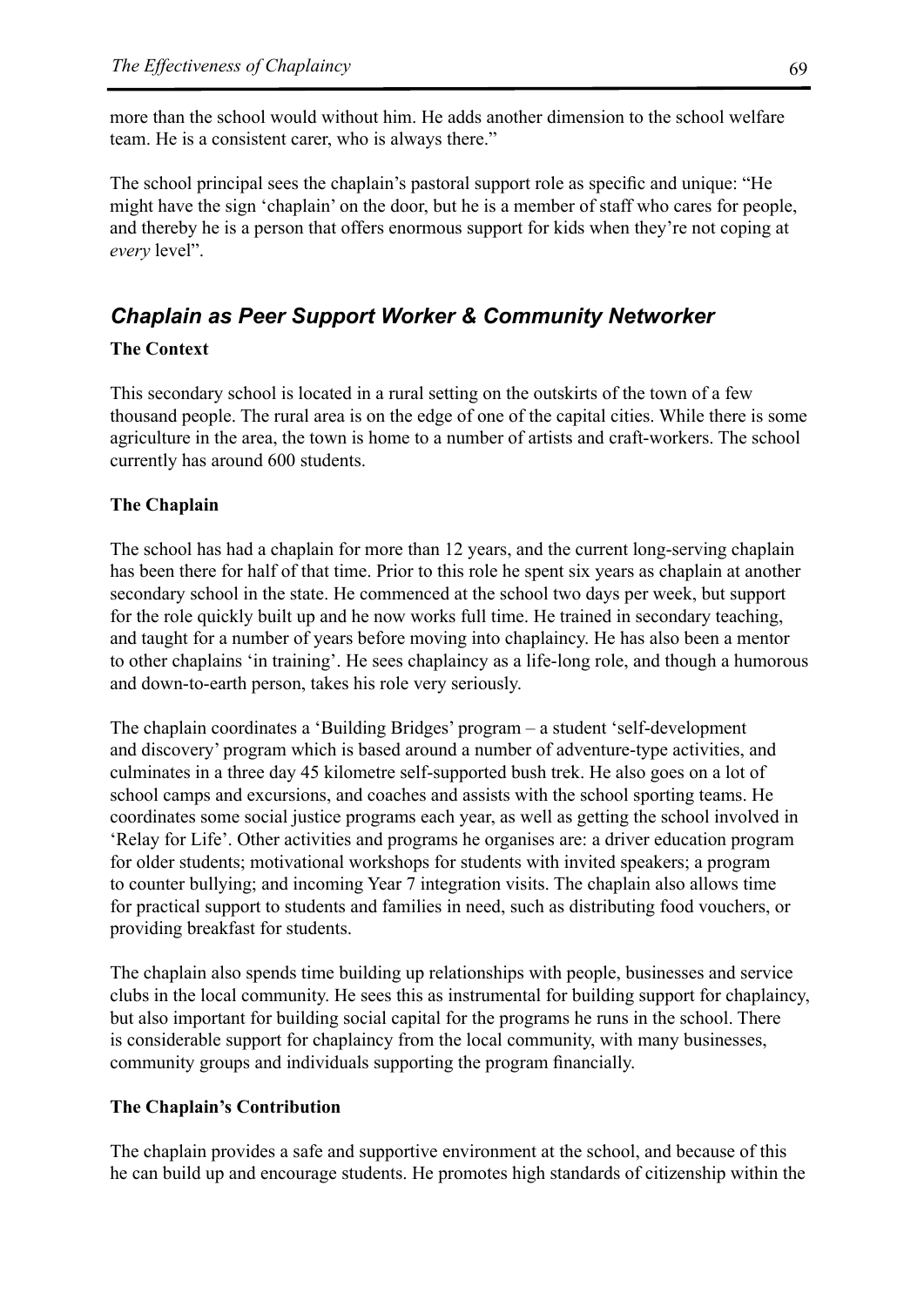school community, and helps students achieve these standards by the activities he organises. He leads by example, and both students and staff described him as 'walking the talk'. By his example and the activities he does he is able to help students to think of others, and stands beside them in their involvement in service activities.

On one occasion the chaplain was called – in the early hours of the morning – to go to help some older students at 'Schoolies Week'. A female student in the group had been hospitalised after attempting suicide, and the whole group needed the support of a 'significant adult', someone who would listen and offer advice, but would not make judgement upon them. One parent suggested that because of the chaplain's contribution to the wellbeing of students at the school others have been saved from suicide.

The chaplain really concentrates on the whole being of the students. He has a unique relationship with students in that he can be a friend to them, but also a father-figure. He fills the void of students who may not have anyone else to turn to. He can deal with unique issues because he is seen as someone who is removed from the normal authority structures in the school. He is very much a part of the school, but not of the system.

The chaplaincy program is religion-based, but the chaplain is not overtly Christian – or religious. He provides an understanding of faith and supports people regardless of their beliefs. The chaplain offers hope in many situations. The chaplain usually says the prayer at the school's formal events, but this has been a tradition at the school rather than an initiative of the chaplain.

# *Chaplain as the Life Coach*

#### **The Context**

A medium sized school is situated in a poorer suburb of one of the capital cities. The school serves a number of indigenous families who live in the area as well as immigrants from a range of backgrounds. There has been quite a lot of crime in the area. Many of the public buildings are marked by graffiti.

#### **The Chaplain**

The chaplain was employed three days a week and had been in the school a little over two years. In a range of ways, the chaplain at this school had found ways to get alongside the students. One way was through coaching the footy team. It was not just an opportunity to get to know the students. Through footy he was able to begin to shape their behaviour, to challenge some of the bullying tactics and to offer another picture of masculinity. He also ran a footy camp for both students and their families. In this way, he could help the families in supporting their children.

The students noted how the chaplain found different things for different groups of students to do. He ran a basketball competition. He made a trophy and the students had fun competing for it. He also ran a breakfast club twice a week. Some of the students really appreciated that.